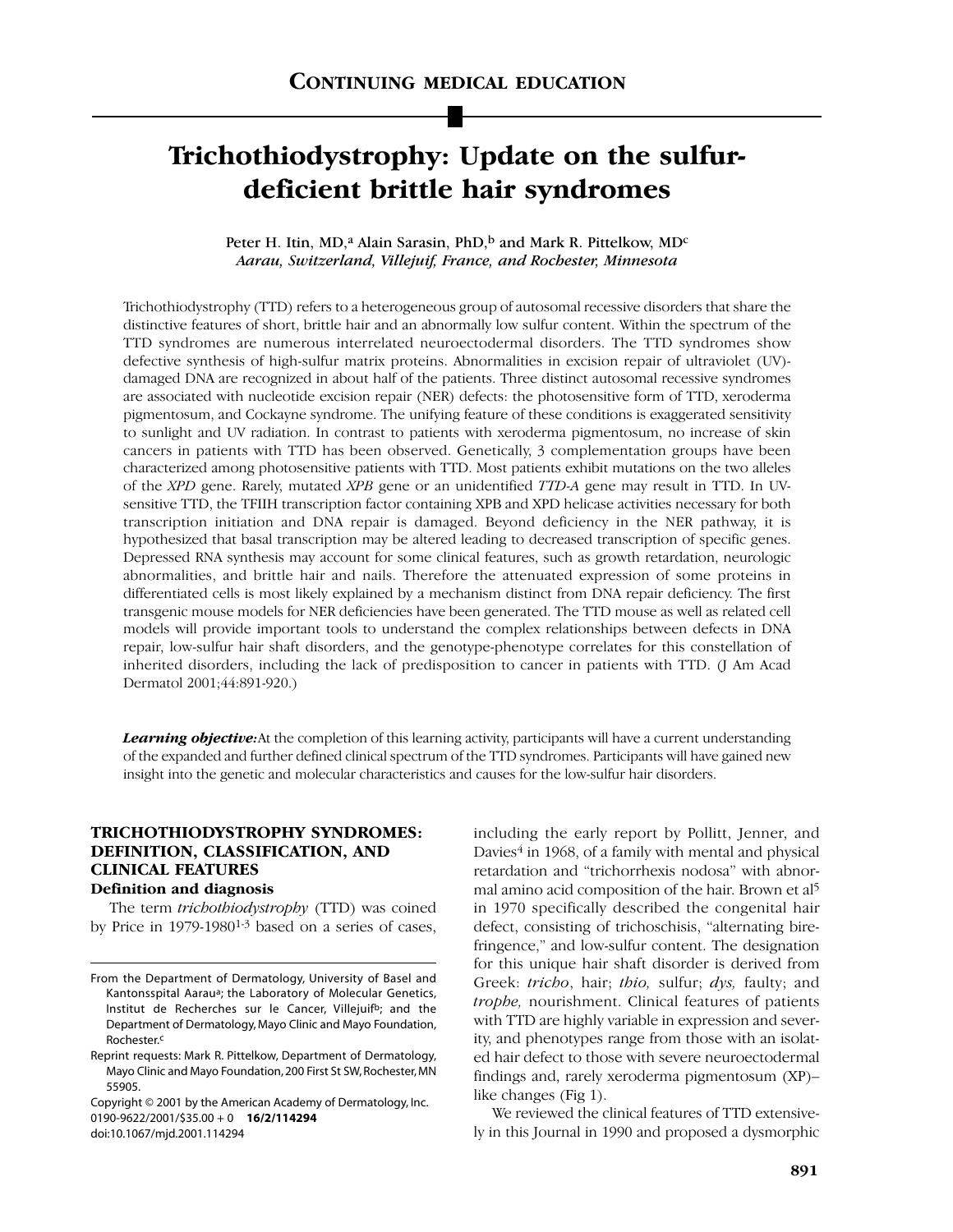

**Fig 1.** Clinical spectrum of TTD. **A,** TTD and psychomotor retardation in a 2-year-old girl. TTD and photosensitivity in a 9-year-old boy showing **(B)** distinctive facial features and **(C)** hair abnormality. The patient also had ichthyosis and was found to have mutations within the *XPD* gene (see text).

| Abbreviations used: |                                    |
|---------------------|------------------------------------|
| CPD:                | cyclobutane pyrimidine dimer       |
| CS:                 | Cockayne's syndrome                |
| GGR:                | global genome repair               |
| $ICAM-1:$           | intercellular adhesion molecule 1  |
| NADPH:              | reduced nicotinamide adenine dinu- |
|                     | cleotide phosphate                 |
| NER:                | nucleotide excision repair         |
| NK:                 | natural killer                     |
| $6-4$ PP.           | pyrimidine (6-4) pyrimidone photo- |
|                     | product                            |
| TCR:                | transcription coupled repair       |
| TTD:                | trichothiodystrophy                |
| UDS:                | unscheduled DNA synthesis          |
| XP.                 | xeroderma pigmentosum              |
|                     |                                    |

relationship and classification scheme within the spectrum of the ectodermal dysplasias.6 Within the past 10 years the clinical expressions of TTD have further expanded, and our understanding of the cellular, genetic, and molecular mechanisms associated with this symptom complex have evolved substantially.7-9

TTD, the encompassing term for the sulfurdeficient, brittle hair syndromes, is a rare disorder, inherited as an autosomal recessive trait. To date only one case with possible X-linked inheritance has been reported.10 The diagnostic findings are short, unruly, and brittle hair with low-sulfur content, alternating dark and light bands of the hair shaft under polarizing microscopy, trichoschisis, and absent or defective cuticle visualized by scanning electron microscopy11 (Fig 2). Although dark and light banding of hair shafts under polarizing light microscopy is highly suggestive for TTD, this finding is not diagnostic.

Recently, Goerz et al<sup>12</sup> reported an 8-year-old girl with the clinical features of TTD including the "tigertail" pattern, visualized on polarizing microscopy and severe cuticular defects detected on scanning microscopy, but the cyst(e)ine content of the hair was normal. However, a deficiency of the sulfurcontaining amino acid, methionine in the hair was documented. This case emphasizes the fact that the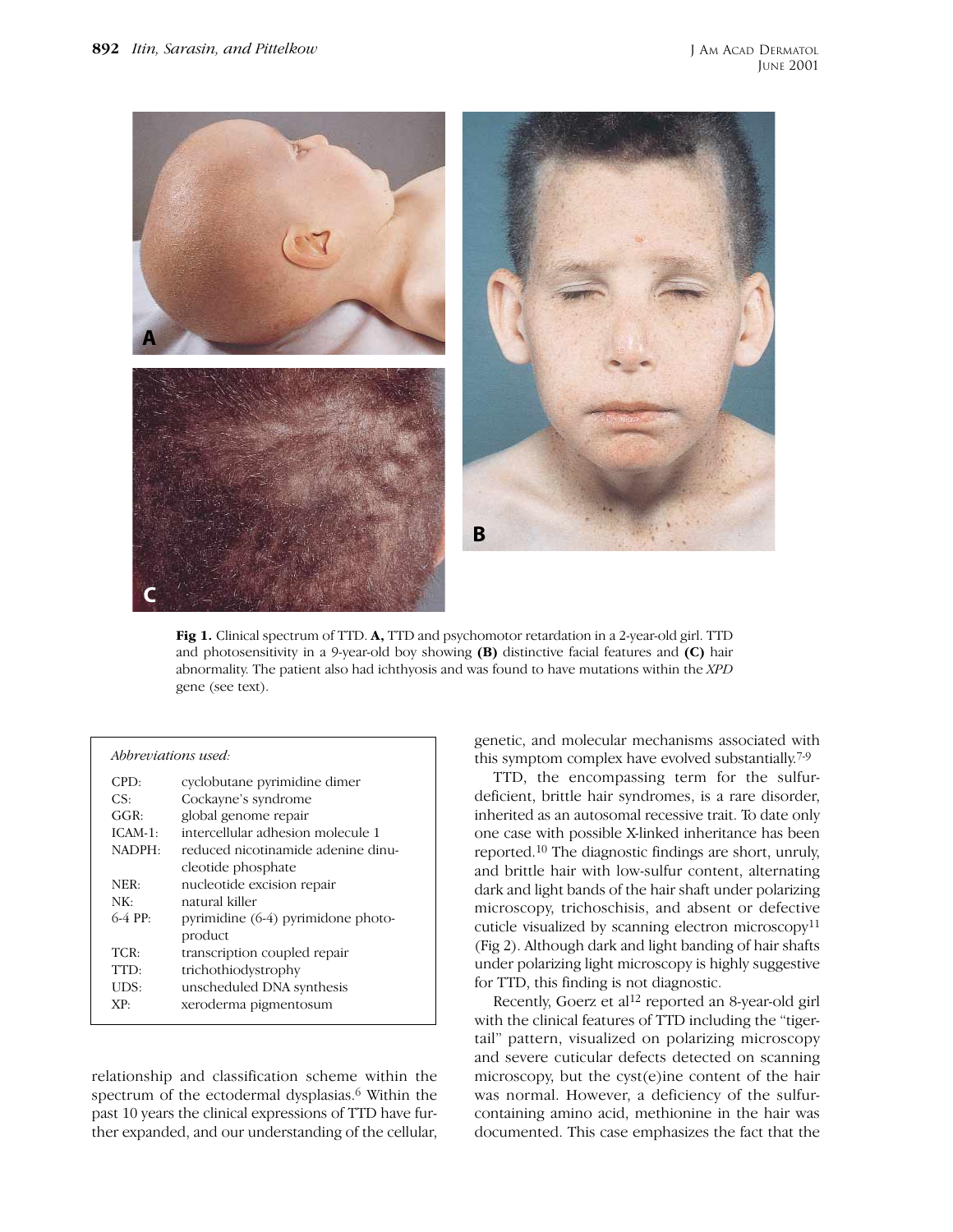

**Fig 2.** Microscopy of TTD hair. **A,** Polarizing microscopy of hair shafts showing banded or "tiger-tail" pattern and fracture. **B,** Scanning electron microscopy demonstrates trichoschisis and absent or damaged cuticle. (Original magnification ×250.)

morphologic abnormalities of TTD are not restricted to cyst(e)ine deficiency but also methionine and possibly other amino acid deficiencies in the hair shaft that produce a similar clinical picture.

The report of Kvedar et al<sup>13</sup> supports this contention. They observed fragile hair in two untreated patients with argininosuccinic aciduria, who showed an abnormal alternating banding pattern of the hair shafts, using polarizing microscopy. The half-cystine content was only slightly lower than in normal hair. With the institution of dietary treatment, the "tigertail" pattern disappeared. They coined this entity "pseudo-trichothiodystrophy" in a patient with arginosuccinic aciduria.14

Other inherited metabolic disorders may induce a similar phenotype. Acrodermatitis enteropathica may lead to an irregular morphologic pattern observed in the hair shaft that is characterized by alternating dark and bright bands under polarizing microscopy.15 After 2 years of zinc supplementation the anomaly could no longer be detected. Moreover, nonheritable alterations of hair protein composition may be seen. Amino acid content of hair may vary with season and nutrition.

A simple decrease in hair sulfur content is not diagnostic for TTD, and this entity must be recognized as a complex disease in which clinical manifestations, structural alterations of the hair shaft, and biochemical abnormalities require correlation and interpretation. Untreated kwashiorkor has been found to manifest subnormal sulfur content of hair.16 With treatment, the sulfur content normalized. Morganti et al<sup>17</sup> found a marked decrease in cyst(e)ine and other amino acids in the hair of several patients with different types of ichthyosis, but they did not otherwise qualify for the diagnosis of TTD. Three patients with Clouston's ectodermal dysplasia were found to have normal hair sulfur content, but the cyst(e)ine content of hydrolyzed hair was approximately 25% to 30% lower than that of control subjects.18 In addition, exogenously induced and acquired types of low-sulfur hair exist. Cyst(e)ine content in hair may decrease remarkably after treatment with cold-waving lotions, depilatories, bleaching solutions, and synthetic-organic dyes.19,20

It must be emphasized that a single, isolated morphologic abnormality of the hair shaft is not sufficient to establish the diagnosis of TTD. Although trichoschisis and alternating light and dark banding by polarizing microscopy are typical findings in TTD, they may occasionally occur in patients without this disorder.21-28

#### **TTD syndromes: Delineation and spectrum of expression**

In 1968, Pollitt, Jenner, and Davies<sup>4</sup> reported the first cases of "trichorrhexis nodosa," low-sulfur content of hairs combined with mental and physical retardation. Two years later, Brown et al<sup>5</sup> described a case of trichoschisis with alternating "birefringence" (ie, light-dark banding along the hair shaft visualized by polarizing microscopy) and low-sulfur content of the hair. Trichoschisis is characterized by a sharp fracture, transversely through the entire hair shaft that is especially well detected by means of the polarizing microscope. This finding is quite typical for TTD. These investigators also discovered the marked decrease in hair sulfur content of a patient with hidrotic ectodermal dysplasia, and scanning electron microscopy revealed defective cuticle.29 The cuticle deformity is an additional key finding in TTD. In 1971, Tay30 studied 3 patients with ichthyosiform erythroderma, hair shaft abnormalities, mental and somatic growth retardation. Microscopy of hairs showed the typical findings of TTD. Several observations relating Tay syn-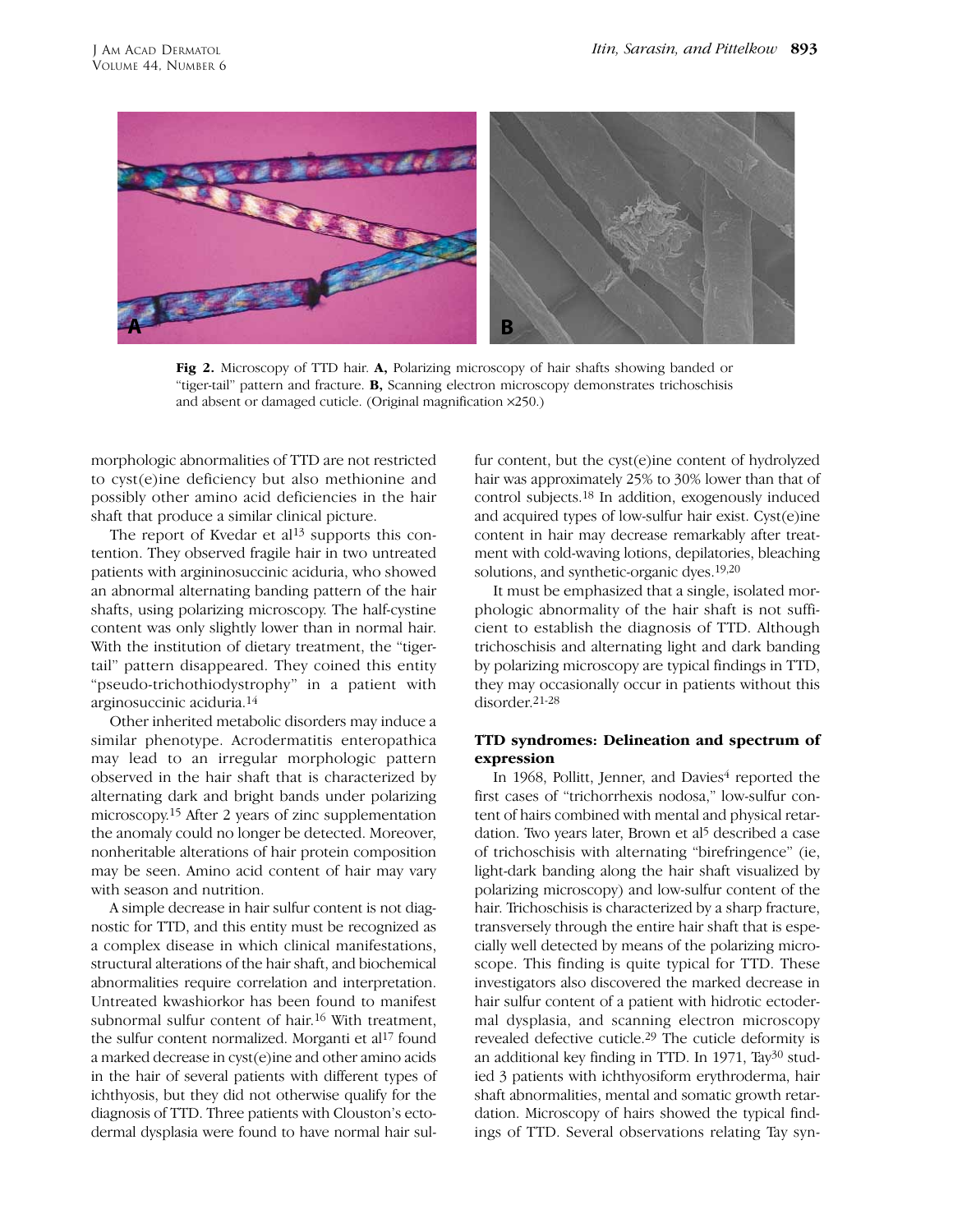| <b>Type</b> | <b>Findings</b>                                                                                                                                                                                                                                                                       | Eponym/Acronym | OMIM <sup>199</sup> |
|-------------|---------------------------------------------------------------------------------------------------------------------------------------------------------------------------------------------------------------------------------------------------------------------------------------|----------------|---------------------|
| A           | Hair $+/-$ nails                                                                                                                                                                                                                                                                      |                |                     |
| B           | Hair $+/-$ nails $+$ mental retardation                                                                                                                                                                                                                                               | Sabinas        | 211390              |
|             | Hair $+/-$ nails + mental retardation + folliculitis + retarded bone age $+/-$ caries                                                                                                                                                                                                 | Pollitt        | 275550              |
| D           | Brittle hair $+/-$ nails + infertility + developmental delay + short stature                                                                                                                                                                                                          | <b>BIDS</b>    | 234050              |
| E           | Ichthyosis + BIDS. Hair $+/-$ nails + mental retardation + short stature $+/-$<br>decreased gonadal function $+/-$ lenticular opacities/cataracts + failure to<br>thrive/"progeria" + microcephaly $+/-$ ataxia $+/-$ calcifications of the basal<br>ganglia + erythroderma and scale | $Tay + BIDS$   | 242170              |
| F           | Photosensitivity + IBIDS                                                                                                                                                                                                                                                              | <b>PIBIDS</b>  | 278730              |
| G           | TTD with immune defects. Hair $+/-$ mental retardation $+$ chronic neutropenia<br>or immunoglobulin deficiency                                                                                                                                                                        | Itin           | 258360              |
| н           | Trichothiodystrophy with severe intrauterine growth retardation (IUGR).<br>Hair + severe IUGR and failure to thrive + developmental delay + recurrent<br>$infections + characters + hepatic angioendotheliomas$                                                                       |                |                     |

drome to low-sulfur content of hair followed.31-35 At birth, children present with ichthyosiform erythroderma, and they may be encased in a collodion-like membrane.36 After some weeks, the erythema fades.<sup>37</sup> Happle et al<sup>38</sup> described translucent scaling, whereas others have observed large, dark, alligatorlike hyperkeratoses.39,40 Flexures may be spared, and distinction from ichthyosis vulgaris is sometimes difficult. Histologic examination of the skin may show a thin epidermis with hyperkeratosis and absence of the granular layer,  $41-43$  but parakeratosis or a normal granular layer with spongiosis has also been described.33,42,44 In 1974, Jackson, Weiss, and Watson<sup>45</sup> identified a pedigree of 25 persons among an Amish kindred with brittle hair, short stature, intellectual impairment, decreased fertility, and low-sulfur content of hair. The inheritance pattern was consistent with an autosomal recessive disorder.

Cantu et al $46$  in 1975 reported an apparently unrelated condition with a constellation of onychotrichodysplasia and chronic neutropenia. In 1979, three similar cases were reported.<sup>47</sup> An additional patient with onychotrichodysplasia, chronic neutropenia, and mild mental retardation was subsequently described; this condition was called the ONMR syndrome.<sup>48</sup> Another patient with onychotrichodysplasia, neutropenia, and normal intelligence was described.49 We subsequently examined a patient with chronic neutropenia, mild mental retardation, and "onychotrichodysplasia." We further characterized the disorder as sulfur-deficient, brittle hair with trichoschisis, dark and light banding by polarizing light microscopy, and absent cuticle on electron microscopy.50 This observation expanded the spectrum of TTD syndromes, and Camacho<sup>51</sup> designated the symptom complex as "Itin syndrome". Over these years additional cases have been described.43,44,52-58

Key observations along yet other seemingly separate directions had been made in the 1970s. Arbisser et al59 in 1976 described the Sabinas syndrome, named after a town in Mexico where most of the patients resided. They were found to have brittle hair, neuroectodermal dysplasia, and a low-sulfur content in hair. Baden et al<sup>60</sup> used the acronym BIDS syndrome for *b*rittle hair, *i*ntellectual impairment, *d*ecreased fertility, and *s*hort stature in association with low-sulfur content in the hair. Their report described hairs with an "alternating birefringent pattern" when examined by polarizing microscopy. Jorizzo et  $al^{40}$  suggested the term IBIDS syndrome for *i*chthyosis-associated cases in conjunction with the low-sulfur content hair of BIDS.

Earlier studies had documented a patient with Marinesco-Sjögren syndrome with low-sulfur content of the hair.<sup>24,61</sup> In 1971 Porter<sup>62</sup> reported a case of Marinesco-Sjögren syndrome with trichoschisis and abnormal "birefringence" by polarized light microscopy.

The unifying term TTD was proposed in 1979 and 1980 by Price et al<sup>1-3</sup> to characterize the condition of patients with sulfur-deficient brittle hair and other neuroectodermal symptoms and signs. They recognized sulfur deficiency of hair as a possible marker for a special group of neuroectodermal diseases.

Chapman63 detected osteosclerotic abnormalities in a patient with TTD and proposed the acronym SIBIDS for osteo*s*clerosis, *i*chthyosis, *b*rittle hair, *i*mpaired intelligence, *d*ecreased fertility, and *s*hort stature. Several patients with central osteosclerosis have subsequently been described.33,43,44,53,54,64,65 In 1998 Petrin, Meckler, and Sybert<sup>66</sup> observed a new variant of TTD with recurrent infections, failure to thrive, hepatic angioendotheliomatosis, and death. Possibly, the case described by Hersh et al $44$  also represented this subgroup of TTD (Table I).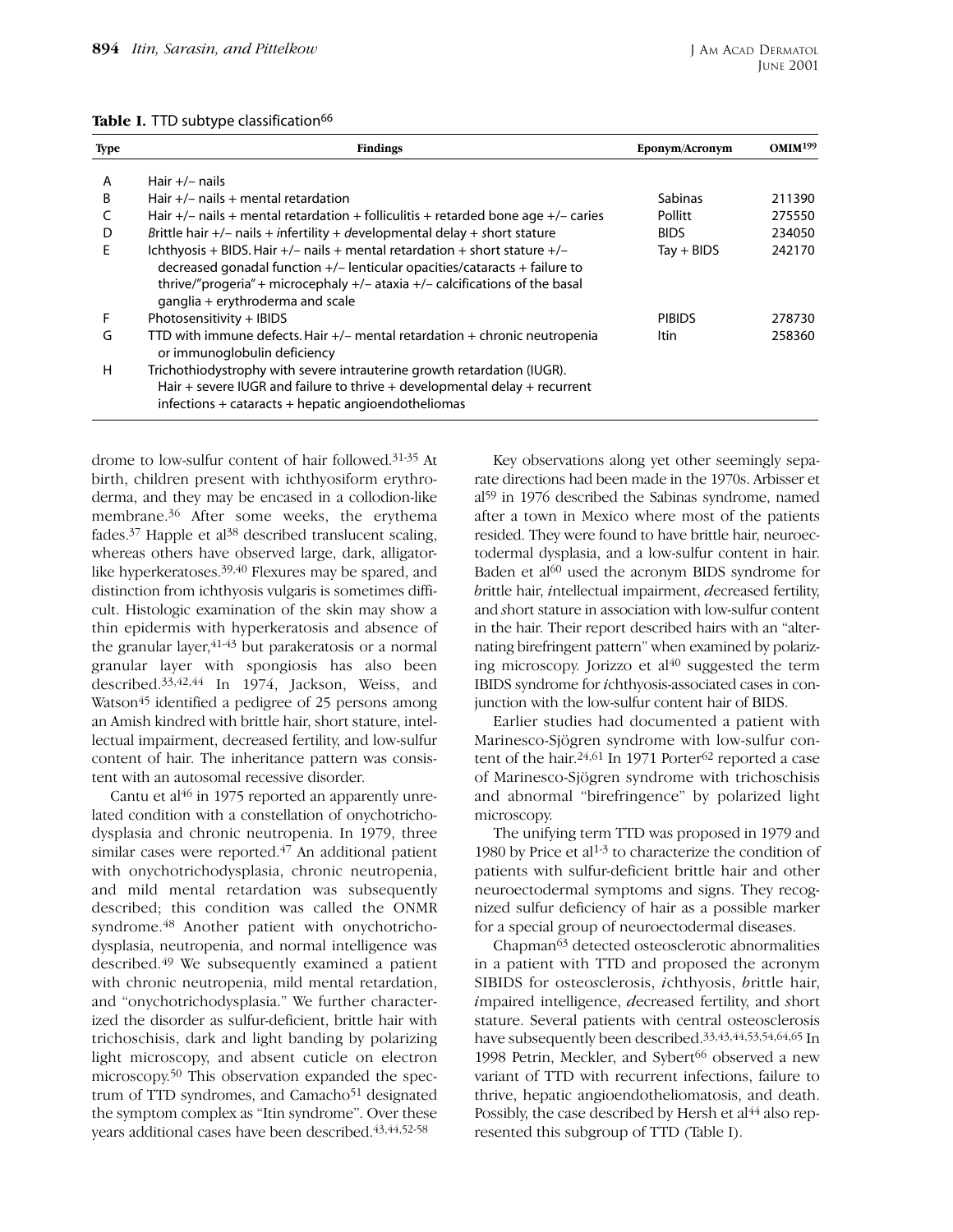#### **Photosensitive trichothiodystrophy, linkage to xeroderma pigmentosum, and a unifying classification**

Systematic examination of brittle hair that was detected in patients with various other phenotypic abnormalities further expanded the spectrum of TTD syndromes and eventually provided a link to another distinct group of inherited dermatologic disorders with photosensitivity and variable neurocutaneous abnormalities.

In 1983 Crovato, Borrone, and Rebora67 reported a low-sulfur hair syndrome with photosensitivity and IBIDS and suggested the acronym PIBIDS syndrome, although photosensitivity in patients with TTD had been reported earlier or concurrently.<sup>68</sup> Another genodermatosis, xeroderma pigmentosum (XP), had been well characterized as an autosomal recessive photosensitivity disorder in which exaggerated sun damage and a very high rate of both nonmelanoma skin cancer and melanoma were characteristic features. XP was known to be associated with defective DNA repair.

Lehmann<sup>69</sup> suggested a two-mutation hypothesis to explain the finding of defective DNA repair in TTD and to extend and relate the condition to XP. Nuzzo et al70 identified a common ancestor among families of patients with TTD and XP, and they speculated that two mutations were responsible for the cooccurrence of TTD and XP type D (see later "Cellular and Molecular Genetic Characteristics of TTD: Genetic Classification of TTD" [page 900]). They concluded that if two mutations were responsible for the two diseases they are linked loci or affect the same gene.

Van Neste, Miller, and Bohnert<sup>71,72</sup> have proposed a classification using letters alphabetically to denote the main symptoms and to separate each distinct subgroup. This classification has been updated based on recent additional findings reported in the literature and summarized in this review (Table I). This classification underscores the range as well as the overlapping consistency of features within the TTD syndromes.

Together, the TTD syndromes represent disorders within the larger spectrum of ectodermal dysplasias. Ectodermal dysplasias are a large group of heritable conditions characterized by a congenital dysplasia of one or more ectodermal structures and their accessory appendages. Although protean in expression, distinct combinations of abnormalities are observed in TTD syndromes and demonstrate consistency within the families that have been reported. The ectodermal dysplasias, as a rule, are not pure "one-layer diseases." Mesodermal and rarely endodermal dysplasias coexist. Embryogenesis exhibits distinct tissue organiza-

tional fields and specific interactions among the germ layers that may lead to the wide range of ectodermal dysplasias when genes are mutated or otherwise altered in expression.73,74

### **Clinical manifestations and new findings in TTD**

TTD is a classic differential diagnosis in congenital alopecias.75 The hair of patients with TTD is dry and sparse and the hair shafts break easily with trauma.6 Other environmental factors and mechanical stress also play roles. Intermittent hair loss during infections was observed by Kleijer, Beemer, and Boom76 and Foulc et al.77 In addition, hair loss may occur with periodic cyclicity, especially in patients with a concomitant DNA repair defect.54 Fractures of the hair shaft develop, and the viscoelastic parameters of hair are compromised compared with the hair of controls.78,79

No effective treatment has been found for the brittle hair. In this regard Przedborski et al<sup>80</sup> attempted treatment with oral biotin (0.75 mg/kg per day) without improvement. However, trauma and mechanical/environmental stresses should be minimized. Future treatment options include application of agents or enzymes that induce chemical modification and cross-linking of hair proteins to bridge fragile sites within the shaft and protect the cuticle from excessive damage and breakdown.

Forty percent to 50% of patients with TTD exhibit marked photosensitivity. Photosensitive patients with TTD have a deficiency in DNA excision repair, which, in most cases, is indistinguishable from that observed in XP type D.77,81-86 There is no evidence for exaggerated development of skin cancers in patients with TTD, whereas there is for patients with XP type D. Severe neuroectodermal disorders frequently occur in photosensitive TTD, but none is a constant feature. Sulfur-deficient, brittle hair remains the key finding and the objective marker for a broadening range of associated autosomal recessive ectodermal and neuroectodermal diseases, although isolated cases of TTD without other defects have been reported in recent years.87-89

The clinical spectrum of associated signs and symptoms that constitute the TTD syndromes is extensive (Table II). Since our last review in 1990, the following additional clinical associations have been observed: expansion of neurologic abnormalities, including autism<sup>41</sup> and partial agenesis of corpus callosum.90 Central nervous system dysmyelination occurs quite commonly, and this feature bears a similarity to Cockayne syndrome (CS).32,34,35,52,64,65,91-94 Wetzburger et al<sup>56</sup> documented gray matter heterotopia and acute necrotizing encephalopathy in a 3-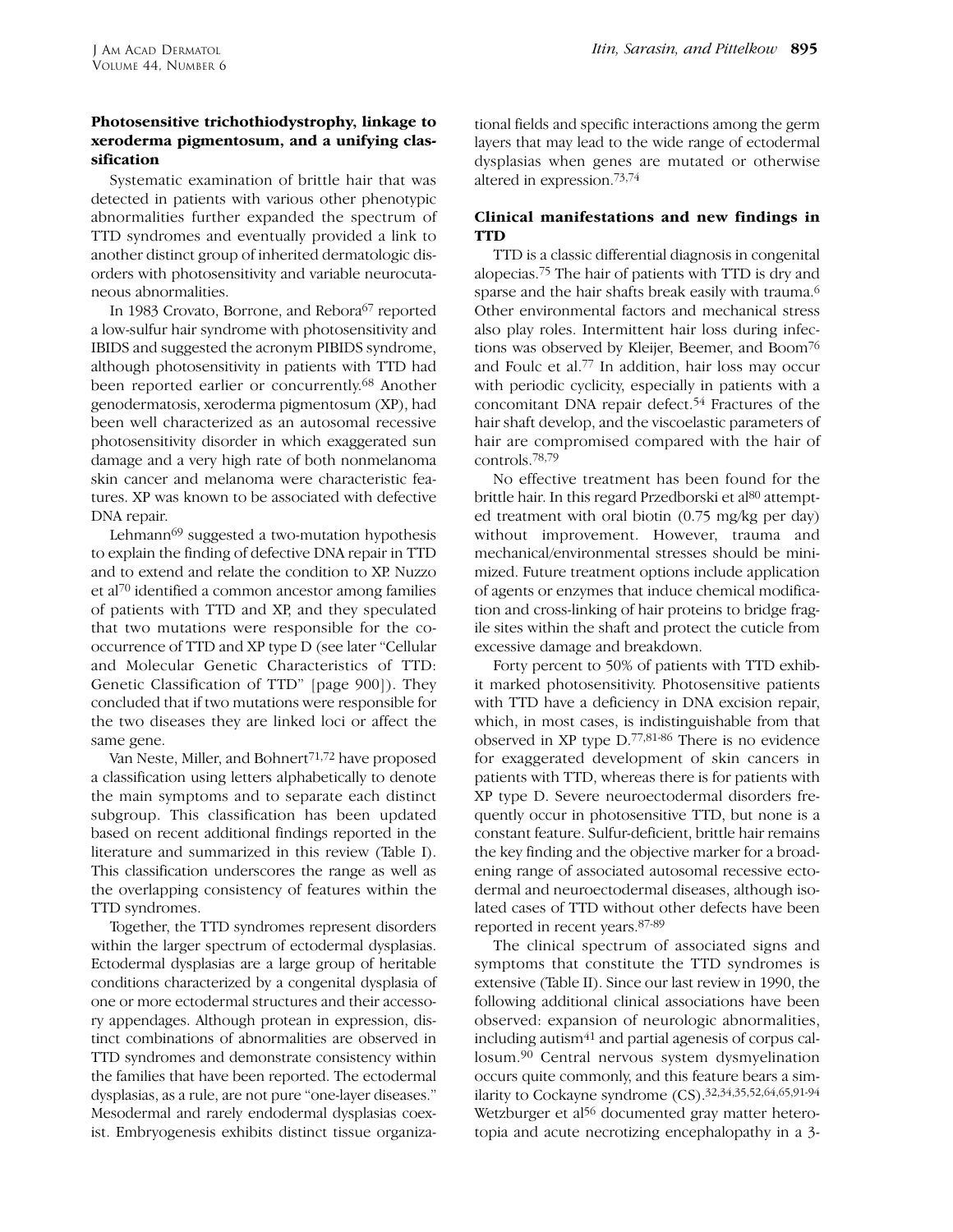## **Table II.** Trichothiodystrophy syndromes: Associated signs and symptoms

| Hair*                                                  | Nervous system (cont'd)                                     |
|--------------------------------------------------------|-------------------------------------------------------------|
| Sparse or absent eyelashes, eyebrows                   | Lethargy                                                    |
| Sparse or absent axillary, pubic, body hair            | Perimedullary fibrosis of spinal cord                       |
| Few vibrissae and otic hair                            | Dysmorphology and miscellaneous abnormalities <sup>11</sup> |
| Nails <sup>t</sup>                                     | Growth retardation                                          |
| Dysplasia (onychodystrophy)                            | Cranial dysplasia                                           |
| Splitting (onychoschezia)                              | Microdolichocephaly/microcephaly                            |
| Koilonychia                                            | Protruding ears                                             |
| Ridging                                                | Hypoplastic ears                                            |
| Thickening (onychogryphosis)                           | Preauricular pits                                           |
| Yellow discoloration                                   | Cleft ear lobes                                             |
| Unguis inflexus                                        | Ear deformation not specified                               |
| Cutaneous <sup>‡</sup>                                 | Thin-beaked nose                                            |
| <b>Ichthyosis</b>                                      | Obstruction of the nose                                     |
| Follicular keratosis                                   | Receding chin                                               |
| Collodion baby                                         | Maxillary hypoplasia                                        |
| Erythroderma                                           | Dental abnormalities                                        |
| Photosensitivity (defective DNA repair)                | Caries                                                      |
| Erythema                                               | Enamel hypoplasia                                           |
| Eczema                                                 | Gastrointestinal malabsorption by jejunal atrophy           |
| Hypohidrosis                                           | White plaques on tongue                                     |
| Pruritus                                               | Gingival hyperplasia                                        |
| <b>Freckles</b>                                        | Bifid uvula                                                 |
| Telangiectasia                                         | Small mouth                                                 |
| Hemangioma                                             | Cleft lips                                                  |
| Lipoatrophy                                            | Macrocheilia                                                |
| Parchment-like skin                                    | Raspy high-pitched voice                                    |
| Poikiloderma                                           | Frontal bossing                                             |
| <b>Folliculitis</b>                                    | Facial hemiatrophy                                          |
| Cheilitis                                              | Trunk-limb disproportion                                    |
| Hyperpigmented eyelids                                 | Polythelia                                                  |
| Hypopigmented macules                                  | Short neck                                                  |
| Pyoderma                                               | Goiter                                                      |
| Palmar pustules                                        | Excessive palmar crease                                     |
| Nervous system <sup>§</sup>                            | Single palmar creases                                       |
| Mental retardation                                     | Progeria                                                    |
| Autism                                                 | Ocular <sup>¶</sup>                                         |
| Dysmyelinization                                       | Cataract                                                    |
| Spasticity/paralysis                                   | Conjunctivitis                                              |
| Ataxia                                                 | Nystagmus                                                   |
| Cerebellar deficiency                                  | Photophobia                                                 |
| Intention tremor                                       | Epicanthal folds                                            |
| Motor control impaired                                 | Retinal dystrophy                                           |
| Pyramidal signs                                        | Entropion                                                   |
| Muscle tone diminished                                 | Ectropion                                                   |
| Peripheral neuropathy                                  | Hypotelorism                                                |
| Hyperreflexia                                          | Exophthalmus/enophthalmus                                   |
| Absent deep tendon reflexes                            | Esotropia                                                   |
| Hemiparesis                                            | Myopia                                                      |
| Tetraparesis                                           | Astigmatism                                                 |
| Intracranial calcifications                            | Retrobulbar hemangioma                                      |
|                                                        | Chorioretinal atrophy                                       |
| Partial agenesis of corpus callosum                    |                                                             |
| Gray matter heterotopia and necrotizing encephalopathy | Retinal pigmentation                                        |
| Jerky eye movements<br>Seizures                        | Antimongoloid eye slant                                     |
|                                                        | Tortuosity of retinal vessels                               |
| Neurosensory hearing impairment                        | Diminished red-green discrimination                         |
| Dysarthria                                             | Strabismus                                                  |
| Irritability                                           | Hypertelorism                                               |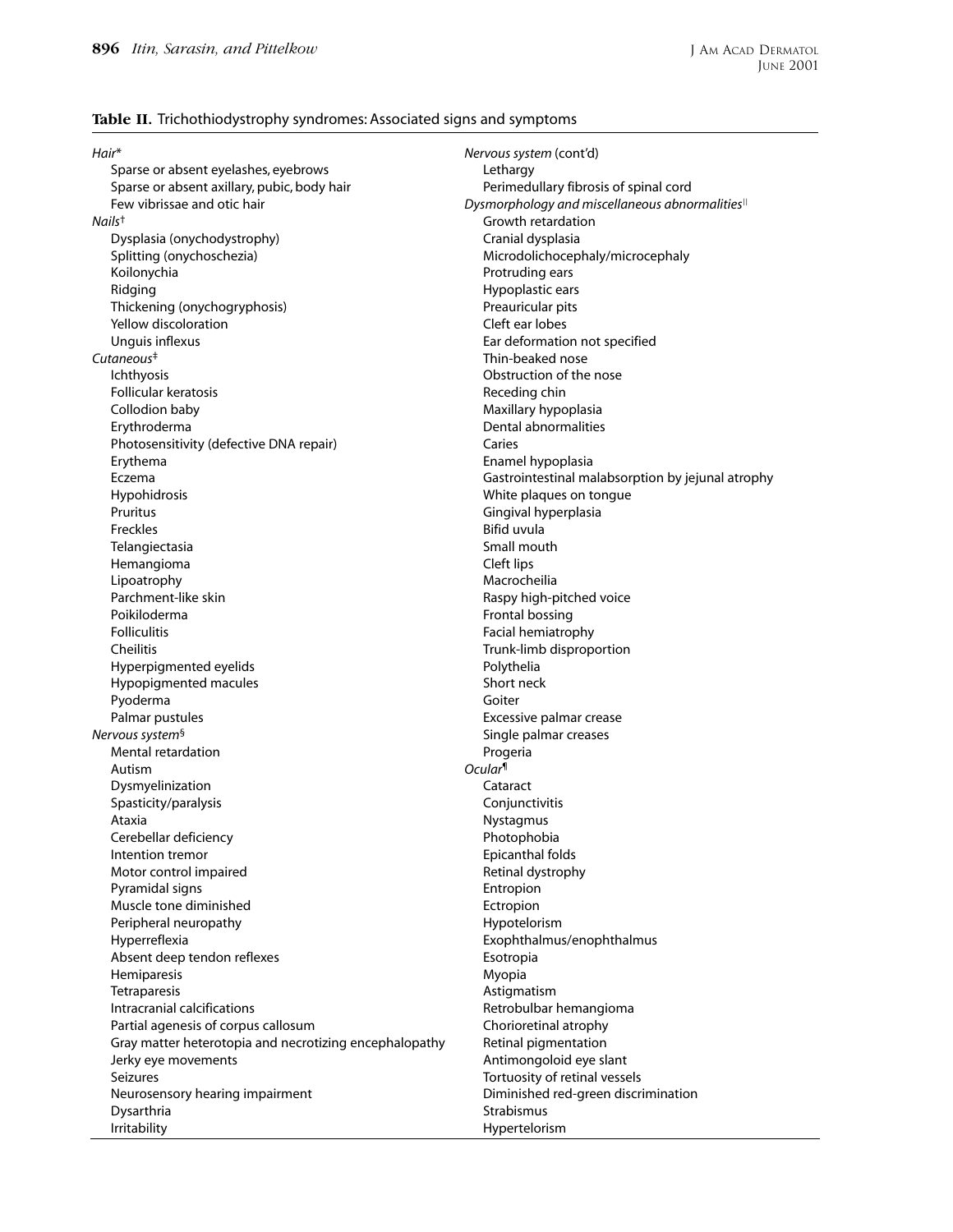#### **Table II.** Cont'd

| Ocular (cont'd)                                                   | Skeletal (cont'd)                             |
|-------------------------------------------------------------------|-----------------------------------------------|
| <b>Bacterial keratitis</b>                                        | Contracture                                   |
| Meibomian gland inflammation                                      | Zygodactyly                                   |
| <b>Blepharitis</b>                                                | Clinodactyly                                  |
| Pale optic disc                                                   | Limited range of motion                       |
| Microcornea                                                       | Pectus excavatum                              |
| Genital/urologic#                                                 | <b>Scoliosis</b>                              |
| Hypoplasia                                                        | Thoracic kyphosis                             |
| Cryptorchism                                                      | Lumbosacral lordosis                          |
| <b>Hypospadias</b>                                                | Metacarpal bones of the thumb reduced in size |
| Hydronephrosis                                                    | Cardiovascular#                               |
| Ureteral duplication                                              | Hemangioma                                    |
| Pyelocalyceal ectasia                                             | Telangiectasia                                |
| Pulmonary**                                                       | Impairment of peripheral circulation          |
| Pulmonary adenomatosis                                            | Angioepitheliomas of the liver                |
| Asthma                                                            | Pulmonic stenosis                             |
| <b>Bronchiectasis</b>                                             | Ventricular septal defect                     |
| Skeletal <sup>††</sup>                                            | Immunologic/hematologic <sup>§§</sup>         |
| Genu valgum                                                       | <b>Recurrent infections</b>                   |
| Coxa valga                                                        | Neutropenia                                   |
| Valgus deformity of the great toe                                 | Anemia                                        |
| Pes valgus                                                        | Hypereosinophilia                             |
| Cubital and tibial valgus deformity<br>Ulnar deviation of fingers | Impaired NK cell activity                     |

\*References 1, 5, 32, 42, 47, 48, 52, 64, 66, 80, 97, 99, 105, 204-208.

†References 1, 4, 32, 33, 36, 38-40, 42-44, 46-50, 52, 57, 77, 96, 97, 130, 203, 204, 208-214.

‡References 1, 4, 10, 30, 32-36, 38-44, 47, 49, 50, 52, 53, 57, 63, 65-68, 76, 77, 84, 86, 90-92, 96, 97, 100, 102, 105, 106, 109, 120, 130, 136, 137, 185, 206-210, 212, 214-237.

§References 1, 4, 10, 30, 32-36, 38-48, 50, 52-54, 56, 59, 63-65, 67, 68, 76, 77, 80, 84, 86, 90-92, 97, 99, 120, 130, 136, 137, 185, 204, 206-214, 216-220, 224, 225, 227, 228, 235, 237, 239-241.

||References 1, 4, 30, 32-34, 36, 38-46, 48-50, 52-54, 57, 63-68, 76, 77, 80, 84, 86, 91, 92, 95-97, 100, 106, 185, 204, 206, 207, 209-216, 218, 223-225, 235, 239-242.

¶References 1, 32, 33, 36, 39, 40, 42-47, 49, 50, 52-54, 57, 59, 63, 64, 66, 67, 77, 91, 92, 99, 102, 120, 130, 185, 204, 206, 207, 209, 211, 213, 214, 218, 220, 221, 224-226, 230, 240, 241, 243.

#References 33, 38-41, 43-45, 63, 97, 130, 204, 207, 212, 214, 219, 239.

\*\*References 1, 40, 77, 209, 215, 216.

††References 32, 36, 39, 42, 43, 48, 53, 80, 96, 102, 207, 209, 212, 218, 225.

‡‡References 1, 4, 46, 66, 102, 206, 211, 212.

§§References 5, 30, 38, 46-50, 63, 95-97, 99, 185, 194, 205, 209, 211, 216, 225, 240.

year-old boy with TTD. Extreme failure to thrive and death have been observed by Petrin, Meckler, and Sybert<sup>66</sup> and has led to the addition of the new "H" subgroup in the classification of TTD (Table I).

Hematologic changes such as sideroblastic anemia95 and eosinophilia96 have been reported. TTD associated with right-sided hydronephrosis, ureteral duplication and left pyelocaliceal ectasia, as well as primary hypercalciuria is an additional clinical subset described recently.97,98 Gastrointestinal malabsorption with atrophic villi noted on jejunal biopsy findings and multiple food intolerance without celiac disease, requiring prolonged parenteral and enteral nutrition, has recently been observed.57 Abnormal results of gonadal function tests in response to luteinizing hormone-releasing hormone have been documented in patients with TTD by Przedborski et al.80 A practical clinical observation by O'Brien and Wilhelmus99 highlights ophthalmologic intervention to prevent bacterial keratitis induced by brittle, misoriented eyelashes.

Angioendotheliomas of the liver have been incorporated into the list of associated systemic developmental abnormalities recently described in TTD.66 Cleft lip, <sup>41</sup> meibomian gland inflammation, and blepharitis as well as poikiloderma and progeroid facies have also been observed.<sup>41,100</sup> Bodemer et al<sup>101</sup> recently described a patient with mitochondrial disease and TTD. Initially, collodion baby was believed to occur only in patients with TTD without *XPD* mutation, but Marinoni et al<sup>102</sup> described a case of TTD with collodion baby and mutation in the XP group D.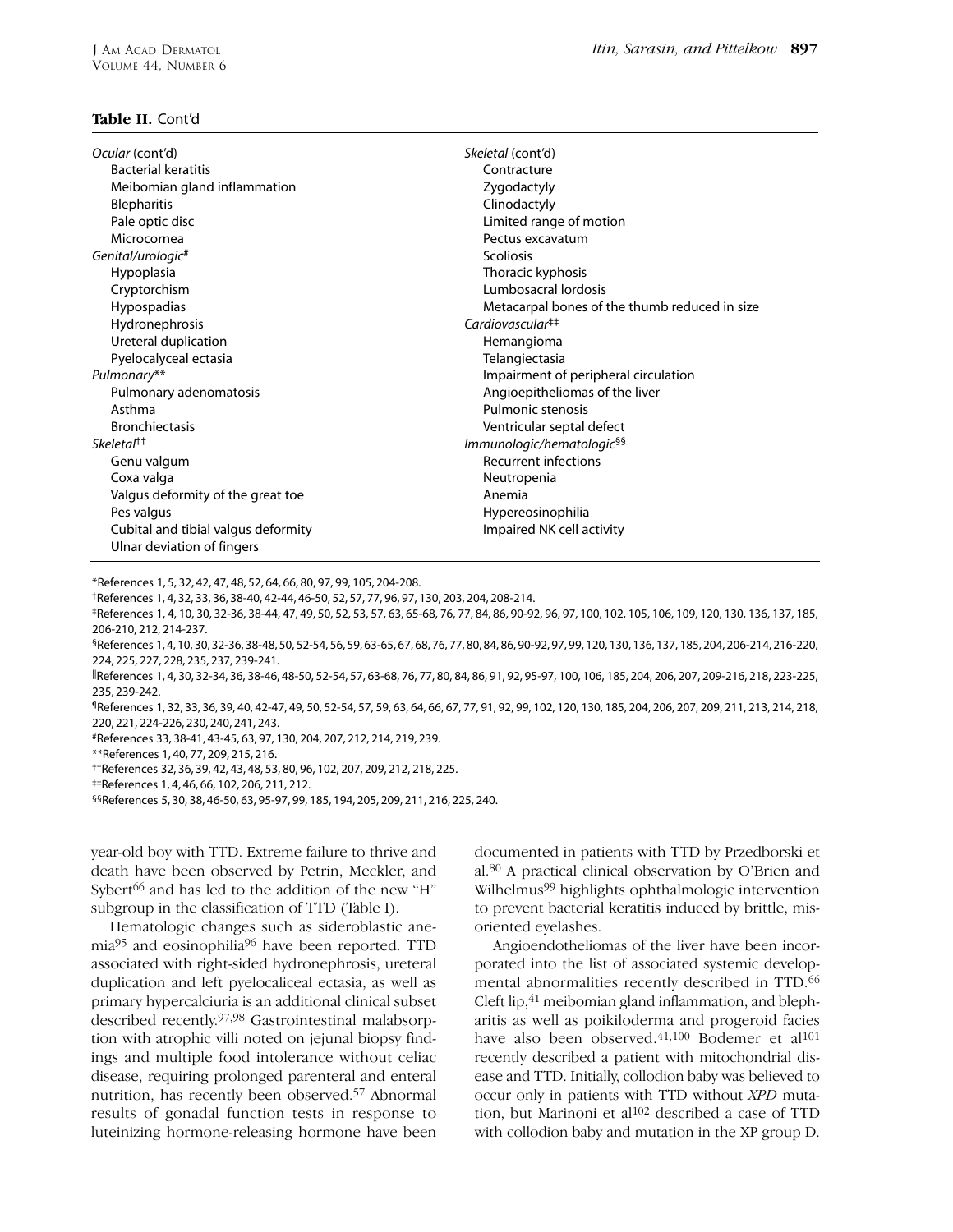| Table III. Hair analysis in TTD |  |  |  |
|---------------------------------|--|--|--|
|---------------------------------|--|--|--|

| Microscopy                                                                                                            | Sulfur analysis                                                                                                                             |  |  |
|-----------------------------------------------------------------------------------------------------------------------|---------------------------------------------------------------------------------------------------------------------------------------------|--|--|
| Light: Trichoschisis, trichorrhexis nodosa<br>Polarizing: Light and dark banding—tiger-tail pattern,<br>trichoschisis | Semiquantitative: Scanning electron microscopy with<br>electron-probe microanalysis<br>Quantitative: Amino acid analysis of hydrolyzed hair |  |  |
| Scanning electron: Transverse fracture through the hair shaft,<br>poor or absent cuticle                              |                                                                                                                                             |  |  |

Poor prognosis in TTD has been linked to severe, recurrent infectious disease with most pediatric deaths due to overwhelming bacterial infections.57

#### **HAIR AND SKIN ABNORMALITIES IN TTD New findings in light microscopy and scanning electron microscopy of hair**

In patients with TTD, hair abnormalities are the only obligatory and diagnostic findings that identify the sulfur-deficient neuroectodermal dysplasias. Scalp hairs, eyebrows, and eyelashes are brittle, unruly, of variable lengths, easily broken, and generally feel dry. It is important to investigate the proximal parts of hair shafts because the distal portions often show marked weathering that may produce findings similar to TTD.103 Macroscopic alterations are observed especially in the frontal and occipital hair, with only microscopic abnormalities detected in the occipital hair.<sup>41</sup> For adequate diagnosis, hairs should be collected from different areas of the scalp and subjected to further light and electron microscopic examination<sup>27,104</sup> (Table III).

Light microscopy reveals clean transverse fractures through the hair shafts (trichoschisis), and there is an irregular hair surface and diameter.<sup>68</sup> In addition, a decreased cuticular layer with twisting and a nodal appearance may mimic trichorrhexis nodosa.1,64,71,103-105 The distal hair shaft often terminates in "brush breaks."103 The flattened hair shafts tend to fold over like a ribbon or shoelace during microscopic mounting. An abrupt 180° twist of the hair shaft is sometimes observed, mimicking pili torti. Polarizing microscopy with crossed polarizers shows the typical appearance of alternating light and dark bands, giving a "zig-zag" or "tiger-tail" pattern.5,6,43,106-108 The term *alternating birefringence* incorrectly describes the phenomenon and has therefore been abandoned. Brusasco and Restano<sup>109</sup> reported the interesting finding that the typical "tiger-tail" pattern of the hair shaft in TTD may not be present at birth. This classical pattern was clearly evident only at 3 months of age in their case. However, hair examination from a 21-week gestation, aborted fetus showed the alternating light and dark banding pattern under polarized light micros-

copy.105 Within the past few years, it has been shown that "tiger-tail" pattern on polarized hair microscopic examination also may be found in healthy infants, and therefore amino acid analysis that quantitates sulfur, specifically cyst(e)ine levels, remains the definitive test for TTD110,111 (Table III). In this regard Garcia-Hernandez and Moreno-Giménez112 have documented alternating dark and white zones within the hair shaft of a young patient who scratched his scalp intensely. Cessation of scratching, topical application of minoxidil 2% solution, and cysteine supplementation resulted in marked improvement within a year. The condition appears sufficiently different by polarizing light microscopy, and this sulfur-deficient hair alteration is referred to as "pseudo tigertailing."

The structural abnormality that causes the interrupted transverse bright lines along the hair shaft is not completely understood. However, Calvieri et al113 and Rossi et al114 found by x-ray microanalysis an alternating content of sulfur along the long axis of the trichothiodystrophic hair. Image analysis was also used to match the same regions that were examined by polarized microscopy and scanning electron microscopy. The x-ray analysis results also showed that calcium was absent in tracts corresponding to dark bands, whereas it was normally present in light bands.115 Definitive confirmation of these findings is awaited.

Scanning electron microscopy also shows incomplete or absent cuticle and longitudinal grooving.6 Transmission electron microscopy from hairs of patients with TTD shows material that resists extraction throughout the cortex.116 Cross-sectional examination of the cuticle in hair shows lack of the exocuticle and A layer. Transmission electron microscopy demonstrates an abnormal arrangement of microfibrils.60 Absence of the exocuticle and the sulfur-rich, A layer (outer aspect of the cuticle cell) causes cuticular weathering and weakness of the hair shaft<sup>117-119</sup> (Table III).

#### **Transmission electron microscopy and gene alterations of skin**

Only a few studies on the ultrastructural aspects of the skin in TTD have been undertaken.42,120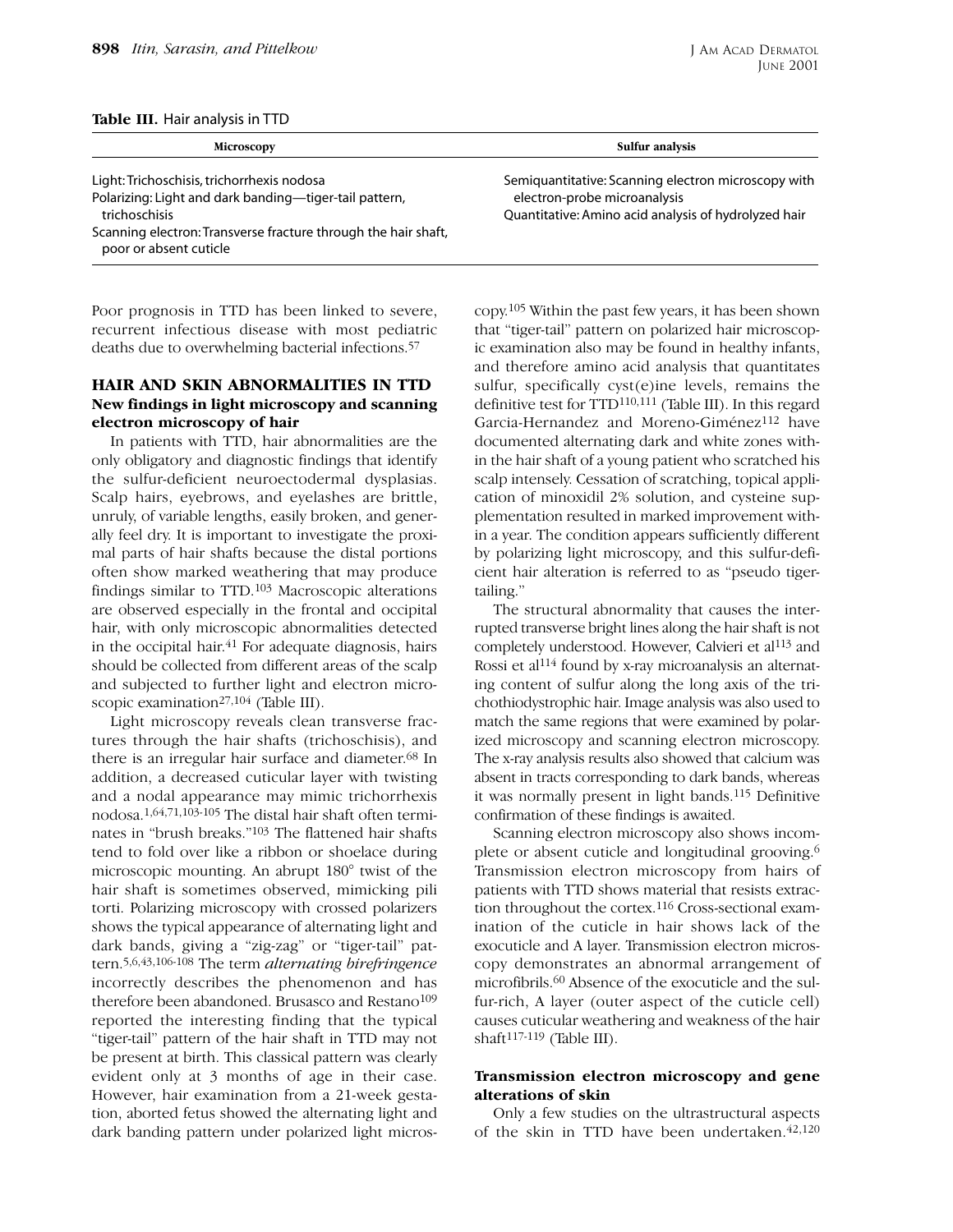These observations focused on a peculiar feature of ichthyotic skin in patients with TTD. In both patients, notable findings were similar and showed perinuclear vacuoles within unit membranes of keratinocytes and dispersed, irregularly arranged bundles of tonofilaments, particularly at the desmosome junction. The authors concluded that the abnormalities of tonofilaments could be explained by the generalized abnormality in sulfur-containing proteins, including disruption in the synthesis of keratins.

Analysis of gene expression in the TTD mouse model (see "Transgenic and Knockout Mice," page 910) has demonstrated that at least the cutaneous changes, such as acanthosis and hyperkeratosis, are associated with reduced transcription of the skinspecific, differentiation-related gene *SPRR2*, a member of the *s*mall *pr*oline-*r*ich protein (SPRR) family expressed in epidermis.121 The *SPRR2* gene encodes a structural component of the cornified envelope and is expressed in the final stage of terminal differentiation.122,123 Reduced SPRR2 expression in TTD skin reflects defective gene transcription in late stages of terminally differentiating epidermal keratinocytes.124

#### **Biochemical changes of hair shaft**

The mammalian hair follicle develops embryologically from the surface ectoderm and epidermis.125 The hair shaft is composed anatomically of the cuticle, cortex, and medulla. Hair is composed of two major structural protein families contained within the cortex predominantly, the keratins and keratinassociated proteins (KAPs), which are further classified into multiple (at least 11) subfamilies<sup>126</sup> (Table IV). The keratin intermediate filament proteins and KAPs form the cuticle and cortex of the hair shaft.127 Keratin intermediate filaments belong to the superfamily of proteins that form 8- to 10-nm filaments in the cytoplasm of many epithelial cell types. Based on the amino acid composition, keratin intermediate filament proteins are classified as acidic or basicneutral types.126 KAPs are divided into two groups, cyst(e)ine-rich and glycine-tyrosine–rich polypeptides, according to the amino acid composition of these proteins. Cyst(e)ine-rich KAPs contain highsulfur (15%-30%) proteins (KAP1-3 or HSps), and ultra-high-sulfur proteins (KAPs 4 and 5 or UHSps) are composed of more than 30% cyst(e)ine residues.128 Other members of the KAP family as well as trichohyalin and other proteins of the hair shaft are continuing to be identified and characterized. Powell and Rogers<sup>126</sup> have proposed a comprehensive classification scheme for hair proteins.

Total hair sulfur values were reported as early as 1806 by Vauquelin. Kutner, Miller, and Brown29 per-

#### Table IV. Constituent proteins of the hair shaft

| Keratin or intermediate filament (KRT or IF)             |
|----------------------------------------------------------|
| KRT 1.1-1.9, type I-(acidic)—human hair "acidic" (hHa)   |
| types                                                    |
| KRT 2.9-2.17, type II-(basic)—human hair "basic-neutral" |
| (hHb) types                                              |
| Keratin- or IF-associated proteins (KRTAP/KAP or IFAPs)  |
| Cysteine-rich group (cys-KAPs)                           |
| High sulfur                                              |
| KAP 1 (B2) family                                        |
| KAP 2 (BIIIA) family                                     |
| KAP 3 (BIIIB) family                                     |
| Ultra-high sulfur                                        |
| KAP 4 family                                             |
| KAP 5 family                                             |
| Cuticle                                                  |
| KAP 10 family                                            |
| Glycine/tyrosine-rich group (gly/tyr-KAPs)               |
| KAP 6 (type II) family                                   |
| KAP 7 (type I C2) family                                 |
| KAP 8 (type I F) family                                  |
| Other proteins                                           |
| KAP 9 (mouse ultra-high sulfur) family                   |
| KAP 11.1 (novel mouse hair protein)                      |
| Medulla proteins                                         |
| Trichohyalin                                             |
| Calcyclin                                                |
| Involucrin                                               |
|                                                          |

Modified from Powell and Rogers126 and Bertolino and O'Guin.243

formed a systematic analysis of hair sulfur content in numerous hair shaft disorders, and they compared the results with many controls. To date, TTD is the only disease entity in which a marked decrease of sulfur content of hair composes part of the diagnostic criteria.

Amino acid analysis of hair shows a cyst(e)ine and high-sulfur protein content that is much lower than normal. In particular, the cyst(e)ine-rich proteins of TTD have lost the large heterogeneous KAP4-5 or UHSp group and at least 8 major KAP 1-3/HSp components.128 As a rule, hair of patients with TTD shows at least a 50% decrease in cyst(e)ine and sulfur content. Often, more marked decrease to less than 10% of the normal value is found. Urine and serum levels of these amino acid constituents usually are normal, but the nails may also show a decrease in  $\text{cyst}(e)$ ine and sulfur content.<sup>1</sup> Frequently, serine, threonine, and proline are also reduced; these amino acids are components of the KAP 1,2,3.41,44,95 A concomitant, related increase in aspartic acid, methionine, phenylalanine, alanine, leucine, and lysine may be found.129 The low-sulfur protein components of hair in patients with TTD appear to be almost identical to that of normal control subjects,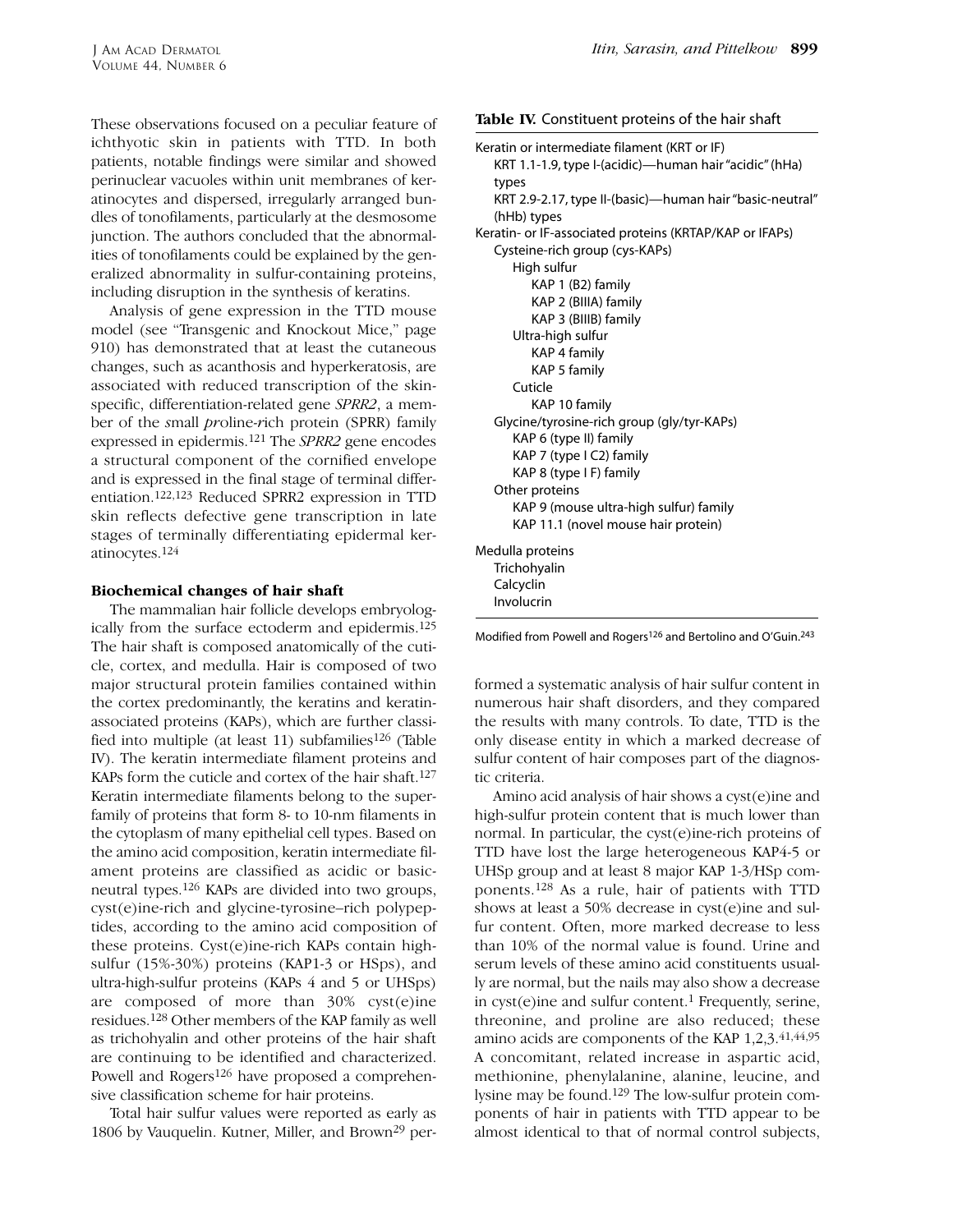but occasionally they are higher than normal.130 The KAP 1-3/HSps are altered qualitatively, and, moreover, the KAP4-5/UHSps are severely decreased.131 One-dimensional electrophoresis analysis by sodium dodecyl sulfate–polyacrylamide gel electrophoresis followed by fluorography shows that levels of highmolecular-weight basic-neutral keratins are generally preserved among hair diseases when compared with their acidic keratin partners and to KAP 1-3/HSps and KAP 4-5/UHSps.

Hairs in TTD are characterized by loss of the large heterogeneous KAP 4-5/UHSp group including the 33- and 42-kd proteins and at least 8 major KAP 1- 3/HSp components. The expression of the 54-kd type 1 keratin and the 38-kd KAP 1-3/HSp varies among patients with TTD.132 These findings provide evidence for the concept of heterogeneity of TTD. Gillespie, Marshall, and Rogers<sup>133</sup> observed in their analysis of hair by two-dimensional protein electrophoresis that the pattern of KAP 1-3/HSp and KAP 4-5/UHSp in TTD differed from normal controls but also among individual patients.

The typical brittleness of TTD hair likely results from a reduction in the content of the hair-specific cyst(e)ine-rich proteins, KAP 1-3/HSps, and KAP 4- 5/UHSps that fill the spaces within the matrix. The assembling keratin filaments form the microfibrils, and the high proportion of cysteine residues, ranging from 15 to 70 or more, in the KAPs likely promote formation of multiple covalent disulfide bonds within and between these proteins. De Berker, Tolmie, and Dawber110 concluded that the intrinsic defect is due to failure of incorporation of sulfur-rich protein into the cuticle and matrix of the hair cortex. KAP 1-3/HSps and KAP 4-5/UHSps can be modified quantitatively or qualitatively as in a TTD variant defined by Van Neste et al.130 This contrasts with the qualitative *and* quantitative alterations observed in classic TTD. Van Neste et al<sup>129</sup> and De Brouwer et al134 showed that the amino acid composition of hairs collected from a patient with a TTD variant was preserved when follicles had been grafted and maintained up to 6 months on nude mice. The persistence of disease-specific abnormalities within the hair shaft indicates that the TTD-variant mutation is constitutively expressed within the hair follicle unit and is independent of host-related factors.

Deficiency in cyst(e)ine residues and decrease in the fraction of KAP 4-5/UHSp of the matrix are consistent abnormalities within the hair shaft of TTD. In addition to the abnormal low-sulfur distribution in the cortex, sulfur deficiency has also been localized to the cuticle cells. In cuticle cells from TTD hair, the exocuticle appears less dense and the A layer is absent or greatly reduced in thickness.116 These

changes seem to reduce the mechanical strength of the cuticle cells. Cuticle is lost, and the cortex becomes vulnerable to weathering. Hair color, however, appears to be unaffected. In the future it would be worthwhile to analyze sulfur content in the hair of patients with XP and CS, although clinically they do not feature marked brittleness of hair shafts.

#### **PRENATAL DIAGNOSIS**

Selected types of TTD manifest significantly more severe and potentially lethal phenotypes. In these cases, prenatal diagnosis and therapeutic abortion or other interventions have been considered. Approximately 50% of patients with TTD show photosensitivity and reduced DNA repair levels similar to those found in XP.135 Under these circumstances, prenatal diagnosis based on measurement of DNA repair in trophoblasts or amniotic cells and subsequent confirmation by microscopic analysis of fetal hairs has been performed.76,105,136,137 Examination of hair by polarized light microscopy of an aborted fetus demonstrated the alternating light and dark bands typically seen in TTD.105 The conventional procedure to assay unscheduled DNA synthesis requires 4 to 5 weeks and is labor intensive. Alapetite et al138 recently proposed the more rapid, yet sensitive comet assay as a DNA repair test for prenatal diagnosis of TTD. This examination can be performed as a single-cell gel electrophoresis assay that typically provides a result within 24 hours and avoids radioactive substances.

#### **CELLULAR AND MOLECULAR GENETIC CHARACTERISTICS OF TTD**

On treatment with DNA-damaging agents, it is possible to detect and further characterize cellular abnormalities linked to nucleotide excision repair (NER) defects with the use of end points such as reduced levels of DNA repair synthesis, decreased cell survival, decreased rates of DNA and RNA synthesis, and increased mutability.139 Cells from patients with NER defects are usually assigned to a designated complementation group by means of the somatic cell fusion assay that measures the level of unscheduled (separate from the S phase of the cell cycle where DNA replication occurs) DNA synthesis (UDS) after UV irradiation of fused heterokaryons. Cell fusion studies or expressed, cloned excision repair genes after microinjection140,141 or retroviral infection142 have disclosed genetic heterogeneity among patients with defective NER. Although there is considerable molecular-genetic overlap among DNA repair–deficient patients (Fig 3), clinical features may differ dramatically.143 A major discovery in advancing the understanding of the genetics of TTD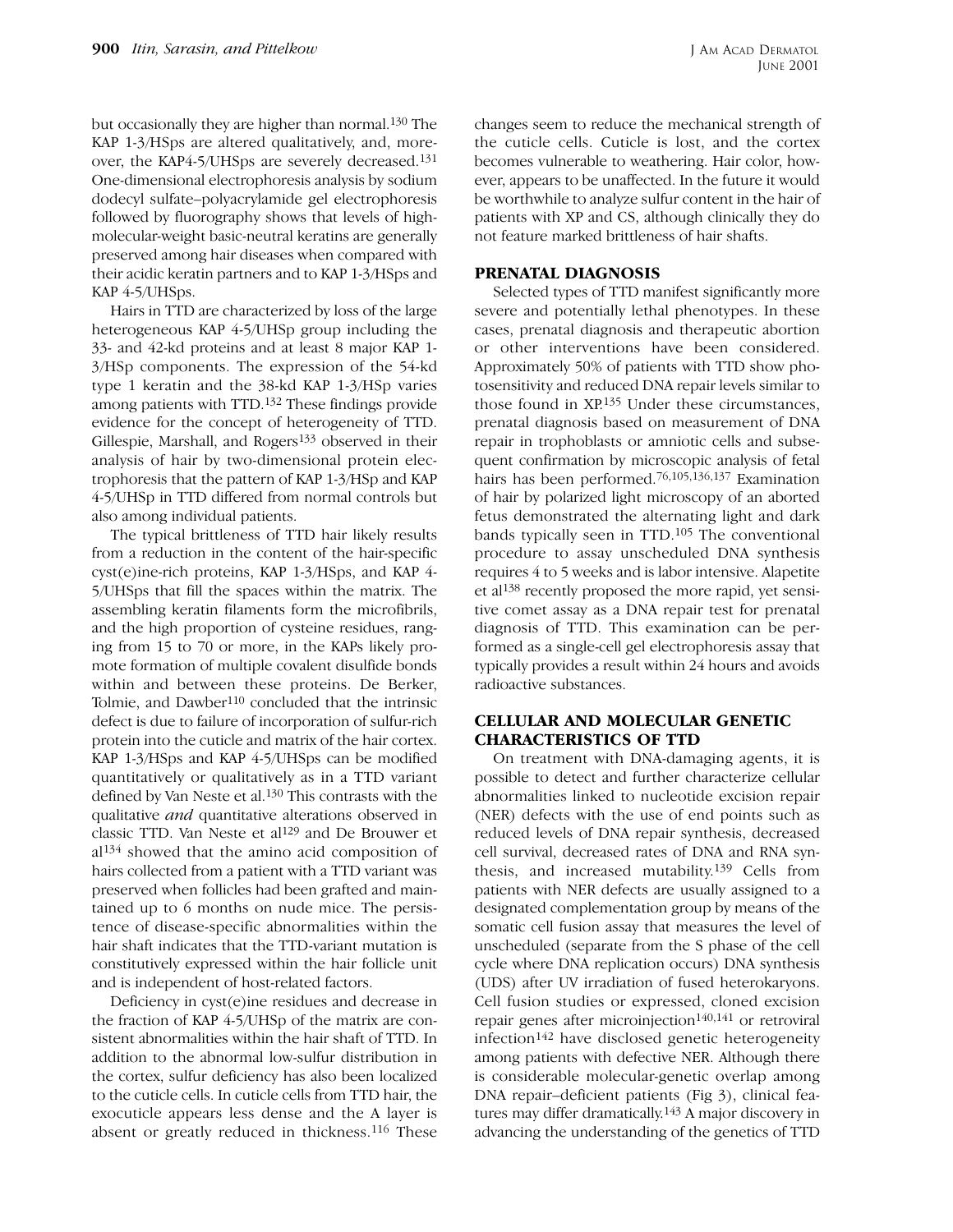

Fig 3. Clinical and genetic heterogeneity in patients with XP, CS, and TTD. The genetic heterogeneity between the 3 diseases is shown by the overlap between XP and XP/CS due to mutation on the *XPB*, *XPD,* or *XPG* genes and between XP and TDD due to mutation on the *XPB* or *XPD* genes.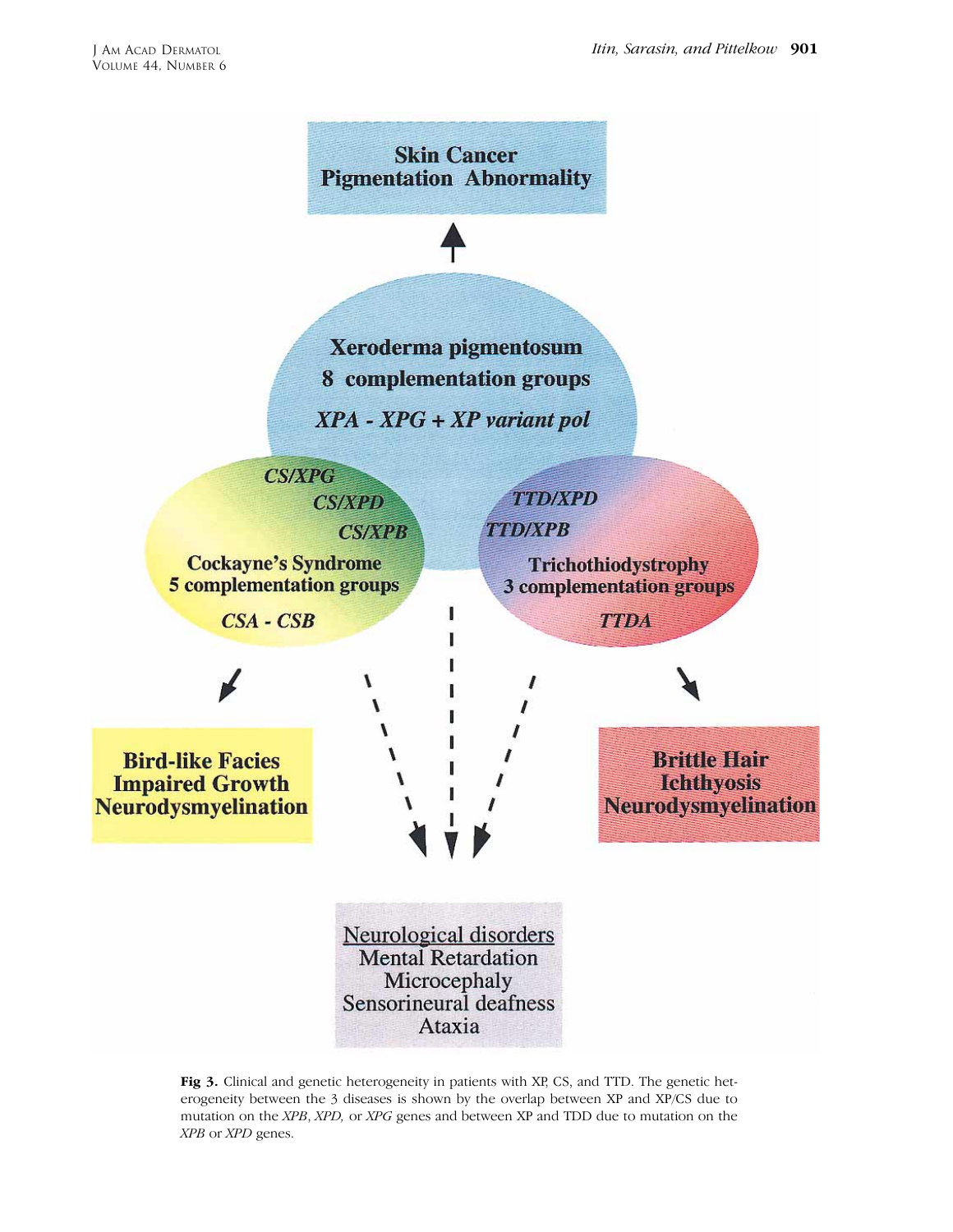

**Fig 4.** Model of the global genomic repair (GGR, *left part*) and transcription-coupled repair (TCR, *right part*) of UV-induced DNA lesions. The complex XP-C/HR23B is the first factor in GGR only to bind DNA lesions and to attract XPA, RPA (ssDNA binding protein) and then TFIIH. The XPE protein seems to facilitate the identification of lesions, which are poorly recognized by the XPC/H23R complex (such as the CPD). Demarcation of the lesions is carried out by the two helicase activities (XPB and XPD) of TFIIH followed by sequential cleavage by the two structure-specific nucleases XPG (on 3´ side) and ERCC1-XPF (on 5´ side). After removal of an oligonucleotide (27-30 nucleotides long) containing the lesion, DNA synthesis occurs using either polymerase δ or ε in presence of PCNA and RF-C complexes as processivity factors. The final NER step is ligation of the newly synthesized DNA patch to parental DNA probably by DNA ligase I. On damaged templates, RNA polymerase II is blocked by bulky lesions inducing a signal for TCR *(right part)*. The proteins CSA, CSB, and possibly XPG and TFIIH displace the stalled RNA pol II from the lesion, which becomes accessible for further repair in the same way as for GGR.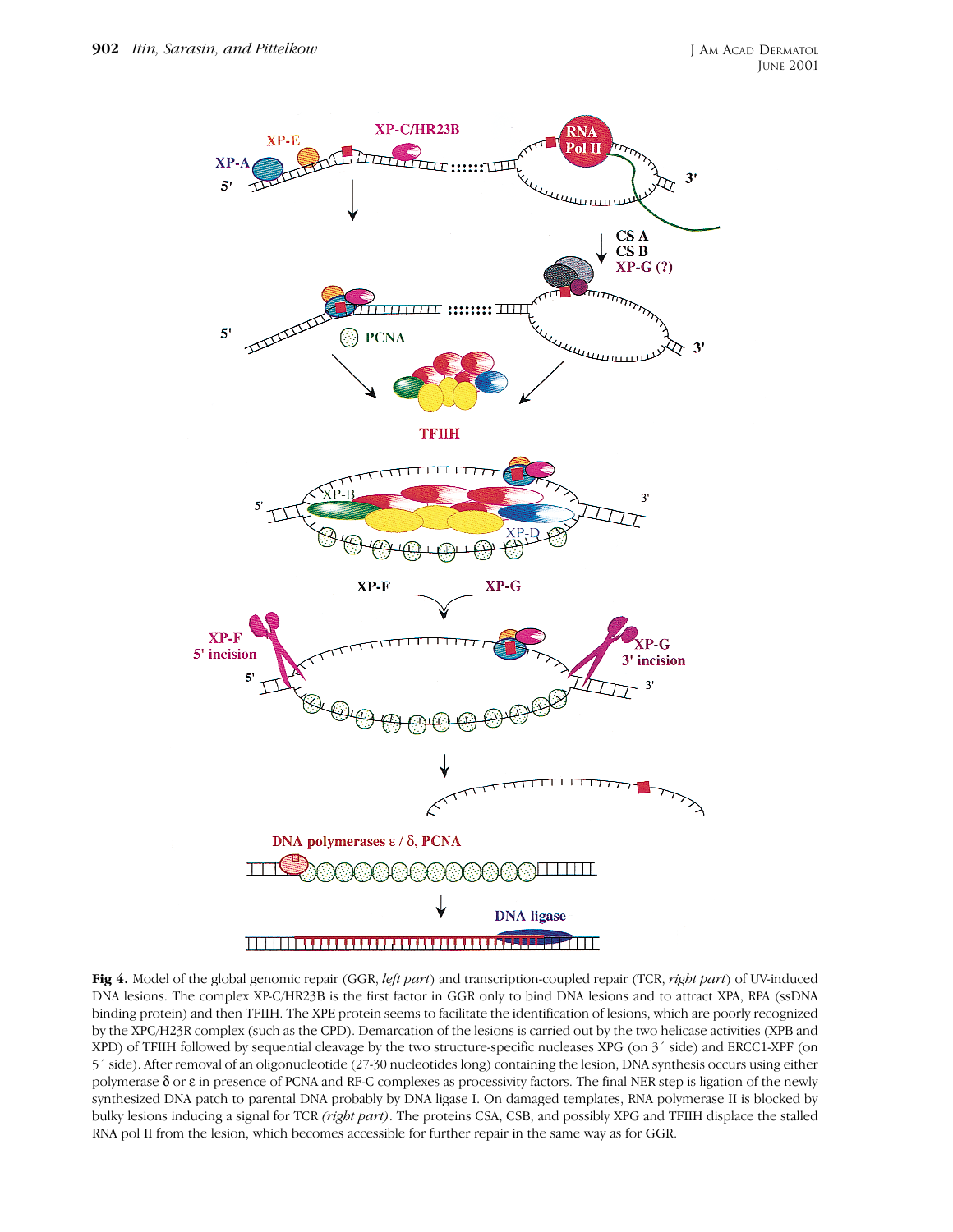| Complementation |                       |                     |          |        | Overlap with<br>other nucleotide |
|-----------------|-----------------------|---------------------|----------|--------|----------------------------------|
| group           | <b>UV</b> sensitivity | <b>Residual UDS</b> | TCR*     | $GGR*$ | excision syndromes               |
| TTD-A           | $^{+}$                | 15%                 | $+(?)^+$ | $+$    |                                  |
| XP-A            | $++$                  | $< 5\%$             | $^{+}$   | $^{+}$ |                                  |
| $XP-B$          | $++$                  | < 10%               | $^{+}$   | $^{+}$ | CS, <sup>‡</sup> PIBIDS          |
| XP-C            | $^{+}$                | 15%-30%             |          | $+$    |                                  |
| XP-D            | $++$                  | 15%-50%             | $^{+}$   | $+$    | CS, <sup>‡</sup> PIBIDS          |
| XP-E            | $+/-$                 | $>50\%$             |          |        |                                  |
| $XP-F$          | $^{+}$                | 15%-30%             | $^{+}$   | $+$    |                                  |
| $XP-G$          | $^{++}$               | < 10%               | $^{+}$   | $+$    | $\mathsf{CS}^*$                  |
| $CS-A$          | $^{+}$                | <b>WT</b>           | $^{+}$   |        |                                  |
| $CS-B$          | $^{+}$                | WT                  | $^{+}$   |        |                                  |

#### Table V. Laboratory comparison of XP, CS, and TTD complementation groups

Adapted from Hoeijmakers JHJ. Eur J Cancer 1994;30A:1913.

*WT,* Wild type (control level).

 $*+$ , Wild type;  $-$ , defect;  $+/-$ , minimal;  $+$ , present;  $++$ , marked.

†XP/CS complex.

‡Decreased intracellular TFIIH.

syndromes was the demonstration that fibroblasts of some patients with TTD were genetically similar to those isolated from patients with XP belonging to the D group.144 Because patients with XP were known to be deficient in DNA repair, it was then hypothesized that the cells from patients with TTD were also DNA repair deficient.

#### **General aspect of the NER pathway**

NER is critical in all organisms to protect the genome against injury by numerous mutagenic and carcinogenic agents.145,146 A complex-overlapping network of enzymatic pathways for DNA repair has evolved to minimize genetic instability and initiation of carcinogenesis.147 Approximately 30 gene products are involved in this intricate protective mechanism.148 This NER system eliminates structural lesions that range from UV-induced photoproducts to chemical-produced adducts and intrastrand crosslinks. A series of steps is involved in the NER complex including recognition of the DNA lesion, removal of the damaged oligonucleotide, gap filling by DNA synthesis, and ligation (Fig 4). In addition, NER mechanisms can also recognize small oxidative adducts, as shown by Le Page et al<sup>149,150</sup> and Leadon,151 that may be involved in the progressive neurologic detoriation of some patients (Tables V and VI).

#### **The link between DNA repair and transcription**

There is growing evidence that damage produced by UV is repaired more rapidly in transcriptionally active DNA than in the genome as a whole.152 This preferential repair mechanism has been shown to be

due to accelerated repair of damage in the transcribed strand versus the nontranscribed strand of DNA because of the blockage of the RNA polymerase II at the site of the lesion, giving rise to a signal for rapid removal. Indeed, for a subset of DNA lesions, two overlapping pathways have been identified in the NER process. One pathway is the more rapid transcription-coupled repair (TCR) of expressed genes, targeted to the transcribed strand of DNA, and the other is the slower, global genome repair (GGR) of DNA, which includes repair of the nontranscribed strand of potentially expressed genes, as well as the inactive chromatin (Fig 4).

The predominant types of UV-induced lesions are cyclobutane pyrimidine dimers (CPD) and pyrimidine (6-4) pyrimidone photoproducts (6-4 PP), both removed by NER. In all classic XP cells, repair of both lesions is defective in all parts of the genome, except the XP group C cells that are fully proficient in the TCR of these adducts. The XPC protein is therefore not necessary for TCR because the signal for the presence of lesions is probably given by the stalled polymerase. By contrast, cells from patients with CS are able to remove these lesions in all parts of the genome except those located on transcribed strands.152 The CSA and CSB proteins, which are mutated in most patients with CS, are thought to allow the removal of the stalled polymerase in such a way that the lesion becomes accessible to repair enzymes.<sup>146</sup> Eveno et al<sup>153</sup> have shown that repair of CPD was significantly reduced in all TTD cell lines (at a similar level as in XP cells), whereas almost normal repair of 6-4 PP was found in most TTD lines except for some specific patients in whom the efficiency was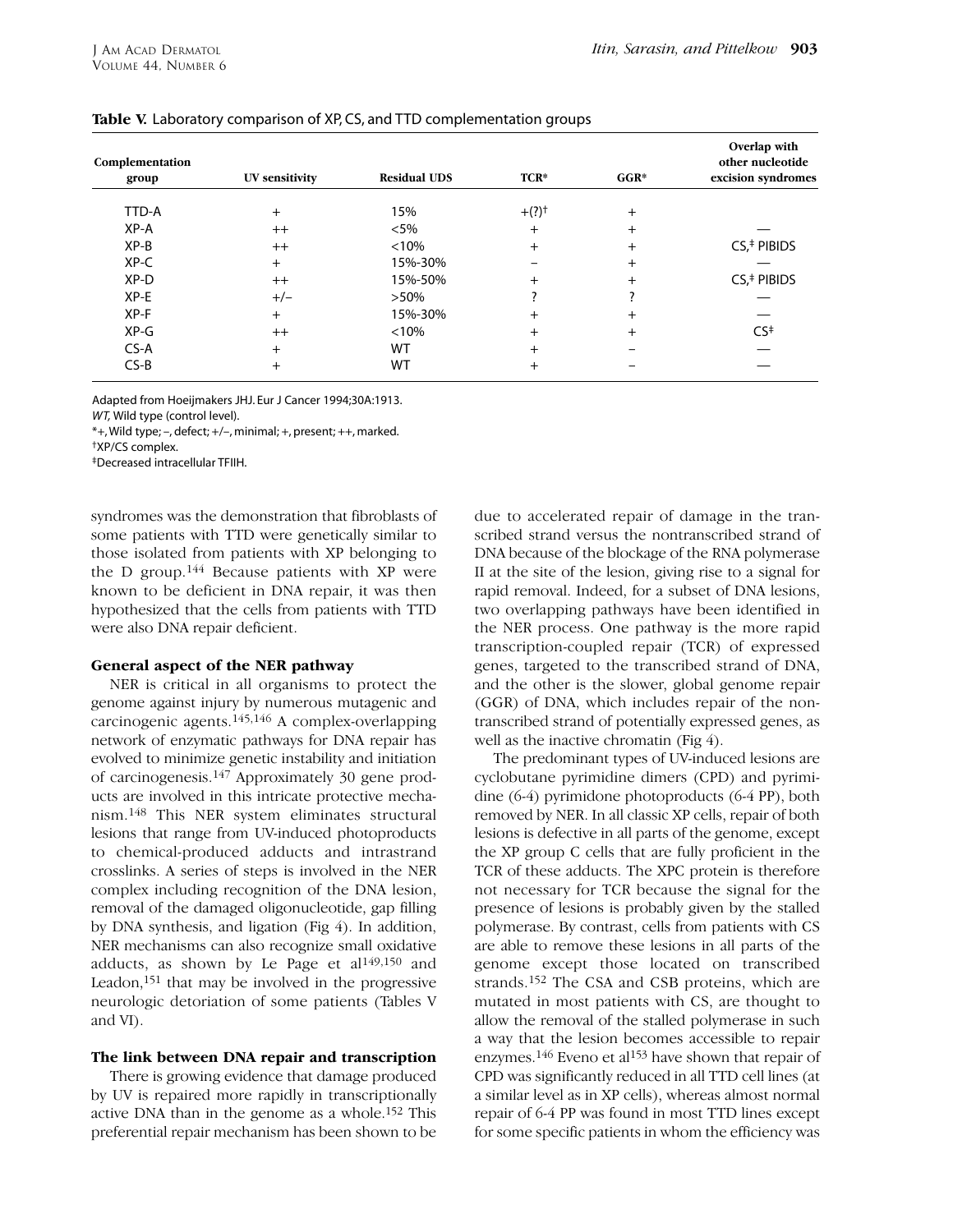

**Fig 5.** Diagram of TFIIH complex as it inhibits cell cycle progression and transcription but induces TCR, DNA repair, or apoptosis occurring after genome damage. TTD, CS, or XP are the consequence of TFIIH malfuntion. (Adapted from Moustacchi E, coordinator. DNA repair. Biochimie 1999;81:1-181.)

less than normal (see "Cellular responses in TTD," page 908).

The relationship between DNA repair and transcription became obvious when Schaeffer et al154,155 studied the protein structure of one of the major transcription factors, TFIIH. TFIIH is a large complex of 9 proteins involved in the last step of the initiation of transcription, as well as in the regulation of the cell cycle through its cyclin kinase activity and in the NER pathway because of the presence of the XPB and XPD proteins with helicase activities. The multiprotein complex is composed of subunits ranging in size from 32- to 89-kd (Fig 5). Two main components, the core-TFIIH subcomplex containing the XPB-p89 subunit and the subcomplex containing the kinase activity (cdk7, MAT1, and cyclin H) are associated with the XPD

(80 kd) subunit. The TFIIH complex regulates transcription and the cell cycle under basal conditions, but also coordinates TCR, DNA repair, or apoptosis when DNA damage is induced by UV.

The XPB helicase is absolutely required for transcription initiation, whereas the XPD helicase is dispensable but stimulates transcription by helping XPB in promoter opening.156,157 Therefore TFIIH is thought to unwind the DNA to allow promoter clearance at the site of transcription initiation and at the damage site during NER. The binding of wild-type p53 protein to XPD or XPB proteins inhibits the helicase activities of purified TFIIH in vitro.158

The dual role of TFIIH in transcription and repair has led to the hypothesis that some of the DNA repair-deficient patients could also be partially affected in their transcription efficiency.159 The same gene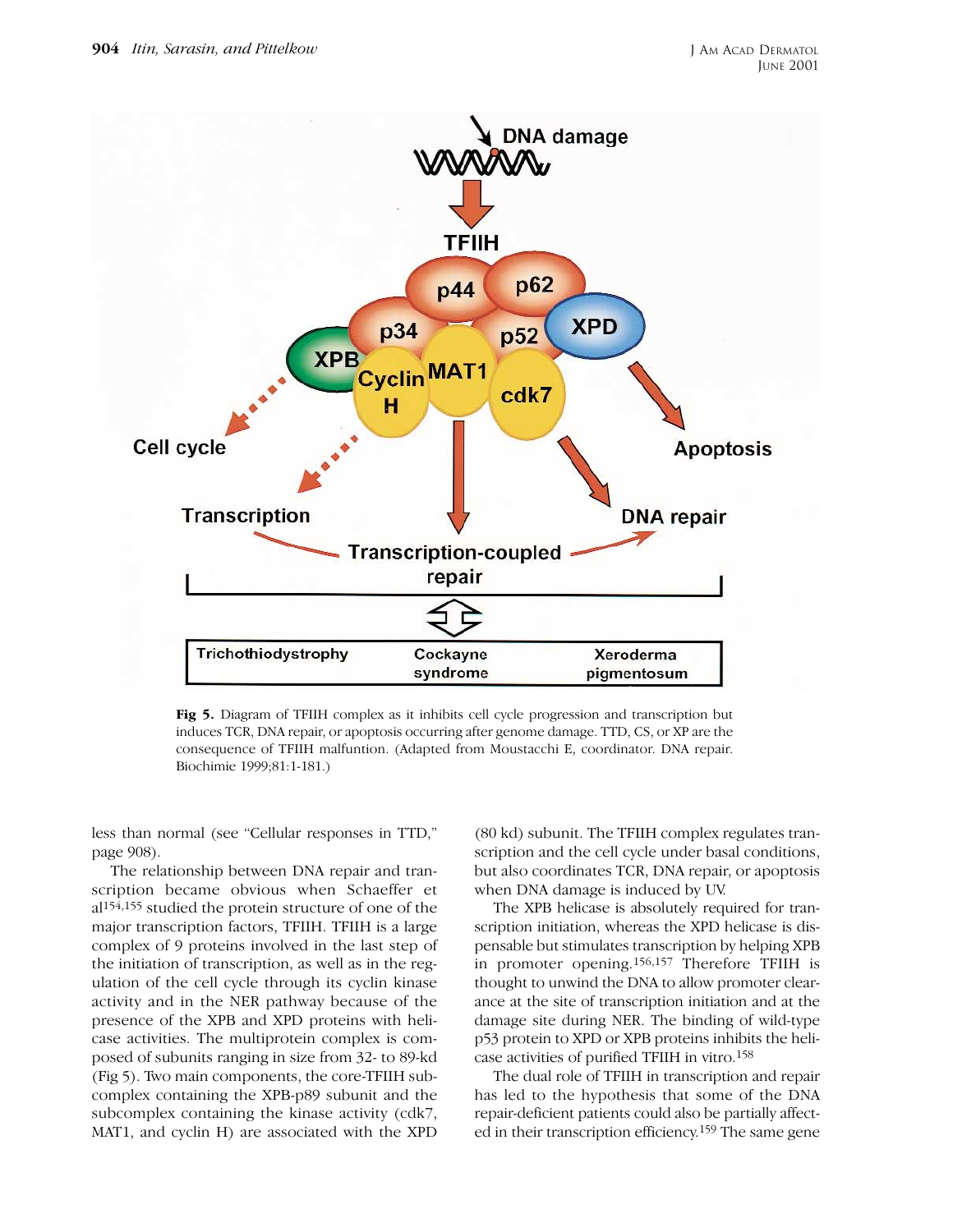defect can result in apparently identical cellular phenotypes related to DNA repair deficiency, yet gives rise to completely different clinical features. Mutation in one of the two DNA repair genes in TFIIH may lead to 3 different human disorders: the skin cancer–prone syndrome, XP, and TTD- or CSassociated or not with XP in the same patient<sup>152</sup> (Fig 3). In addition to sun sensitivity (for a fraction of patients with TTD or CS), all these syndromes include neurologic abnormalities associated with nerve dysmyelination and severe growth retardation. TTD and CS could well be part of an enlarging group of heterogeneous disorders classified as transcription diseases159 (see "TTD as a Transcription Disease," page 911).

#### **Genetic classification of trichothiodystrophy**

Patients with TTD can be categorized in two major groups: (1) the nonphotosensitive and defectfree in excision repair of UV damage and (2) the photosensitive with NER defect. In the first group, no gene has been isolated yet, because of the lack of a screening assay to isolate the gene(s). In the second group, 3 complementation groups have been determined. The major one, representing about 95% of the photosensitive patients, is due to mutations within the *XPD* gene.<sup>144</sup> Two patients have mutations of the *XPB* gene106,160 and one patient has a mutation of a yet-unknown gene, called *TTD-A*.161 Furthermmore, to date not all mutations have been identified in the photosensitive TTD group.

**The** *XPD* **gene and TTD.** The DNA repair gene, *ERCC2* (according to the former nomenclature), has been identified as the gene mutated in XPD. A set of rodent mutants has been valuable as a template for the isolation of human NER genes that correct DNA repair defects; one such gene is termed *ERCC2* for *e*xcision *r*epair *c*ross-*c*omplementing, with the numeral *2* referring to the rodent complementation group. The human *ERCC2* gene homologue (*XPD*) maps to the long arm of human chromosome 19 within a region containing several other genes involved in DNA repair and metabolism. *XPD* is located on 19q13.2-q13.3 and within 2 megabases of the *XRCC1* locus. In the human, the *XPD* gene is transcribed from centromere to telomere, in the same orientation as the nearby *ERCC1* gene.162 The *XPD* gene is composed of 23 exons with a genomic distance of 18.9 kb and encodes a 760 amino acid protein with adenosine triphosphate–dependent DNA 5´-3´ helicase activity.163 The *XPD* gene is highly conserved over evolution, with the order and orientation of at least 3 genes preserved within the mammalian lineage of this linkage group. After transfer by microinjection or retroviral transduction into cells from patients with XPD or with photosensitive TTD, respectively, wild-type *XPD* gene was found to restore normal UV sensitivity and DNA repair to cells as well as provide partial resistance to UV-induced mutagenesis.141,164

Weeda et al<sup>165</sup> proposed that the XPD helicase unwinds the DNA in the vicinity of a lesion in the opposite direction to the XPB helicase. As already described, this protein is involved in TCR, being an integral member of the basal transcription factor TFIIH complex.154,155 Two patients with specific mutations on the *XPD* gene also exhibit CS, reinforcing the relationship between repair and transcription deficiencies.166,167

Nucleotide sequence analysis of the *XPD* complementary DNA (cDNA) from TTD cell strains revealed mutations within the coding sequence, and particularly in highly conserved regions within previously identified helicase functional domains. To date, 47 mutations have been characterized in patients with XPD or XPD/CS and 45 mutations in patients with TTD (see Fig 6, *A*).57,143,168-171 These mutations are mostly point mutations leading to a single amino acid change located mainly in the C-terminal part of the protein. The various clinical presentations and DNA repair characteristics of the cell strains should be, in theory, correlated with the particular mutations found in the *XPD* locus. However, because these repair-deficient diseases are transmitted as a recessive trait, the two alleles of the same gene have to be mutated. In approximately 50% of cases, the sequenced *XPD* genes in patients with TTD revealed compound heterozygotes (Fig 6, *A*). In such cases, it is plausible that the phenotype is defined by the residual activity of the less severe of the two alleles. Therefore it was essential to determine which mutated allele was responsible for the clinical presentation. Taylor et al $172$  examined the phenotype in the haploid state using the eukaryotic yeast model *Schizosaccharomyces pombe rad 15* for most of the homologues of *XPD* mutations found in patients with TTD and in those with XP to determine the null and the functional alleles. By extrapolation, they could deduce the human mutations directly responsible for a given phenotype and exclude the mutations that were nonviable in the yeast system (Fig 6). Analysis of Fig 6, *B* reveals that most causative mutations are clustered in the C-terminal fourth of the protein with the exception of a TTD hotspot close to the N-terminus. All the mutations are specific for either TTD or XP (in contrast to the mutations presented in Fig 6, *A* where null alleles were found in common between TTD and XP cells). Sixty percent of causative mutations for XP are located at the Arg683 hotspot, whereas 50% of TTD mutations are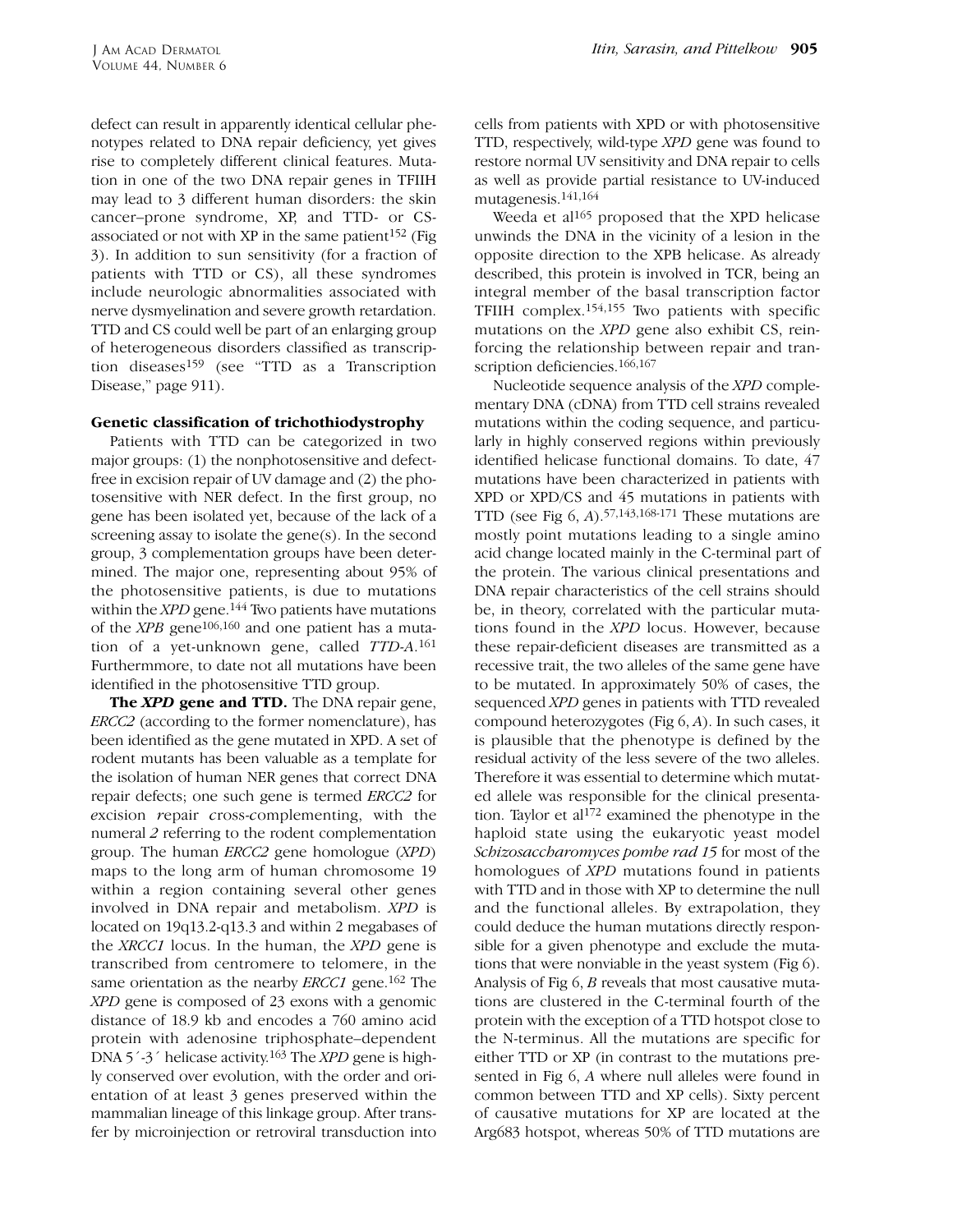

Fig 6. See legend on facing page.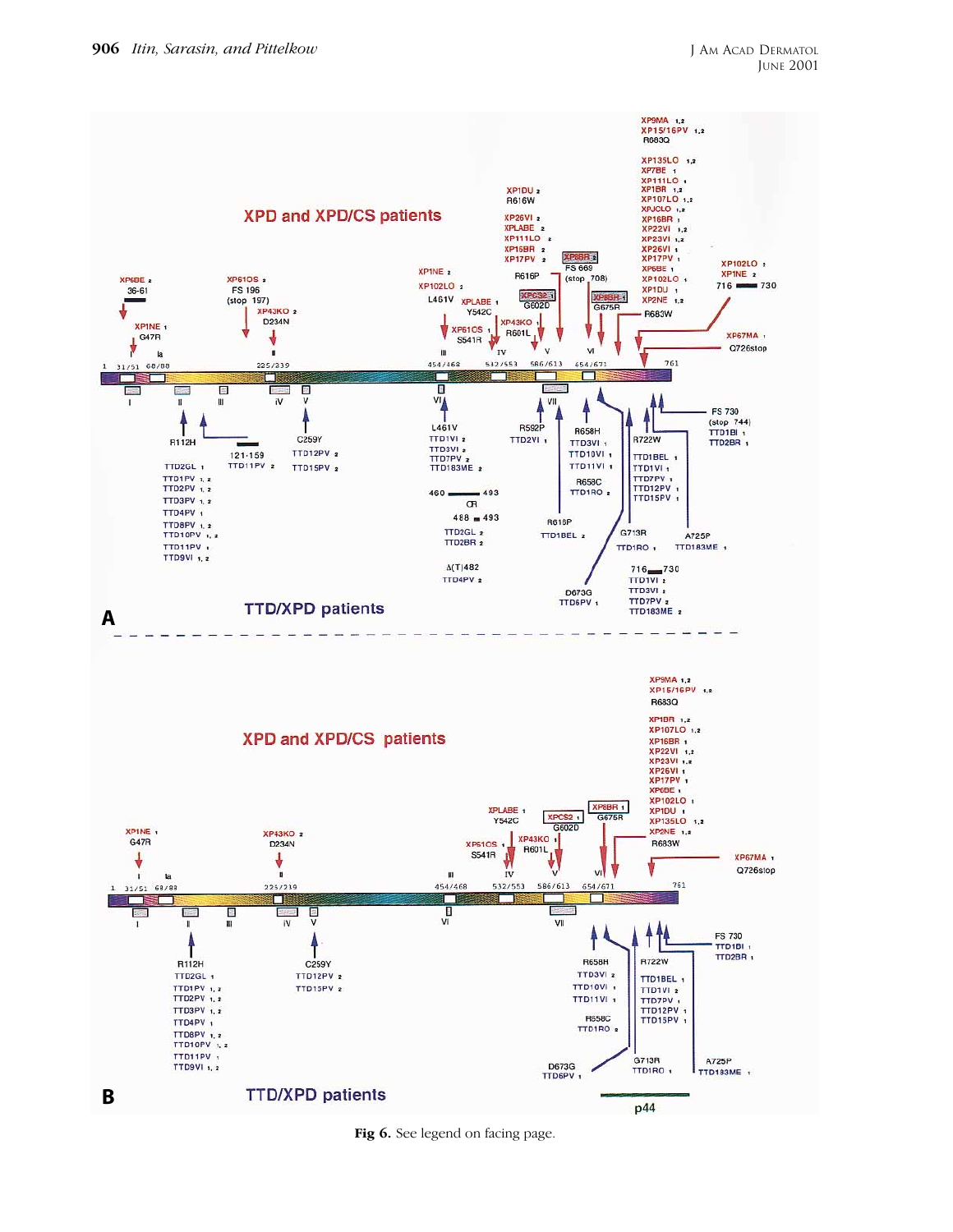| <b>Clinical symptoms</b>        | XР      | XP/CS   | $\mathbf{c}\mathbf{s}$ | <b>TTD</b> |
|---------------------------------|---------|---------|------------------------|------------|
| Photosensitivity                | $^{++}$ | $^{++}$ | $+^*$                  | $+^*$      |
| Skin cancer                     | $++$    |         |                        |            |
|                                 | $+/-†$  | +       |                        |            |
| Progressive mental degeneration |         |         |                        |            |
| Neuronal loss                   | $+/-†$  |         |                        |            |
| Neurodysmyelination             |         | $^{++}$ |                        |            |
| Thin facies                     |         |         |                        |            |
| Growth defect                   | $+/-^+$ |         |                        |            |
| Hypogonadism                    | $+/-$   |         |                        |            |
| <b>Brittle hair and nails</b>   |         |         |                        |            |
| Ichthyosis                      |         |         |                        |            |

#### **Table VI.** Main clinical findings of NER syndromes

Modified from The Metabolic and Molecular Bases of Inherited Diseases, CD-ROM version. New York: McGraw-Hill; 1996.

–, Absent; +/–, minimal; +, present; ++, marked.

\*Patients with TTD and CS may have no photosensitivity and NER defect.

†Neurologic and growth defects characteristic of XP patients with DeSanctis-Cacchione syndrome.

located at the Arg112 hotspot. The other TTD mutations are localized in the C-terminal region at 6 different, but closely linked, positions (Fig 6, *B*).

By reconstituting a functionally active TFIIH with recombinant polypeptides, Coin et al173 showed that the XPD helicase activity was strongly stimulated by the interaction with the p44 subunit, inside the transcription complex. This interaction occurs within the C-terminal domain of XPD and the mutations found in this part in patients with TTD or XPD do not abolish the helicase activity per se but prevent the interaction and therefore the stimulation by p44 of the helicase activity. This low helicase activity is responsible for the NER defect in these patients.173,174

**The** *XPB* **gene and TTD.** The *ERCC3* gene has been isolated as the gene mutated in group 3 of DNA repair–deficient rodent cells. The human homologue, *XPB*, was able to complement the cells isolated from patients with XP group B.175 This gene is located on chromosome 2q21 and encodes 782 amino acids with a 3´-5´ helicase activity. The helicase unwinds the DNA at the lesion in parallel with the XPD protein, both present in the TFIIH complex.154,176

Only 5 patients are known to harbor mutations within this gene (Fig 7), indicating clearly that the protein is absolutely necessary for viablity, as confirmed by knock-out animals which are nonviable.121,124 Any mutation that destroys the transcrip-

tional activity of TFIIH will be lethal because, in contrast to XPD, XPB plays a crucial role in TFIIH activity. Among these patients, 3 have both XP and CS. Coin et al174 demonstrated that mutations in these patients had decreased transcriptional activity of the corresponding purified TFIIH because of promoter opening blockade. One patient, initially described in 1980 and now in his twenties, has the typical signs and symptoms of TTD, with sensitivity to sunlight since early childhood.106 His clinical features are quite distinct from those associated with XP. There is no significant freckling or other pigmentary changes and no development of malignant skin tumors.143 A new NER gene associated with this TTD patient has been identified and shown to be the gene involved in XP group B.160 Another sibling showed the same defect (Fig 7).

Riou et al177 examined the relative expression of mutated *XPB* genes that are associated with either the XP/CS or TTD cellular phenotypes. They isolated 3 cDNA clones that specifically express the *XPB-A355C* (TTD) allele or the *XPB-T296C* (XP/CS) allele or both. Expression of the TTD mutated allele in XP/CS cells gives rise to a cellular phenotype of increased excision repair and cell survival, whereas equivalent coexpression of the two mutated genes leads to an intermediate cellular phenotype between XP/CS and TTD. This result demonstrates clearly the

**Fig 6.** Mutations in the *XPD* gene found in patients with TTD, XP, and XP/CS. The XPD protein (761 amino acids) contains 7 domains DNA/DNA helicase (indicated by the number of amino acids involved) and 7 domains of DNA/RNA helicase (indicated in *gray-shaded boxes* below the protein). The mutations are indicated as the number and the type of the amino acid change. Mutations above the XPD protein correspond to XP patients (the XP/CS mutations are boxed) and below the XPD protein correspond to TTD patients. *FS* = frameshift and *dotted line* indicates deletion. The different mutated alleles in the same patient are indicated with numbers *1* and *2*. **A,** All the XPD mutations found in the two classes of patients are indicated. **B,** Only causative mutations are indicated according to Taylor et al172 and Botta et al.57 The interaction domain between the XPD helicase and the p44 protein inside the TFIIH factor is indicated according to Coin et al.<sup>173,174</sup>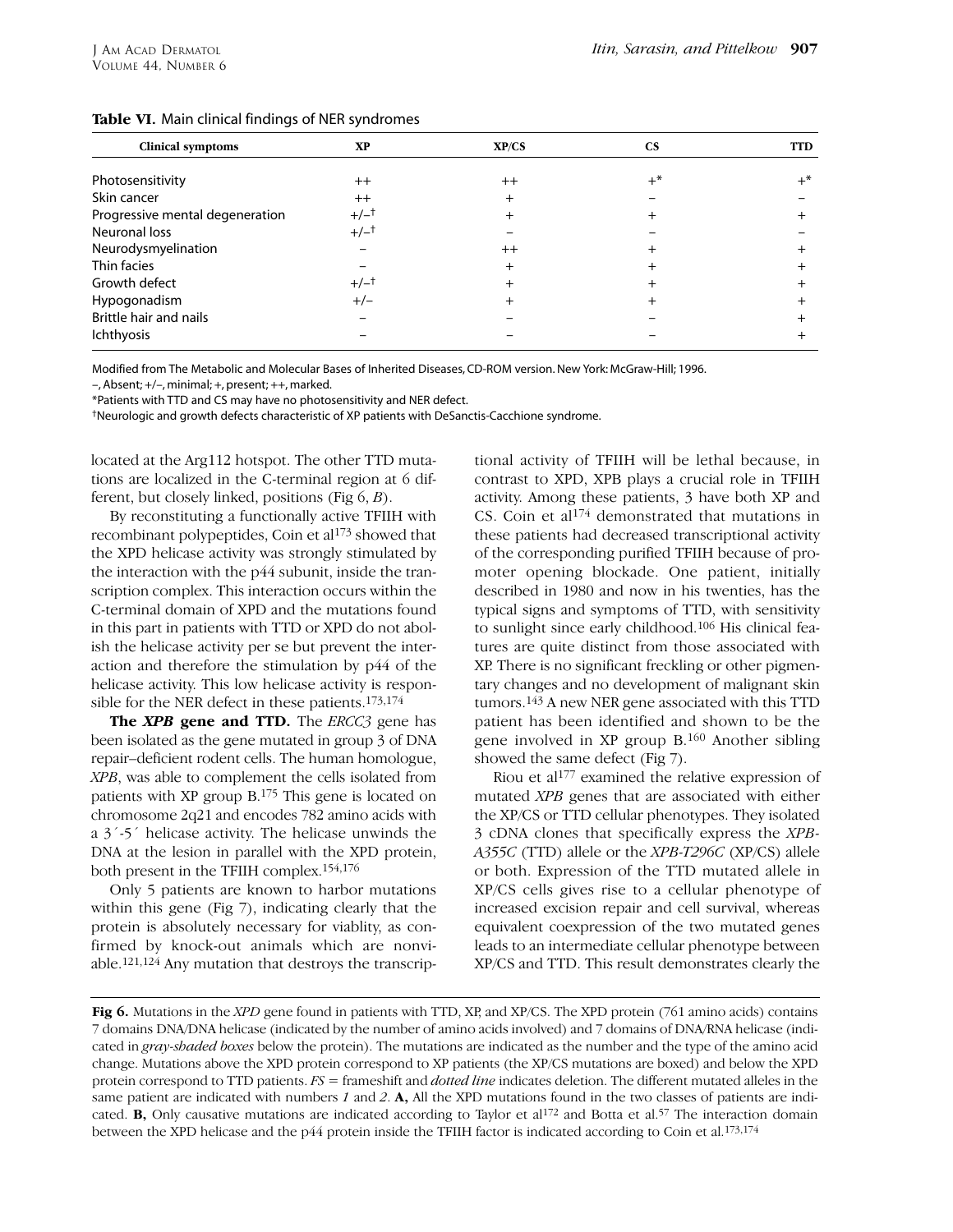

**Fig 7.** Mutations in the *XPB* gene found in patients with TTD and XP/CS. The XPB protein (782 amino acids) contains 7 domains of DNA/DNA helicases. Mutations in 3 different XPB/CS and 2 TTD patients are indicated by the numbers of the modified nucleotide as well as the modified amino acids. *FS* corresponds to frameshift.

essential role of gene dosage in the clinical and cellular expression of these syndromes, as also suggested with the *XPD* mutations.

**TTD-A and TTD.161** A new patient was described in 198240 with characteristic hair shaft abnormalities, ichthyosis, sun sensitivity, and severe growth retardation. Fibroblasts from this TTD1BR patient exhibit low survival and low UDS after UV irradiation. These cells were able to complement all known XP complementation groups, thereby indicating that it represented a new excision repair group.161 Microneedle injection of purified wild-type TFIIH factor in these cells was able to complement the repair defect. Surprisingly, none of the TFIIH subunits carried a mutation, and the TFIIH factor from TTD-A cells was normally active. Immunoblot and immunofluorescence analysis has revealed a strong reduction in the intracellular TFIIH concentration. The sublimiting amounts of TFIIH mainly affect its repair function but essentially spare general transcription.178

An additional patient (XP38BR) has been described recently by the group of Lehmann (manuscript submitted for publication to Am J Hum Genet) manifesting XP associated with some TTD features. According to the types of mutations within the *XPD* gene that possess specificity for either XP or TTD, a "TTD mutation" in one allele and an "XPD mutation" in the other allele could be envisioned. In this case, the clinical symptoms will depend on the gene dosage between the two alleles. XP38BR may represent this possibility.

**Cellular responses in TTD.** All cultured cells isolated from photosensitive patients with TTD are sensitive to the cidal effects of UVC or UVB irradiation and present a reduced level of DNA repair synthesis compared with the heterozygote parent or normal cells. These two cellular characteristics allowed us to propose prenatal diagnosis of these syndromes.105 The cellular responses to UV irradiation are remarkably heterogeneous among the various TTD cell lines. Some TTD lines mutated on the *XPD* or *TTD-A* genes exhibit a very low survival and UDS level after irradiation, whereas other *XPD*- or *XPB*-mutated TTD cells presented a smaller reduction in UDS level and a better cell survival after UV.179 These variations are presumably linked to the extent of repair of CPD and 6-4 PP in these various cells.153,180

The cellular sensitivity to UV irradiation is largely dependent on the position of the functional mutation181,182 (Fig 6, *A*). There is no correlation between the severity of DNA repair deficiency and the clinical symptoms. The R112H hotspot, found in almost 30% of patients with TTD, is associated with a drastic reduced level of DNA repair but with moderate clinical features and no cancer sensitivity.<sup>57</sup> Botta et al<sup>57</sup> concluded that the severity of the clinical features might be linked to the gene dosage between the two different mutated *XPD* alleles. The most severe clinical features are observed in patients with TTD who appear to be hemizygous for the mutated allele. This result implies that the transcriptional efficiency of the mutated TFIIH in TTD could be more important for the clinical features than the DNA repair level itself.

Cultured TTD fibroblasts exhibit a high mutation frequency after UV irradiation.183-185 Madzak et al183 and Marionnet et al184 documented that the fre-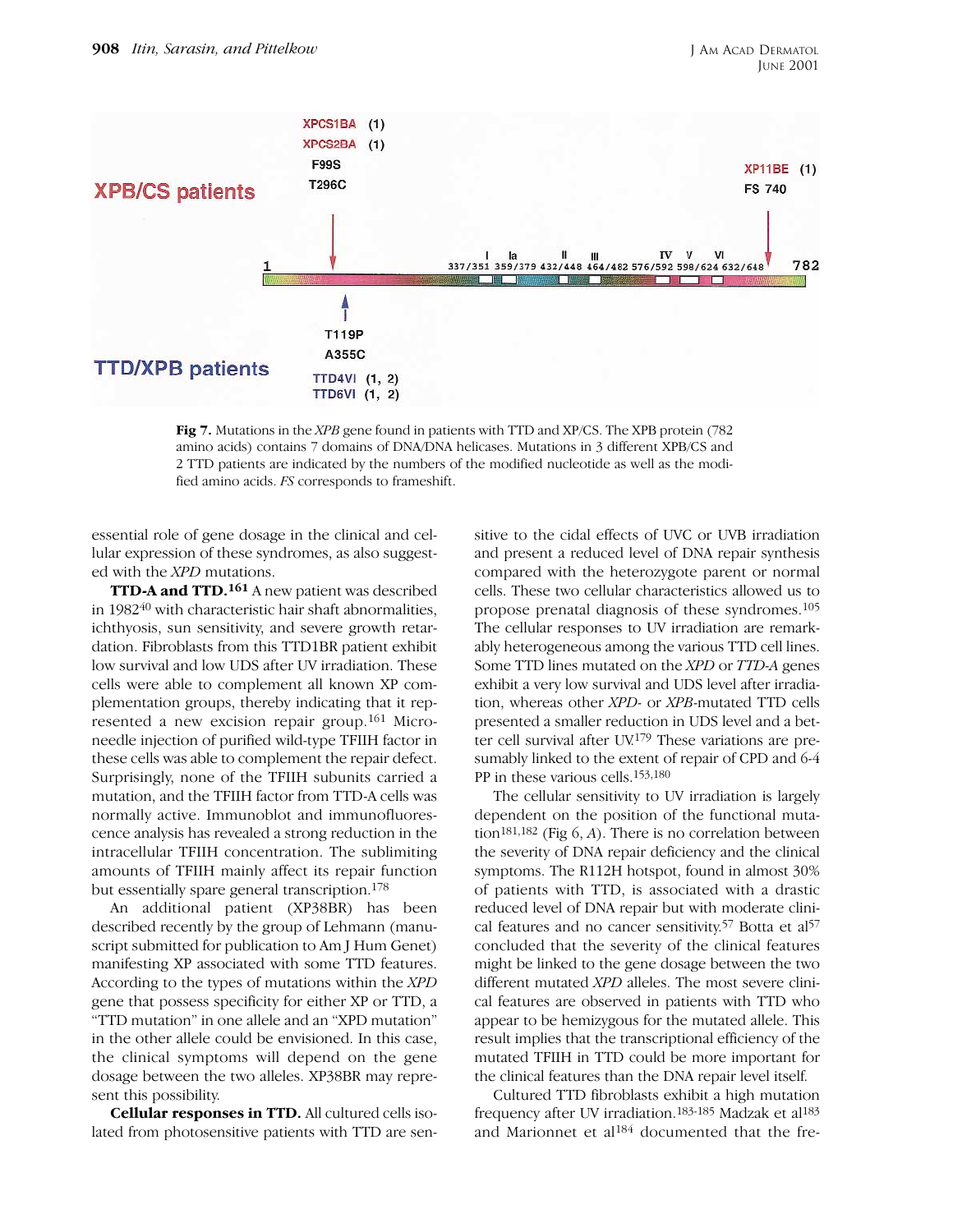| Cellular response              | <b>XPD</b> cells  | TTD/XPD cells*  |  |
|--------------------------------|-------------------|-----------------|--|
| UV survival                    | Very low          | Low             |  |
| <b>UDS</b>                     | 20%-40%           | 15%-30%         |  |
| Mutation frequency             | High              | High            |  |
| Spectrum of base substitutions | Different from WT | WT              |  |
| Repair of CPD                  | Low               | Low             |  |
| Repair of 6-4 PP               | Low               | WT <sup>+</sup> |  |
| p53 Responses                  | Low UV dose       | Low UV dose     |  |
| UV-apoptosis induction         | Low UV dose       | Medium UV dose  |  |
| Catalase activity              | Low               | WT              |  |
| Induction of ICAM-1            | Low               | WT <sup>+</sup> |  |

|  | Table VII. Similarities and differences between XPD and TTD/XPD cells after UV irradiation |  |  |  |  |  |  |
|--|--------------------------------------------------------------------------------------------|--|--|--|--|--|--|
|--|--------------------------------------------------------------------------------------------|--|--|--|--|--|--|

*WT,* Wild type.

\*For photosensitive patients.

†The TTD cells mutated at the site R112H are closer to the XPD cell responses than the other TTD cells.

quency of mutations in TTD and XP cells are similar and therefore high levels of UV-induced mutations are not always directly related to a predisposition to cancer. In TTD cells, there are more rearrangements than in either repair-proficient or XP-D cell lines. It has been speculated that the consequences of UVinduced mutations in TTD cells could be deleterious for essential genes, resulting in cell death rather than mutation propagation and tumorigenesis.184 Outside the frequency of gene rearrangements, the types of substitutions are closer to that observed in normal cells than that of XPD cells, indicating that the mutagenesis pathway in TTD is similar to normal cells. However, the absence of repair of CPD (at least) produced a higher rate of mutations.

Otto et al186 have recently shown differential responses of primary (nontransformed) fibroblasts and keratinocytes from normal and DNA repair– deficient patients toward UVA and UVB. The same dose of UVB (1000 J/m2) induced twice as many DNA lesions in normal fibroblasts compared with normal keratinocytes. UV survival, determined by clonal analysis, was consistently higher in keratinocytes than in fibroblasts. Normal and TTD keratinocytes survived better after UVA and UVB irradiation than keratinocyte cells from patients with XP type C or D. Furthermore, the authors showed that UV irradiation resulted in a transition from proliferative to abortive colonies. This transition, which varied between donors, could reflect a natural protection against UV-induced tumorigenesis. This process was, in part, inversely correlated to the patient's predisposition to cancer.186

Variable results have been reported for the efficiency of repair of specific UV-induced DNA lesions in TTD versus XP and normal cells.153,168,180,185 Basically, however, TTD cells are able to repair almost normally the 6-4 PP but are deficient in the repair of CPD,

whereas the XPD cells are deficient in both repair mechanisms. The level of repair varies according to the site of mutations in the *XPD* gene. For example, cells mutated at the R722W position are virtually "wild type" for the 6-4 PP repair, whereas cells homozygous at the hotspot R112H have a repair deficiency approximating the XPD cells.168 This finding explains why cells from patients with TTD have only a mild defect in survival after UV irradiation, whereas the XPD lines are very UV sensitive. CPD and 6-4 PP are repaired in a rapid and complete fashion by the TCR machinery in the transcribed strand of active genes. Elsewhere in the genome, repair by GGR is slower and less efficient.<sup>152</sup> Dumaz et al<sup>187</sup> have shown that accumulation of the p53 tumor suppressor gene product is markedly enhanced after UV radiation in cells of XP as well as in TTD and CS. p53 is stabilized with a much lower amount of UV in TTD, CS, and XPD cells versus normal cells and for a much longer time (3-4 days instead of 16 hours), thereby indicating that the stabilization of the p53 protein and the blockage of the cell cycle is due to the presence of DNA lesions on the transcribed strands of active genes and probably to the presence of unrepaired CPD, which inhibits RNA polymerase II progression. In addition, the same authors documented recovery of the normal p53 response after UV treatment in DNA repair–deficient fibroblasts by retrovirally mediated correction with the *XPD* gene.187 These results were confirmed by a study by Abrahams et al<sup>188</sup> showing differences in the regulation of p53 stability in UV-irradiated normal versus DNA repair–deficient human cells. The authors showed that normal fibroblasts exhibit a transient and UV dose-dependent stabilization of p53, but fibroblasts from repair-deficient syndromes show abnormalities in p53 protein stability.

Although it has been shown that XPD and XPB cells are deficient in p53-induced apoptosis,158 we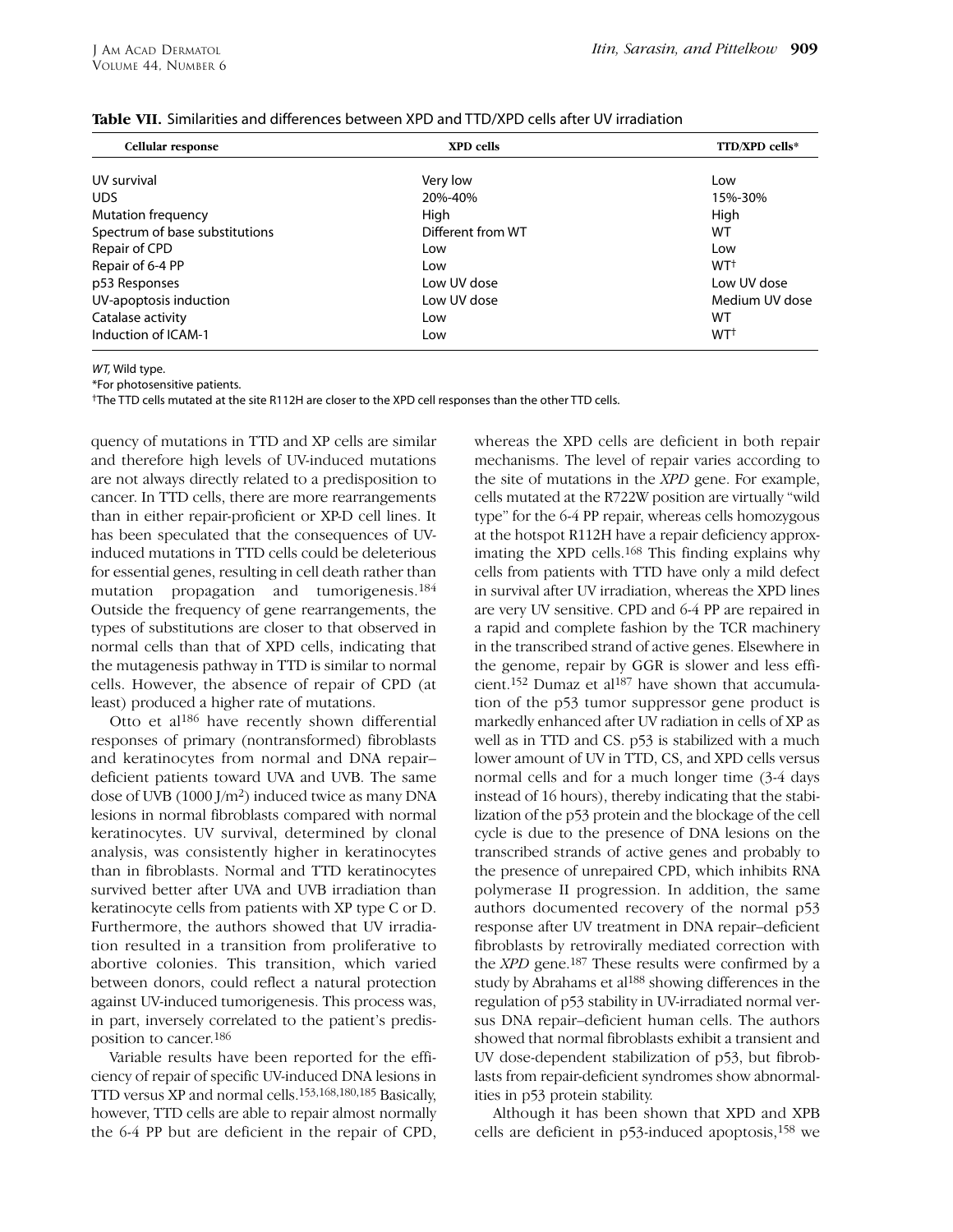| Gene       | Mouse<br>mutation            | <b>UV</b> sensitivity |          | UDS(%)    |        | Skin cancer |           |
|------------|------------------------------|-----------------------|----------|-----------|--------|-------------|-----------|
|            |                              | Man                   | Mouse    | Man       | Mouse  | Man         | Mouse     |
| <b>XPA</b> | KO                           | $^{+++}$              | $^{+++}$ | $<$ 5     | $<$ 5  | $^{++}$     | $^{++}$   |
| <b>XPB</b> | KO*                          | N/A                   | N/A      | N/A       | N/A    | N/A         | N/A       |
| <b>XPC</b> | KO                           | $^{+}$                | $^{+}$   | $15 - 30$ | 30     | $++$        | $^{++}$   |
| <b>XPD</b> | KO*                          | N/A                   | N/A      | N/A       | N/A    | N/A         | N/A       |
| <b>XPD</b> | TTD point mutation           | $+/-$                 | $+/-$    | 25        | 25     |             | $^{+}$    |
| <b>CSB</b> | Truncation                   | $++$                  | $++$     | Normal    | Normal |             | $+$       |
| <b>CSA</b> | KO                           | $++$                  | $++$     | Normal    | Normal |             | <b>ND</b> |
| ERCC1      | $KO$ truncation <sup>†</sup> | N/A                   | $^{+++}$ | N/A       | $<$ 5  | N/A         | ND.       |
| mHR23a     | KO                           | N/A                   | Normal   | Normal    |        | <b>ND</b>   |           |
| mHR23b     | KO                           | N/A                   | -        | Normal    |        | N/A         | ND.       |

| <b>Table VIII.</b> Characteristics between NER mouse models and corresponding human syndromes |  |  |  |  |
|-----------------------------------------------------------------------------------------------|--|--|--|--|
|                                                                                               |  |  |  |  |

Adapted from de Boer J, Hoeijmakers JH. Biochimie 1999;81:127-37.

*KO,* Knockout; *N/A,* not applicable; *ND,* not done.

\*Early embryonic lethality.

†Die before weaning.

found that low doses of UVC or UVB induced much more apoptosis in XPD fibroblasts than in TTD (Queille S et al, J Invest Dermatol; in press). If keratinocytes behave as fibroblasts do, this suggests that the absence of skin cancer in TTD is not due to enhanced levels of apoptosis in damaged cells. The high level of apoptosis in XPD cells irradiated with low UV doses stimulates cell-cycle turnover in the irradiated epidermis, compensating for the decrease in total cell number and leads to DNA replication in stem cells containing DNA lesions. This process is mutagenic in itself and may be carcinogenic as well, which explains the predisposition to cancer in patients with XPD.

Similarities and differences between XP type D and TTD cells after UV exposure are summarized in Table VII.

#### **TRANSGENIC AND KNOCKOUT MICE**

Because no animal model had been available to mimic human DNA repair–deficient diseases, transgenic mice and, subsequently, knockout animals have been produced to study the biologic consequences of repair deficiency in animals. NERdeficient mice have recently been generated, giving rise to phenotypes close to XP, CS, and TTD.124 As expected, XPA and XPC knockout or null animals were very close to the human phenotypes, showing UV sensitivity and predisposition to cancer, whereas XPD and XPB null animals were nonviable, resulting in very early embryonic lethality and showing clearly the indispensable role of these two helicases for normal life.121,124 A mouse model for CS, with selective impairment of TCR, has been produced. These animals mimic very well the human phenotype, except they are prone to skin cancers whereas the human counterparts are not (Table VIII).

A transgenic mutant with a partial repair defect and associated clinical symptoms similar to TTD was created by mimicking a point mutation, identified as one of the hotspots in the *XPD* gene, of a photosensitive patient with TTD (mutation R722W, see Fig 6, A) and using a novel gene cDNA fusion targeting strategy.121 TTD mice reflect, to a remarkable degree, the human disorder, including growth retardation, developmental abnormalities, reduced life span, skin abnormalities, and prematurely aged appearance.190 Low cysteine content in hair, hair loss, and brittle hair were similar to that found in patients with TTD. Cellular and skin UV sensitivity and low UDS level are similar to that observed with the corresponding human TTD cells. The reduced transcription of the specific *SPRR2* gene, involved with the cross-linking process of the cornified envelope and expressed in the final stage of terminal differentiation, strongly supports the concept of TTD as a human disease due to inborn defects of basal gene transcription and DNA repair. However, De Boer et al<sup>190,191</sup> recently found that, in striking contrast to human TTD, the TTD mouse is clearly susceptible to UV- and 7,12-dimethylbenz[a]antracene– induced skin carcinogenesis, although at a lower level than the XPA or XPC mouse. These findings suggest that patients with TTD could harbor a predisposition to skin cancer, though this is not in agreement with the human clinical experience. Long-term clinical surveillance will be necessary to more clearly delineate this possible risk. However, it might well be that the human genome and/or cells have developed inherent protective mechanisms not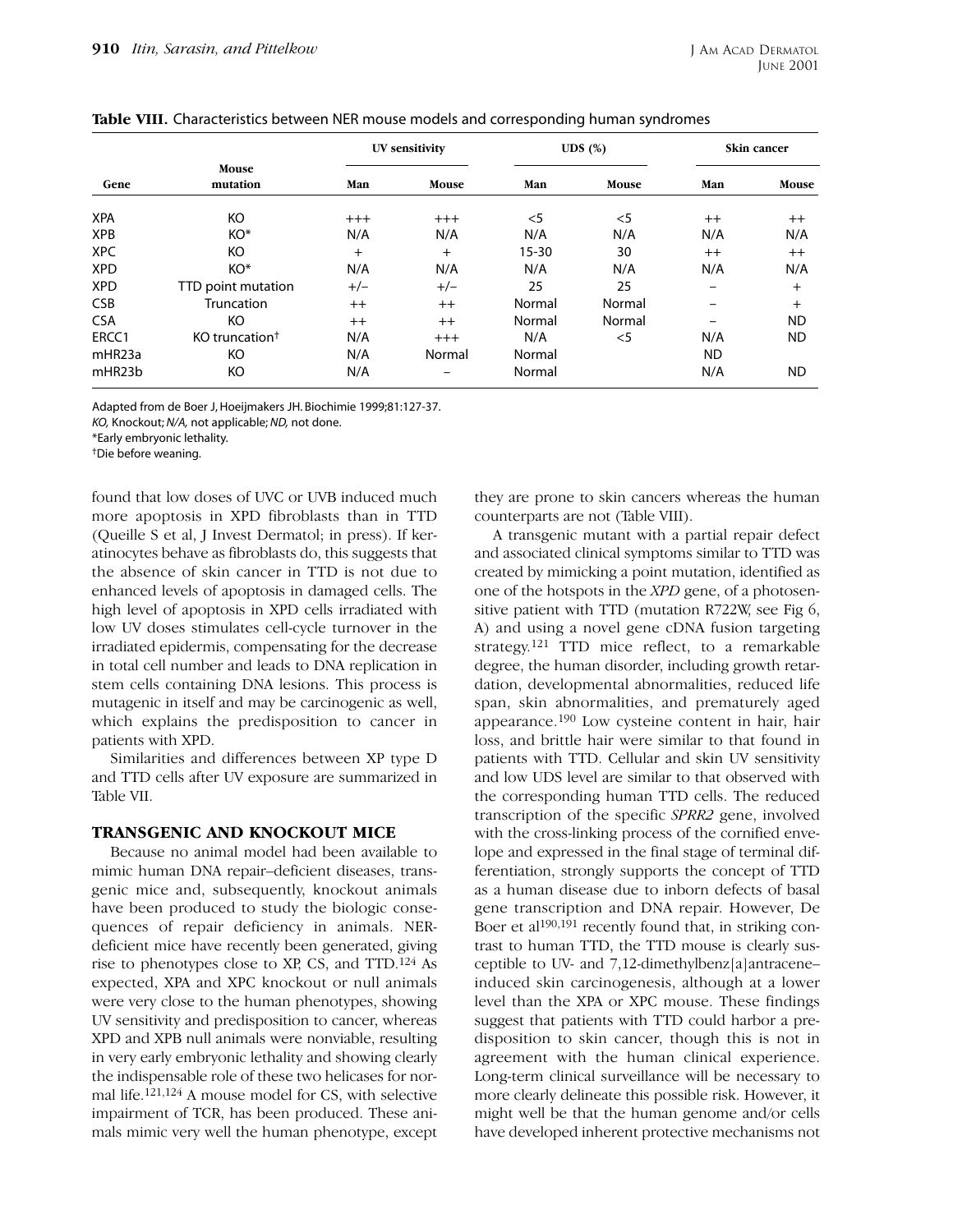present in lower order species, such as the mouse. Nonetheless, these animal models provide helpful tools to understand the complex relationships between DNA repair defects, transcription function, and clinical manifestations.

#### **LACK OF PREDISPOSITION TO CANCER IN TTD**

It is clear that during their lifetimes, patients with TTD with DNA repair deficiency as well as those with CS do not develop excess malignancies, whereas patients with classic or variant XP with similar DNA repair defects are predisposed to numerous malignancies.166,167,179

Vuillaume et al<sup>192</sup> reported striking differences in cellular catalase activity between XP and TTD. In XP fibroblasts, catalase activity was 5-fold less than that in controls. Fibroblasts of patients with TTD showed a high level of catalase activity. However, molecular analysis of catalase gene or messenger RNA accumulation showed no difference between normal, XP, and TTD cells. The low catalase activity has been shown to be due to an intrinsic low level of the intracellular concentration of reduced nicotinamide adenine dinucleotide phosphate (NADPH), for yet unknown reasons, which is an obligatory cofactor of catalase. Therefore this low level of NADPH is directly responsible for the low catalase activity and is specific for XP cells versus TTD or normal cells. Growth of XP cells in the presence of 0.1 mmol/L of NADPH fully complements the catalase deficiency in XP cells.193 UV irradiation induced 3 to 5 times more intracellular hydrogen peroxide production in XP cells compared with TTD cells or controls. These striking differences were interpreted by the authors as showing that UV radiation, directly or indirectly, together with defective oxidative metabolism may increase the initiation and/or the progression steps in the XP cellular environment compared with TTD.192

Terleth et al<sup>194</sup> attempted to explain the absence of cancer predisposition in patients with TTD as well as in patients with XP by the lack of induction of the ornithine decarboxylase gene, a putative protooncogene, and the absence of the induction of mammalian SOS-like response, after irradiation: these two events seem to be necessary for a cell response leading to cancer. However, the molecular reason for this lack of induction is not yet understood.193

One of the major processes involved in cancer development and progression is the efficiency of host immune surveillance. It is known that immunodeficient patients are predisposed to skin cancers on sunexposed body parts. Similarly, an impairment of cellmediated immunity has been proposed as a cofactor in the predisposition to cancer of patients with XP. For example, Mariani et al<sup>195</sup> documented that the relative proportion of CD3+ and CD4+ circulating lymphocytes was reduced in patients with XP but not in those with TTD. In this study, low natural killer (NK) activity was found in both syndromes. However, Norris et al196 found reduced NK activity in patients with XP, whereas patients with TTD and CS showed normal NK activity. The authors concluded that increased susceptibility to skin cancers in XP may also be determined by reduced NK cell activity. Gaspari, Fleisher, and Kraemer<sup>197</sup> documented that lymphocytes from patients with XP have defective interferon production and may play an important role in the susceptibility to skin cancer, in addition to DNA repair defects, because NK cell function was not stimulated by interferon in patients with XP.

Ahrens et al198 have documented that cells from XPD exhibit a marked UVB-induced inhibition of intercellular adhesion molecule type 1 (ICAM-1) expression after stimulation with interferon gamma. Patients with TTD showed no alteration in ICAM-1 expression, except for the TTD cells mutated at the R112H hotspot, which behave almost like XPD cells.168 The absence of ICAM-1 expression after irradiation inhibits skin cell interactions with lymphocytes, a process necessary for most cell-mediated immune responses and for an efficient immune surveillance in the skin, thereby further contributing to the predisposition to cancer found in patients with XP.

To explain the limited skin abnormalities of TTD, it has been speculated that scaling and thickening of ichthyotic skin in patients might shield replicative keratinocytes from UV damage.124 However, we are not convinced that this mechanism has a relevant impact for cancer protection. Reduced lifespan of patients with TTD and frequent illness and lifestyle limitations in such patients may prevent them from acquiring a sufficient burden of UV radiation over time.

## **TTD AS A TRANSCRIPTION DISEASE**

Clinically, it is increasingly evident that TTD with photosensitivity and CS resemble each other. Overlap in neurologic, developmental, and cutaneous abnormalities and the lack of cancer predisposition are observed. NER defects can easily explain photosensitivity and a predisposition to cancer but not growth retardation, brittle hair and nails, and neurodysmyelination as found in CS and TTD. Because for some patients the cellular responses to UV in TTD and XP are very close, it can be concluded that a pathway not involved in repair and lesion processing may be different between the two diseases. Therefore it was hypothesized that these non-XP features could be due to an impairment of basal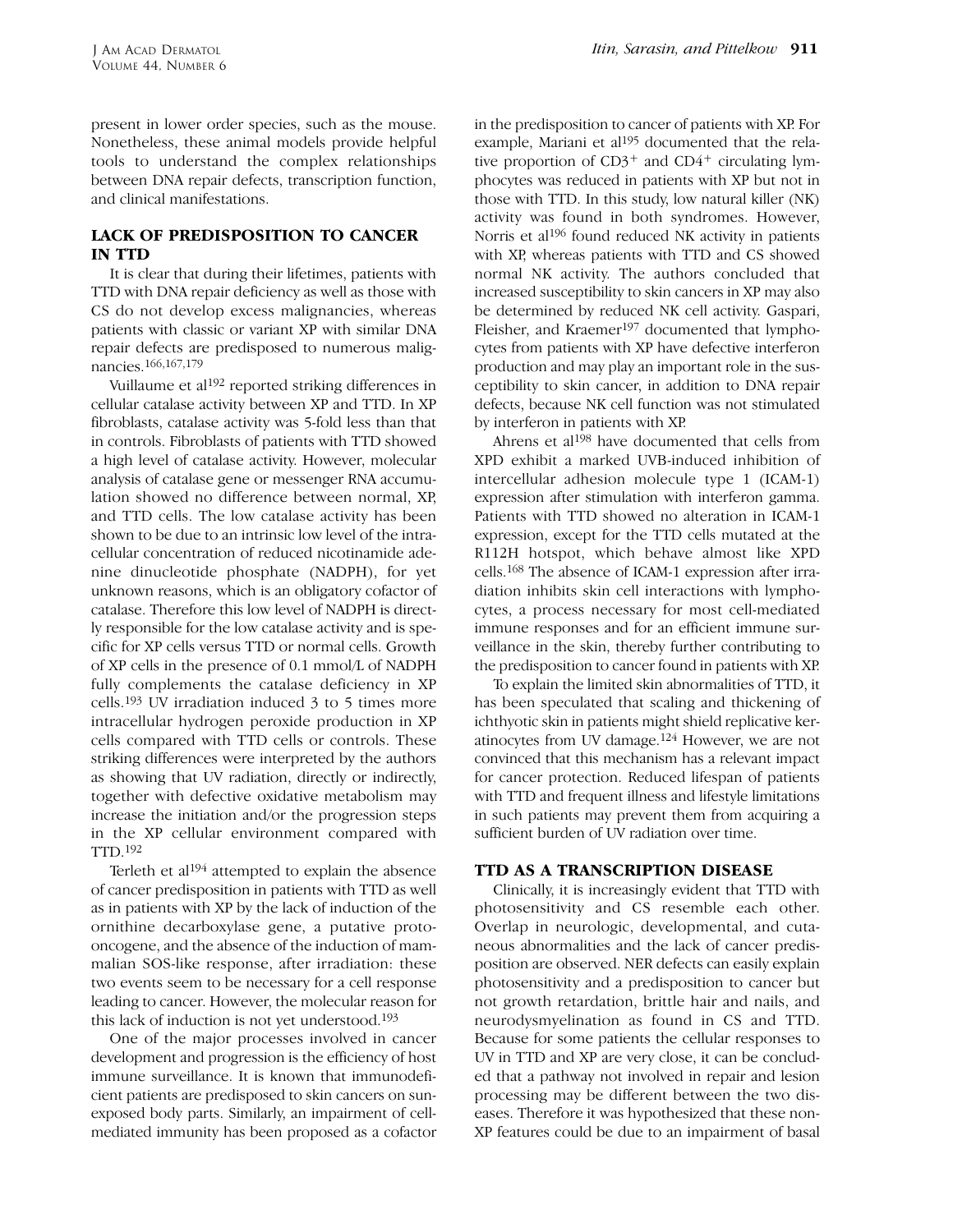

Fig 8. Model for the overlap between DNA repair diseases and transcription syndromes (see text for explanation). (Adapted from Vermeulen W, Scott RJ, Rodgers S, Müller HJ, Cole J, Arlett J, et al. Am J Hum Genet 1994;54:191-200.)

transcription of some specific genes because of the dual role of the XPD and XPB helicases.159 In such case, nonphotosensitive patients with CS or TTD will exhibit the transcription defects, but with normal NER activity<sup>198</sup> (Fig 8).

TFIIH is a high-molecular-weight protein complex with remarkable dual function in NER and initiation of RNA polymerase II transcription. TFIIH is composed of 9 subunits, in which the XPB and XPD helicases as well as the p44 protein are necessary for a normal unwinding activity at the site of transcription initiation and at the site of lesion repair (see Fig 5). All TTD lines tested appear to have smaller amounts of the TFIIH complex,178 which may represent the limiting factor when cells require enhanced TFIIH levels for transcription or repair, or when differentiated cells do not synthesize TFIIH de novo and amounts of this complex become suboptimal. This could explain the brittle hair/nail phenotype.

A remarkable recent finding has been the characterization of 4 unusual cases of TTD that exhibited fever-dependent, reversible deterioration of typical TTD-related features, including loss of brittle hair

and worsening of ichthyosis and ataxia. One patient was a compound heterozygote in *XPD* with a R658C amino acid substitution in one allele and a G713R change in the other. The mutant alleles induced markedly decreased basal transcription rates in the TTD fibroblasts when subjected to elevated incubation temperatures oscillating around 41°C. Moreover, overall NER activity dropped to less than 10% of the already reduced levels seen at 37°C. This was associated with thermal instability of TFIIH. The investigators suggest that continued de novo synthesis of the complex partly compensates for the TFIIH instability until terminal differentiation is initiated (eg, in epidermis and hair follicle cells). Under these conditions with thermolabile, destabilizing TTD mutations, TFIIH is depleted more rapidly, leading to worsening of hair and skin findings with fever.200 This is one of the few examples of a temperaturesensitive, heritable disorder observed in humans and characterized at the molecular level.

The dysmyelination process observed in patients with TTD may also result from insufficient transcription of abundant genes coding the structural com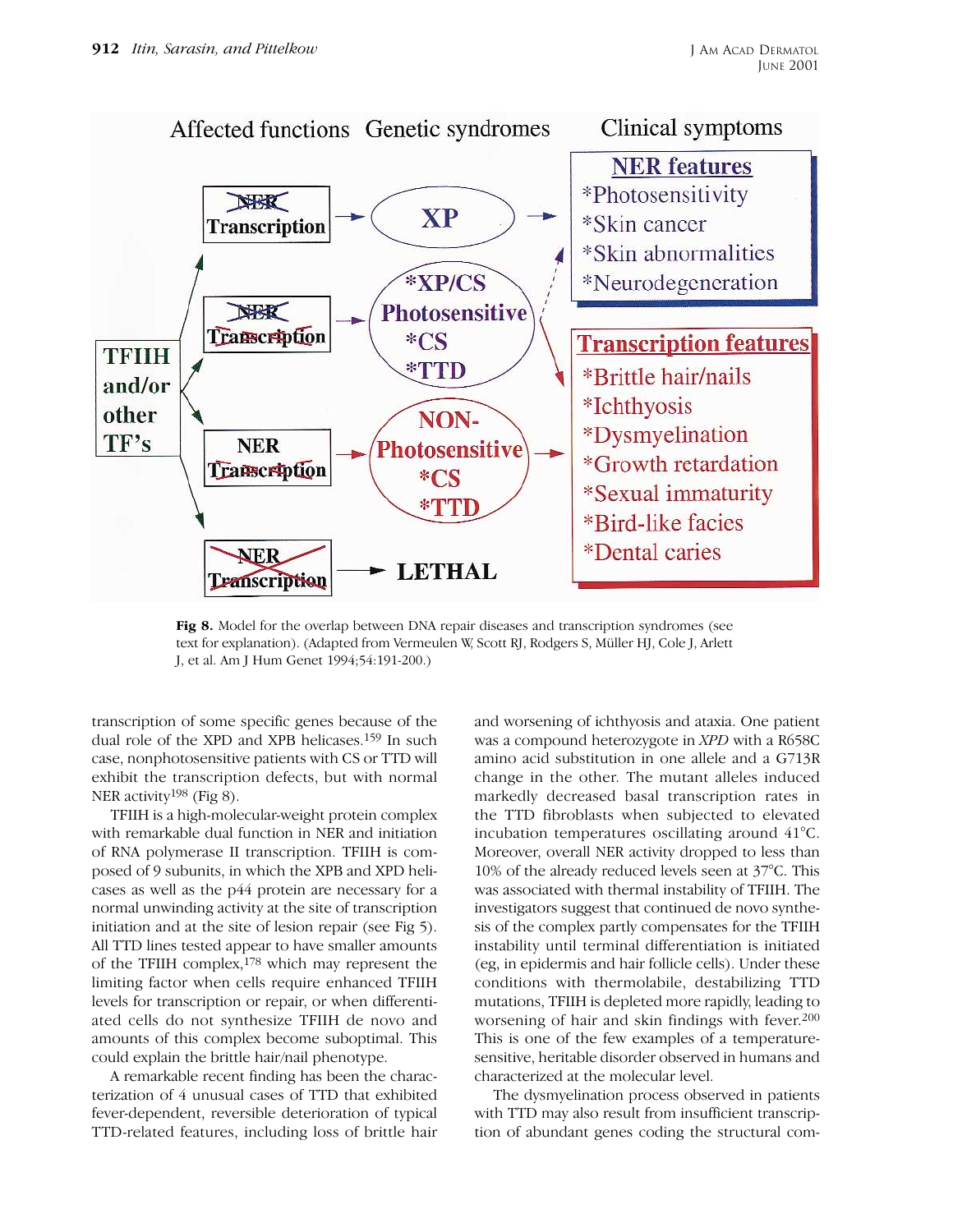ponents of the myelin sheath. *CSA* and *CSB* genes, unlike *XPB* and *XPD* genes, are not essential for viability. Their products also interact with the RNA polymerase II, likely allowing some form of transcription regulation during RNA synthesis on the normal template and/or damaged template. This effect on transcriptional regulation may explain the resemblance of TTD with CS, but the different modes of action of these gene products on transcription may also explain the dissimilarities between the two syndromes.

This model of attenuated transcription in terminally differentiating cells in TTD has received support from studies with the fruit fly *Drosophila melanogaster* (*Dm*). The viable mutated alleles of the *Dm haywire* gene (the equivalent of the XPB gene product that is also part of the TFIIH complex) can cause defects in the central nervous system and growth retardation that may be akin to abnormalities in patients with CS/XP-B.201 Spermatogenesis in *Drosophila* is very sensitive to the level of the tubule protein, β2-tubulin.202 Mutations within the *Drosophila XPB* gene affect β2-tubulin expression, causing male sterility, and possibly may lower the expression of other crucial genes.201 It is therefore likely that expression of this gene in *Drosophila*, and possibly in humans, is particularly sensitive to the level of transcription at particular stages of development and sensitive to subtle mutations in protein subunits of TFIIH. This may explain the immature sexual development observed in patients with TTD and CS.

Similarly, reduced transcription of genes encoding the class of KAP 4-5 of the hair shaft may account for the reduced cysteine content in the brittle hair of patients with TTD. The typical brittle hair in TTD is, indeed, due to a reduction in the content of hairspecific cysteine-rich matrix proteins that cross-link the keratin fibers and leads to the fragile hair found in patients with TTD.124

#### **CONCLUSION**

In recent years, enormous progress has been made in our understanding of the NER processes and transcription factor complexes in humans and in the molecular mechanisms underlying UV-sensitive diseases such as TTD. The constellation of growth retardation, brittle hair, and neurodysmyelination has been difficult to explain by NER defects alone. There is now strong evidence that these non-XP features of TTD are due to an impairment of the transcription function of *XPD* and *XPB* gene products, whereas the photosensitivity is a consequence of the disruption of the DNA repair function. Nonphotosensitive subtypes of TTD may be reconciled by the "repair/transcription" syndrome model in which a

mutation impairs the transcription function of TFIIH but leaves the repair function intact.<sup>121</sup> In normal dividing TTD cells, the abnormal TFIIH factor will be renewed sufficiently rapidly to compensate for its reduced stability. In terminally differentiated cells, however, the synthesis of de novo TFIIH may not be adequate and accumulation of inactive transcription factor and depletion may occur, giving rise to depressed basal transcription of some genes. In particular, those genes highly expressed in differentiated cells such as those involved in hair structure or in the neuromyelination process may be the targets of this disorder.203 Moreover, the low repair level found in cells from the photosensitive patient with TTD renders the transcription machinery even more vulnerable since RNA polymerases are blocked by DNA lesions and therefore are even less active after UV sun exposure.

The absence of skin cancers in patients with TTD may well be due to more efficient immunosurveillance than in those with XP since any premalignant or malignant cells might be targeted in TTD and, therefore, eliminated. However, taking into account results showing some predisposition to cancer in the experimental TTD mouse models, it is plausible to speculate that increased life expectancy of TTD could be accompanied by an increased risk in skin cancer. Therefore it is reasonable to recommend sun protective measures and periodic skin examinations to observe for any signs of premalignant or cancerous lesions in patients with photosensitive TTD.

We thank Drs A. Stary and T. Magnaldo for critical reading of the manuscript and Drs A. Lehmann and J. M. Egly for providing unpublished data.

#### **REFERENCES**

- 1. Price VH, Odom RB, Ward WH, Jones FT. Trichothiodystrophy: sulfur-deficient brittle hair as a marker for a neuroectodermal symptom complex. Arch Dermatol 1980;116:1375-84.
- 2. Price VH. Brüchiges Schwefelmangelhaar:Trichothiodystrophie. In: Orfanos CE, editor. Haar und Haarkrankheiten. Stuttgart: Gustav Fischer Verlag; 1979. p. 413-21.
- 3. Price VH, Odom RB, Jones FT, Ward WH. Trichothiodystrophy: sulfur-deficient brittle hair. In: Brown AC, Crounse RG, editors. Hair, trace elements, and human illness. New York: Praeger; 1980. p. 220-7.
- 4. Pollitt RJ, Jenner FA, Davies M. Sibs with mental and physical retardation and trichorrhexis nodosa with abnormal amino acid composition of the hair. Arch Dis Child 1968;43:211-6.
- 5. Brown AC, Belser RB, Crounse RG, Wehr RF. A congenital hair defect: trichoschisis with alternating birefringence and low sulfur content. J Invest Dermatol 1970;54:496-509.
- 6. Itin PH, Pittelkow MR. Trichothiodystrophy: review of sulfurdeficient brittle hair syndromes and association with the ectodermal dysplasias. J Am Acad Dermatol 1990;22:705-17.
- 7. Price VH. Trichothiodystrophy: a defect in transcription. In: Camacho F, Montagna W, editors. Trichology: diseases of the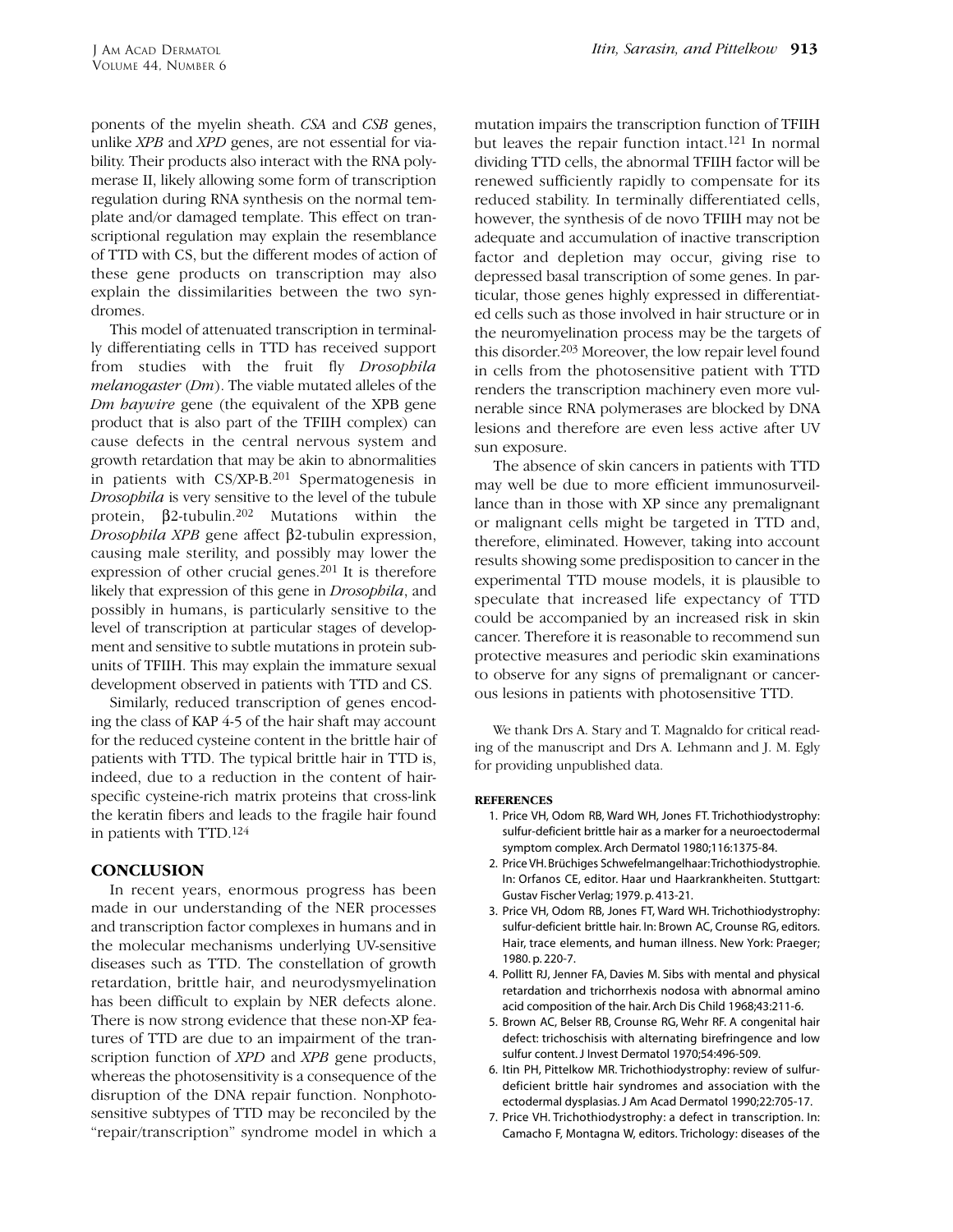pilosebaceous follicle. Madrid: Aula Medica Group; 1997. p. 237-42.

- 8. Price VH. Trichothiodystrophy: current concepts. J Cutan Med Surg 1996;1:45-9.
- 9. Robert C, Sarasin A. Les trichothiodystrophies: anomalies de la réparation et de la transcription des gènes. Ann Dermatol Venereol 1999;126:669-71.
- 10. Hordinsky MK, Briden B, Berry SA. Friable hair, urea cycle dysfunction, and trichothiodystrophy: a new X-linked genodermatosis. Curr Probl Dermatol 1987;17:52-60.
- 11. Price VH. Trichothiodystrophy: update. Pediatr Dermatol 1992;9:369-70.
- 12. Goerz G, Behrens W, Megahed M, Kuester W, Fohles J, Tsambaos D, et al. Brittle and sparse hair with normal cystine content caused by methionine deficiency? Acta Derm Venereol (Stockh) 1996;76:62-4.
- 13. Kvedar JC, Baden HP, Baden LA, Shih VE, Kolodny EH. Dietary management reverses grooving and abnormal polarization of hair shafts in argininosuccinase deficiency. Am J Med Genet 1991;40:211-3.
- 14. Baden L, Kolodny E, Baden HP. Pseudo-trichothiodystrophy in a patient with arginosuccinic aciduria: case report [abstract]. Presented at the 48th Annual Meeting of the American Academy of Dermatology, San Francisco, Calif, Dec 2-7, 1989.
- 15. Traupe H, Happle R, Gröbe H, Bertram HP. Polarization microscopy of hair in acrodermatitis enteropathica. Pediatr Dermatol 1986;3:300-3.
- 16. Gillespie JM. The dietary regulation of the synthesis of hair keratin. In: Crewther WG, editor. Symposium on fibrous proteins. Edinburgh: Butterworths; 1968. p. 362-3.
- 17. Morganti P, Muscardin L, Avico U, Cristofolini M. Abnormal amino acid changes in human hair associated with rare congenital syndromes. In: Orfanos CE, Montagna W, Stüttgen G, eds. Hair research: status and future aspects. Berlin: Springer-Verlag; 1981. p. 442-5.
- 18. Reynold JM, Gold RJM, Scriver CR. The characterization of hereditary abnormalities of keratin: Clouston's ectodermal dysplasia. Birth Defects 1971;7:91-5.
- 19. Miyazawa F, Tamura T, Nozaki F. Alteration of amino acid composition and keratinolysis of hair due to chemical damage. In: Kobori T, Montagna W, editors. Biology and disease of the hair. Baltimore: University Park Press; 1976. p. 659-67.
- 20. Leonard JN, Gummer CL, Dawber RPR. Generalized trichorrhexis nodosa. Br J Dermatol 1980;103:85-90.
- 21. Leupold D. Ichthyosis congenita, Katarakt, Schwachsinn, Ataxie, Osteosklerose und Abwehrdefekt-ein eigenständiges Syndrom? Monatsschr Kinderheilkd 1979;127:307-8.
- 22. Braun-Falco O, Ring J, Butenandt O, Selzle D, Landthaler M. Ichthyosis vulgaris, Minderwuchs, Haardysplasie, Zahnanomalie, Immundefekte, psychomotorische Retardation und Resorptionsstörungen. Hautarzt 1981;32:67-74.
- 23. Salfeld K, Lindley MJ. Zur Frage der Merkmalskombination bei Ichthyosis vulgaris mit Bambushaarbildung und ektodermaler Dysplasie. Dermatol Wochenschr 1963;147:118-28.
- 24. Brown AC. Congenital hair defects. Birth Defects 1971;7:52-68.
- 25. Dupré A, Bonafé JL. Étude en lumière polarisée des dysplasies pilaires: essai d'actualisation de la nomenclature. Ann Dermatol Venereol 1978;105:921-30.
- 26. Whiting DA. Structural abnormalities of the hair shaft. J Am Acad Dermatol 1987;16:1-25.
- 27. Van Neste D. Dysplasies pilaires congénitales: conduite à tenir et intérêt de diverses méthodes de diagnostic. Ann Dermatol Venereol 1989;116:251-63.
- 28. Adamski H, Chevrant-Breton J, Odent S, Patoux-Pibouin M, Le Marec B, Laudren A, et al. Dysplasie pilaire au cours du syn-

drome oculo-dento-digital: a propos d'un cas mère-fille. Ann Dermatol Venereol 1994;121:694-9.

- 29. Kutner M, Miller K, Brown AC. A critique: hair sulfur analysis for evaluation of normal and abnormal hair.The First Human Hair Symposium Proc 1973;1:363-76.
- 30. Tay CH. Ichthyosiform erythroderma, hair shaft abnormalities, and mental and growth retardation: a new recessive disorder. Arch Dermatol 1971;104:4-13.
- 31. McCuaig C, Marcoux D. Tay syndrome [abstract]. Pediatr Dermatol 1992;9:221.
- 32. Ostergaard JR, Christensen T. The central nervous system in Tay syndrome. Neuropediatrics 1996;27:326-30.
- 33. Blomquist HKS, Bäck O, Fagerlund M, Holmgren G, Stecksen-Blicks C. Tay or IBIDS syndrome: a case with growth and mental retardation, congenital ichthyosis and brittle hair. Acta Paediatr Scand 1991;80:1241-5.
- 34. Demir E, Aysun S. A case of Tay syndrome with cerebral hypomyelination [abstract]. Eur J Pediatr Neurol 1999;3:A58.
- 35. Weis R, Schulz C, Porto L, Kieslich M, Gebhardt B, Zippel S, et al. Ichthyosis, Trichothiodystrophie, Entwicklungsverzögerung: die Beteiligung des zentralen Nervensystems beim Tay-Syndrom [abstract]. Monatsschr Kinderheilkd 1999;147:908.
- 36. Kousseff BG. Collodion baby, sign of Tay syndrome. Pediatrics 1991;87:571-4.
- 37. Traupe H. Ichthyosis and trichothiodystrophy: the Tay and PIBI(D)S syndromes. In: Traupe H, editor.The ichthyoses. Berlin: Springer Verlag; 1989. p. 162-7.
- 38. Happle R, Traupe H, Gröbe H, Bonsmann G. The Tay syndrome (congenital ichthyosis with trichothiodystrophy). Eur J Pediatr 1984;141:147-52.
- 39. Jorizzo JL, Crounse RG, Wheeler CEJ. Lamellar ichthyosis, dwarfism, mental retardation, and hair shaft abnormalities: a link between the ichthyosis-associated and BIDS syndromes. J Am Acad Dermatol 1980;2:309-17.
- 40. Jorizzo JL, Atherton DJ, Crounse RG,Wells RS. Ichthyosis, brittle hair, impaired intelligence, decreased fertility and short stature (IBIDS syndrome). Br J Dermatol 1982;106:705-10.
- 41. Schepis C, Elia M, Siragusa M, Barbareschi M. A new case of trichothiodystrophy associated with autism, seizures, and mental retardation. Pediatr Dermatol 1997;14:125-8.
- 42. Calvieri S, Rossi A, Amorosi B, Giustini S, Innocenzi D, Micali G, et al. Trichothiodystrophy: ultrastructural studies of two patients. Pediatr Dermatol 1993;10:111-6.
- 43. McCuaig C, Marcoux D, Rasmussen JE, Werner MM, Gentner NE. Trichothiodystrophy associated with photosensitivity, gonadal failure, and striking osteosclerosis. J Am Acad Dermatol 1993;28:820-6.
- 44. Hersh JH, Klein LR, Joyce MR, Hordinsky MK,Tsai MY, Paller A, et al. Trichothiodystrophy and associated anomalies: a variant of SIBIDS or new symptom complex? Pediatr Dermatol 1993;10:117-22.
- 45. Jackson CE, Weiss L, Watson JHL. "Brittle" hair with short stature, intellectual impairment and decreased fertility: an autosomal recessive syndrome in an Amish kindred. Pediatrics 1974;54:201-7.
- 46. Cantú JM, Arias J, Foncerrada M, Hernández A, Podoswa G, Rostenberg I, et al. Syndrome of onychotrichodysplasia with chronic neutropenia in an infant from consanguineous parents. Birth Defects 1975;11:63-6.
- 47. Hernández A, Olivares F, Cantú JM. Autosomal recessive onychotrichodysplasia, chronic neutropenia and mild mental retardation: delineation of the syndrome. Clin Genet 1979;15: 147-52.
- 48. Corona-Rivera E, Hernández A, Padilla H, Perez-Garcia N, Aleman-Castaneda J, Rodriguez M, et al. Further delineation of the onychotrichodysplasia, chronic neutropenia and mild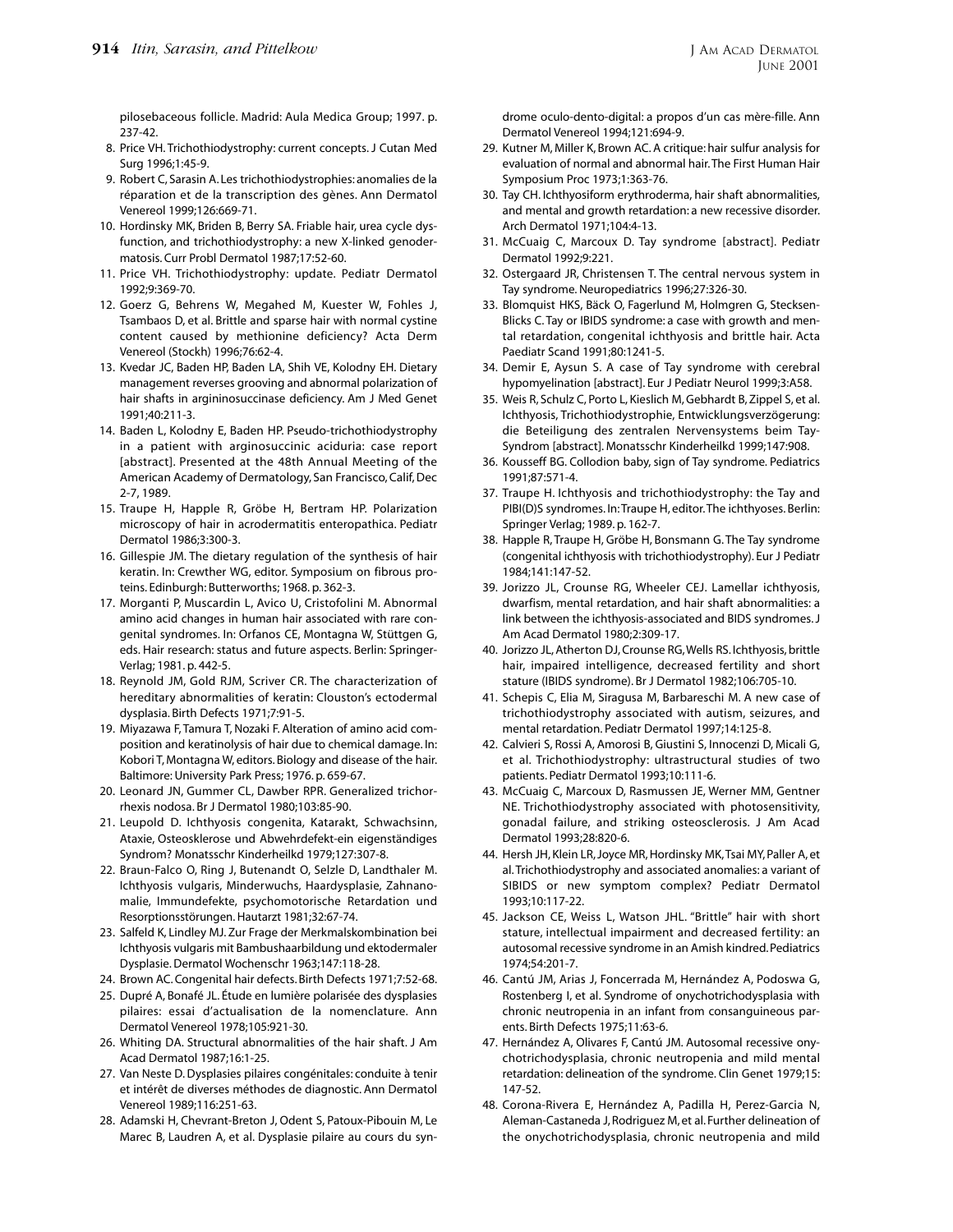J AM ACAD DERMATOL *Itin, Sarasin, and Pittelkow* **915**

retardation syndrome (ONMRS) [abstract]. Sixth Int Cong Hum Genet Jerusalem 1981;267.

- 49. Verhage J, Habbema L, Vrensen GFJM, Roord JJ, Bleeker-Wagemakers EM. A patient with onychotrichodysplasia, neutropenia and normal intelligence. Clin Genet 1987;31:374-80.
- 50. Itin PH, Pittelkow MR. Trichothiodystrophy with chronic neutropenia and mild mental retardation. J Am Acad Dermatol 1991;24:356-8.
- 51. Camacho F. Genodermatosis with hypotrichosis. In: Camacho F, Montagna W, editors. Trichology: diseases of the pilosebaceus follicle. Madrid: Aula Medica Group; 1997. p. 219-36.
- 52. Tolmie JL, De Berker D, Dawber R, Galloway C, Gregory DW, Lehmann AR, et al. Syndromes associated with trichothiodystrophy. Clin Dysmorphol 1994;3:1-14.
- 53. Civitelli R, McAlister WH, Teitelbaum SL, Whyte MP. Central osteosclerosis with ectodermal dysplasia: clinical, laboratory, radiologic, and histopathologic characterization with review of the literature. J Bone Miner Res 1989;4:863-75.
- 54. Bertoli P, Battistella PA, Peserico A. PIBI(D)S syndrome: a further case [abstract]. Pediatr Dermatol 1992;9:215.
- 55. Bingol N, Leach J, Miraz L, Hahn C. Trichothiodystrophy with congenital ichthyosis associated with congenital neutropenia in two siblings [abstract]. Am J Hum Genet 1992;51:A91.
- 56. Wetzburger CL, Van Regemorter N, Szliwowski HB, Abramowicz MJ, Van Bogaert P. Gray matter heterotopia and acute necrotizing encephalopathy in trichothiodystrophy. Pediatr Neurol 1998;19:392-4.
- 57. Botta E, Nardo T, Broughton BC, Marinoni S, Lehmann AR, Stefanini M. Analysis of mutations in the XPD gene in Italian patients with trichothiodystrophy: site of mutation correlates with repair deficiency, but gene dosage appears to determine clinical severity. Am J Hum Genet 1998;63:1036-48.
- 58. Dallapiccola B, Mingarelli R, Obregon G. Onychotrichodysplasia and chronic neutropenia without mental retardation (ONS): a second case report. Clin Genet 1994;45:200-2.
- 59. Arbisser AI, Scott CIJ, Howell RR, Ong PS, Cox HLJ. A syndrome manifested by brittle hair with morphologic and biochemical abnormalities, developmental delay and normal stature. Birth Defects 1976;12:219-28.
- 60. Baden HP, Jackson CE, Weiss L, Jimbow K, Lee L, Kubilus J, et al. The physicochemical properties of hair in the BIDS syndrome. Am J Hum Genet 1976;28:514-21.
- 61. Goldsmith LA, Baden HP. The analysis of genetically determined hair defects. Birth Defects 1971;7:86-9.
- 62. Porter PS. The genetics of human hair growth. Birth Defects 1971;7:69-85.
- 63. Chapman S. The trichothiodystrophy syndrome of Pollitt. Pediatr Radiol 1988;18:154-6.
- 64. Bracun R, Hemmer W, Wolf-Abdolvahab S, Focke M, Botzi C, Killian W, et al. Diagnosis of trichothiodystrophy in 2 siblings. Dermatology 1997;194:74-6.
- 65. Battistella PA, Peserico A. Central nervous system dysmyelination in PIBI(D)S syndrome: a further case. Childs Nerv Syst 1996;12:110-3.
- 66. Petrin JH, Meckler KA, Sybert VP. A new variant of trichothiodystrophy with recurrent infections, failure to thrive, and death. Pediatr Dermatol 1998;15:31-4.
- 67. Crovato F, Borrone C, Rebora A. Trichothiodystrophy: BIDS, IBIDS and PIBIBS? Br J Dermatol 1983;108:247.
- 68. Van Neste DJ, Boré PP, Thomas PM, Lachapelle JM. Trichoschisis: light sensitivity and growth retardation. XVI Congressus Internationalis Dermatologiae Tokyo 1982;79.
- 69. Lehmann AR. Trichothiodystrophy and the relationship between DNA repair and cancer. BioEssays 1989;11:168-70.
- 70. Nuzzo F, Zei G, Stefanini M, Colognola R, Santachiara AS, Lagomarsini P, et al. Search for consanguinity within and

among families of patients with trichothiodystrophy associated with xeroderma pigmentosum. J Med Genet 1990;27: 21-5.

- 71. Van Neste D, Miller X, Bohnert E. Trichothiodystrophie: ein kutanes Merkmal für einen Symptomenkomplex von zunehmendem Schweregrad mit Beziehung zu Xeroderma pigmentosum. Akt Dermatol 1988;14:191-6.
- 72. Van Neste D, Miller X, Bohnert E. Clinical symptoms associated with trichothiodystrophy: a review of the literature with special emphasis on light sensitivity and the association with xeroderma pigmentosum (complementation group D). In:Van Neste D, Lachapelle JM, Antoine JL, editors. Trends in human hair growth and alopecia research. Dordrecht: Kluwer Academic; 1989. p. 183-93.
- 73. Spemann H. The embryonic field. In: Moore JA, editor. Genes, cells and organisms. Great books in experimental biology. New York: Garland Publishing; 1988. p. 297-317.
- 74. Pinheiro M, Freire-Maia N. Ectodermal dysplasias: a clinical classification and a causal review. Am J Med Genet 1994;53: 153-62.
- 75. Prigent F. Alopécies et hypotrichoses néonatales. Ann Dermatol Venereol 1999;126:975-80.
- 76. Kleijer WJ, Beemer FA, Boom BW. Intermittent hair loss in a child with PIBI(D)S syndrome and trichothiodystrophy with defective DNA repair–xeroderma pigmentosum group D. Am J Med Genet 1994;52:227-30.
- 77. Foulc P, Jumbou O, David A, Sarasin A, Stalder JF. Trichothiodystrophies: manifestations évolutives. Ann Dermatol Venereol 1999;126:703-7.
- 78. Tsambaos D, Nikiforidis G, Balas C, Sampalis F. Viscoelastic parameters of trichothiodystropic hair: computerized analysis and quantitative determination [abstract]. Clinical Dermatology 2000 London 1990;8.
- 79. Tsambaos D, Nikiforidis G, Balas C, Marinoni S. Trichothiodystrophic hair reveals an abnormal pattern of viscoelastic parameters. Skin Pharmacol 1994;7:257-61.
- 80. Przedborski S, Ferster A, Goldman S, Wolter R, Song M, Tonnesen T, et al. Trichothiodystrophy, mental retardation, short stature, ataxia, and gonadal dysfunction in three Moroccan siblings. Am J Med Genet 1990;35:566-73.
- 81. Stefanini M, Giliani S, Nardo T, Marinoni S, Nazzaro V, Rizzo R, et al. DNA repair investigations in nine Italian patients affected by trichothiodystrophy. Mutat Res 1992;273:119-25.
- 82. Johnson RT, Squires S. The XPD complementation group. Insights into xeroderma pigmentosum, Cockayne's syndrome and trichothiodystrophy. Mutat Res 1992;273:97-118.
- 83. Mondello C, Nardo T, Giliani S, Arrand JE, Weber CA, Lehmann AR, et al. Molecular analysis of the XP-D gene in Italian families with patients affected by trichothiodystrophy and xeroderma pigmentosum group D. Mutat Res 1994;314:159-65.
- 84. Trevisan G, Marinoni S, Stefanini M. PIBIDS syndrome: trichothiodystrophy and photosensitivity with defective UV-repair of DNA [abstract]. 17th World Congress of Dermatol Berlin 1987;Case collection:61-2.
- 85. Arlett CF, Lehmann AR, Mayne LV, King MB, Tolmie JL. Studies on fibroblasts from two trichothiodystrophy patients [abstract]. Br J Dermatol 1987;116:421-2.
- 86. Takayama K, Danks DM, Salazar EP, Cleaver JE, Weber CA. DNA repair characteristics and mutations in the ERCC2 DNA reapir and transcription gene in a trichothiodystrophy patient. Hum Mutat 1997;9:519-25.
- 87. Peter C, Tomczok J, Hoting E, Behrendt H. Trichothiodystrophy without associated neuroectodermal defects. Br J Dermatol 1998;139:137-40.
- 88. Milligan A, Fletcher A, Porter DI, Hutchinson PE. Trichothiodystrophy. Clin Exp Dermatol 1991;16:264-7.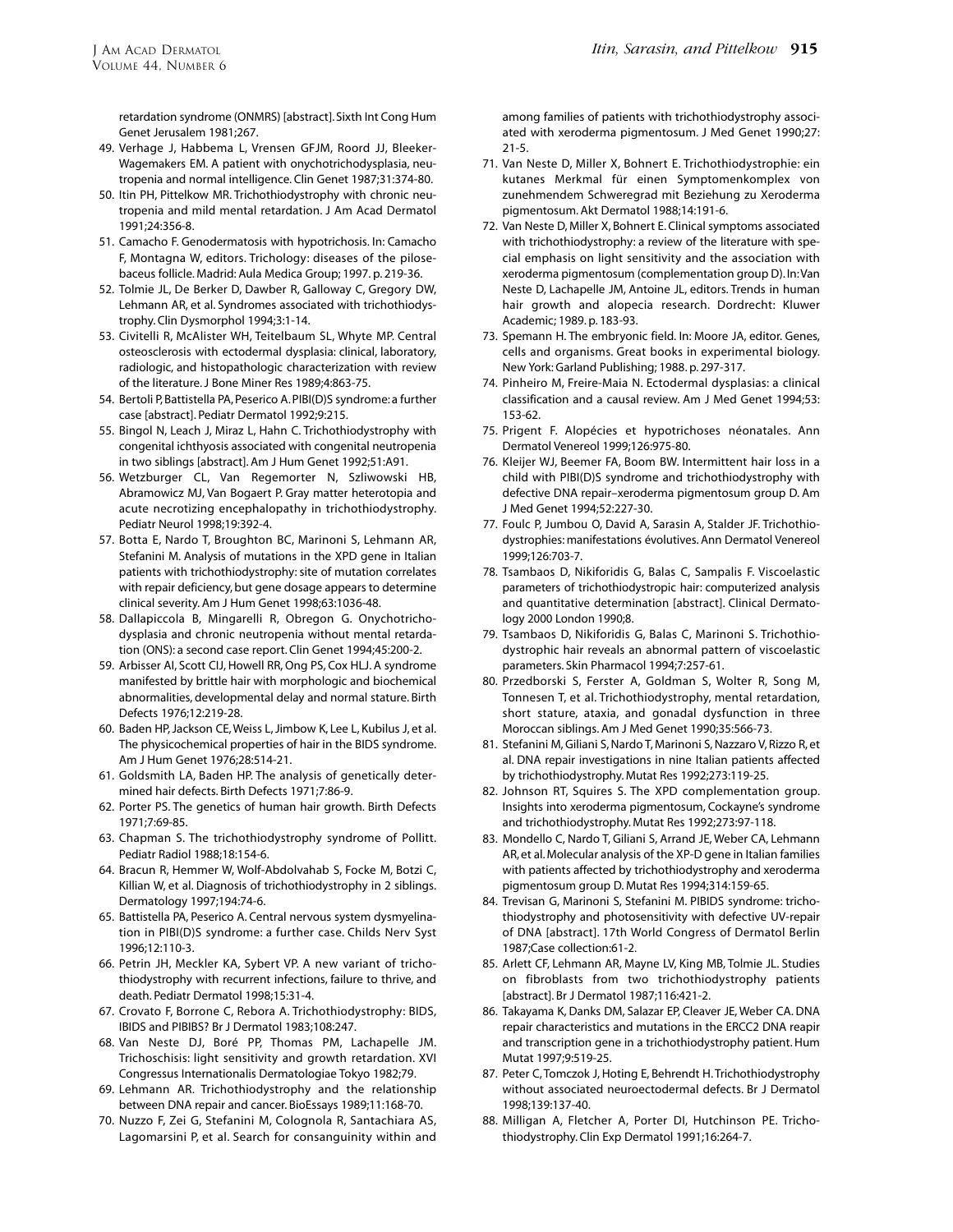- 89. Alfandari S, Delaporte E,Van Neste D, Lucidarme-Delespierre E, Piette F, Bergoend H. A new case of isolated trichothiodystrophy. Dermatology 1993;186:197-200.
- 90. Rizzo R, Pavone L, Micali G, Calvieri S, Diregorio L. Trichothiodystrophy: report of a new case with severe nervous system impairment. J Child Neurol 1992;7:300-3.
- 91. Peserico A, Battistella PA, Bertoli P. MRI of a very rare hereditary ectodermal dysplasia: PIBI(D)S. Neuroradiology 1992;34:316-7.
- 92. Chen E, Cleaver JE, Weber CA, Williams ML, Packman S, Price VH. Trichothiodystrophy: biochemical and molecular characterization, and central nervous system imaging of two siblings [abstract]. Am J Hum Genet 1993;53:416.
- 93. Chen E, Cleaver JE, Weber CA, Packman S, Barkovich AJ, Koch TK, et al. Trichothiodystrophy: clinical spectrum, central nervous system imaging, and biochemical characterization of two siblings. J Invest Dermatol 1994;103(Suppl):154-8.
- 94. Toelle SP, Albisetti M, Itin PH, Trüeb R, Martin E, Boltshauser E. Neuroimaging findings in two sisters with SIBI(D)S and progressive hearing loss [abstract]. Brain Dev 1998;20:442.
- 95. Lynch SA, De Berker D, Lehmann AR, Pollitt RJ, Reid MM, Lamb WH. Trichothiodystrophy with sideroblastic anaemia and development delay. Arch Dis Child 1995;73:249-51.
- 96. Feier V, Solovan C. Trichothiodystrophie et syndrome d'hyperéosinophilie, une association insolite. Ann Dermatol Venereol 1994;121:151-5.
- 97. Malvehy J, Ferrando J, Soler J, Tuneu A, Ballesta F, Estrach T. Trichothiodystrophy associated with urologic malformation and primary hypercalciuria. Pediatr Dermatol 1997;14:441-5.
- 98. Malvehy J, Ferrando J, Tuneu A, Ballesta F, Soler J, Estrach T. Trichothiodystrophy associated with urological malformation and primary hypercalciuria. In:Van Neste D, Randall VA, editors. Hair research for the next millenium. Amsterdam: Elsevier; 1996. p. 31-4.
- 99. O'Brien TP, Wilhelmus KR. Bacterial keratitis in trichothiodystrophy. Can J Ophthalmol 1995;30:270-1.
- 100. Ferrando J, Malvehy J, Estrach T, Soler J, Ballesta F. Trichothiodystrophy. Pediatr Dermatol 1996;13:88.
- 101. Bodemer C, Rötig A, Rustin P, Cormier V, Niaudet P, Saudubray JM, et al. Hair and skin disorders as signs of mitochondrial disease. Pediatrics 1999;103:428-33.
- 102. Marinoni S, Gaeta G, Not T, Freschi P, Trevisan G, Briscik E, et al. Early recognition of trichothiodystrophy with xeroderma pigmentosum group D mutation in a collodion baby. In: Panconesi E, editor. European Academy of Dermatology and Venereology. Congress: Florence, Italy; 1989. Oxford: Blackwell Scientific Publications; 1991. p. 632-3.
- 103. Venning V, Dawber RPR, Ferguson DJP, Kanan MW. Weathering of hair in trichothiodystrophy. Br J Dermatol 1986;114:591-5.
- 104. Van Neste D, Houbion Y. Office diagnosis of pathological changes of hair cuticular cell pattern. In: Van Neste D, Lachapelle JM, Antoine JL, editors. Trends in human hair growth and alopecia research. Dordrecht: Kluwer Academic Publishers; 1989. p. 173-9.
- 105. Sarasin A, Blanchet-Bardon C, Renault G, Lehmann A, Arlett C, Dumez Y. Prenatal diagnosis in a subset of trichothiodystrophy patients defective in DNA repair. Br J Dermatol 1992; 127:485-91.
- 106. Taieb A, Van Neste D, Lacombe D, Mezzina M, Sarasin A. Bébé collodion d'évolution favorable définissant un nouveau groupe génétique de trichothiodystrophie. Ann Dermatol Venereol 1994;121(Suppl I):S80.
- 107. Hansen LK, Wulff K, Brandrup F. Trichothiodystrophy: hair examination as a diagnostic tool. Ugeskr Laeger 1993;155: 1949-52.
- 108. Pallotta R, Amerio PL, De Mattheis S. Trichothiodystrophy syndromes [abstract]. Pediatr Dermatol 1995;102:133.
- 109. Brusasco A, Restano L.The typical "tiger-tail"pattern of the hair shaft in trichothiodystrophy may not be evident at birth. Arch Dermatol 1997;133:249.
- 110. De Berker D, Tolmie J, Dawber RPR. Hair analysis in trichothiodystrophy to distinguish primary and secondary features [abstract]. Br J Dermatol 1991;125(Suppl 38):88.
- 111. De Berker D."Tiger tail" pattern on polarized hair microscopic examination is found in healthy infants. Arch Dermatol 1997;133:1313-4.
- 112. García-Hernández MJ, Moreno-Giménez JC, Camacho F. Acquired, partial trichothiodystrophy. Eur J Dermatol 1996;6: 579-80.
- 113. Calvieri S, Zampetti M, Corbo A. Preliminary results using a microanalysis system on the hair of patients affected by trichothiodystrophy [abstract]. Clin Exp Dermatol 1989;14:404.
- 114. Rossi A, Daniele L, Bonaccorsi P, Giustini S, Calvieri S. Microanalysis: applications in hair study. In: Van Neste D, Randall VA, editors. Hair research for the next millenium. Amsterdam: Elsevier; 1996. p. 87-9.
- 115. Rossi A, Daniele L, Bonaccorsi P, Calvieri S. Microanalysis: study of hair affected by trichothiodystrophy. In: Van Neste D, Randall VA, editors. Hair research for the next millenium. Amsterdam: Elsevier; 1996. p. 95-7.
- 116. Rice RH, Wong VJ, Price VH, Hohl D, Pinkerton KE. Cuticle cell defects in lamellar ichthyosis hair and anomalous hair shaft syndromes visualized after detergent extraction. Anat Rec 1996;246:433-40.
- 117. Gummer CL, Dawber RPR, Price VH. Trichothiodystrophy: an electron-histochemical study of the hair shaft. Br J Dermatol 1984;110:439-49.
- 118. Meyvisch K, Song M, Dourov N. Review and new case reports on scanning electron microscopy of pili annulati, monilethrix and trichothiodystrophy. Scanning Microsc 1992;6:537-41.
- 119. Forslind B, Andersson MK, Alsterborg E. Hereditary hair changes revealed by analysis of single hair fibres by scanning electron microscopy. Scanning Microsc 1991;5:867-75.
- 120. Micali G, Rizzo R, Parano E, Rossi A, Ambrosi B, Giustini S, et al. Trichothiodystrophy: ultrastructural studies [abstract]. Clin Exp Dermatol 1991;16:144.
- 121. De Boer J, De Wit J,Van Steeg H, Berg RJ, Morreau H,Visser P, et al. A mouse model for the basal transcription/DNA repair syndrome trichothiodystrophy. Mol Cell 1998;1:981-90.
- 122. Song HJ, Poy G, Darwiche N, Lichti U, Kuroki T, Steinert PM, et al. Mouse Sprr2 genes: a clustered family of genes showing differential expression in epithelial tissues. Genomics 1999;55: 28-42.
- 123. Fischer DF, Van Drunen CM, Winkler GS, Van de Putte P, Backendorf C. Involvement of a nuclear matrix association region in the regulation of the SPRR2A keratinocyte terminal differentiation marker. Nucleic Acids Res 1999;26:5288-94.
- 124. De Boer J, Hoeijmakers JH. Cancer from the outside, aging from the inside: mouse models to study the consequences of defective nucleotide excision repair. Biochimie 1999;81:127-37.
- 125. Itin PH. Embryologie der Haut. In: Traupe H, Hamm H, editors. Pädiatrische Dermatologie. Berlin: Springer Verlag; 1999. p. 1-9.
- 126. Powell BC, Rogers GE. The role of keratin proteins and their genes in the growth, structure and properties of hair. In: Jollès P, Zahn H, Höcker H, editors. Formation and structure of human hair. Basel: Birkhäuser Verlag; 1997. p. 59-148.
- 127. Jollès P, Zahn H, Höcker H. Formation and structure of human hair. Basel: Birkhäuser Verlag; 1997.
- 128. Emonet N, Michaille JJ, Dhouailly D. Isolation and characterization of genomic clones of human sequences presumably coding for hair cysteine-rich proteins. J Dermatol Sci 1997;14:1-11.
- 129. Van Neste DJJ, Gillespie JM, Marshall RC, Taieb A, De Brouwer B. Morphological and biochemical characteristics of trichothio-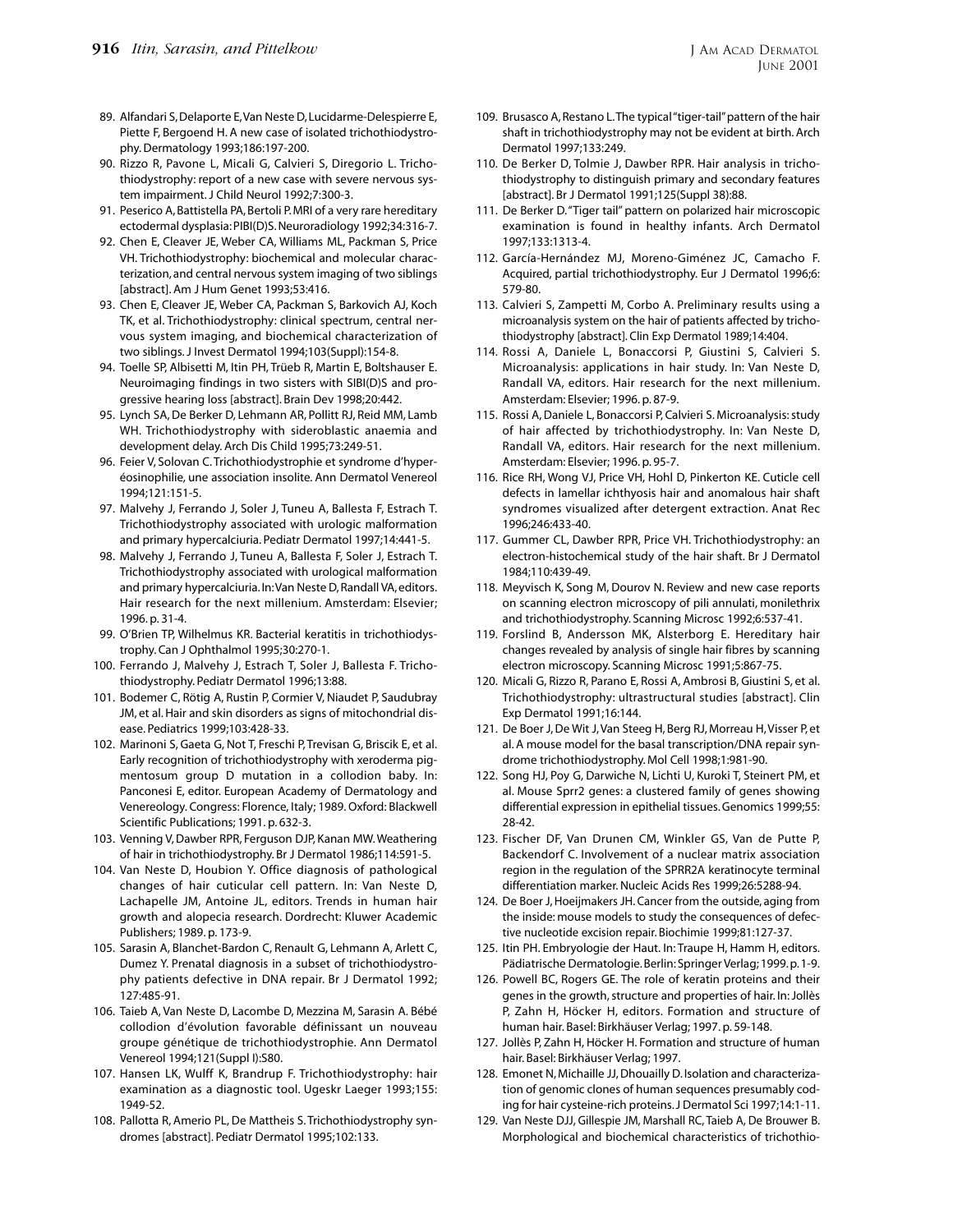dystrophy-variant hair are maintained after grafting of scalp specimens on to nude mice. Br J Dermatol 1993;128:384-7.

- 130. Van Neste D, Degreef H, Van Haute N, Van Hee J, Vandermaesen J, Taieb A, et al. High-sulfur protein deficient human hair: clinical aspects and biochemical study of two unreported cases of a variant type of trichothiodystrophy. In: Van Neste D, Lachapelle JM, Antoine JL, editors. Trends in human hair growth and alopecia research. Dordrecht: Kluwer Academic; 1989. p. 195-206.
- 131. Gillespie JM, Marshall RC. A comparison of the proteins of normal and trichothiodystrophic human hair. J Invest Dermatol 1983;80:195-202.
- 132. Gatto H, Taieb A, Thivolet J, Dhouailly D. The high sulfur proteins of human hair: a comparative study between normal hair and some pilary dystrophies [abstract]. J Invest Dermatol 1991;96:644.
- 133. Gillespie JM, Marshall RC, Rogers M. Trichothiodystrophy: biochemical and clinical studies. Australas J Dermatol 1988;29: 85-93.
- 134. De Brouwer B, Phan KH, Föhles J, Van Neste DJJ. Trichothiodystrophy (TTD) hair production by TTD-scalp grafts maintained onto nude mice: biochemical study [abstract]. J Invest Dermatol 1993;101:493.
- 135. Lehmann AR, Arlett CF. Trichothiodystrophy: a UV-sensitive disorder. In: Friedberg EC, Hanawalt PC, editors. Mechanisms and consequences of DNA damage processing. New York: Alan R Liss; 1988. p. 355-460.
- 136. Blanchet-Bardon C, Sarasin A, Renault G, Dumez Y, Civatte J. Prenatal diagnosis of BIDS and IBIDS syndromes: trichothiodystrophies with DNA repair defect [abstract]. Br J Dermatol 1989; 123(Suppl 34):18.
- 137. Savary JB, Vasseur F, Vinatier D, Manouvrier S, Thomas P, Deminatti MM. Prenatal diagnosis of PIBIDS. Prenat Diagn 1991;11:859-66.
- 138. Alapetite C, Benoit A, Moustacchi E, Sarasin A.The comet assay as a repair test for prenatal diagnosis of xeroderma pigmentosum and trichothiodystrophy. J Invest Dermatol 1997; 108:154-9.
- 139. Stary A, Sarasin A. The genetic basis of xeroderma pigmentosum and trichothiodystrophy syndromes. Cancer Surv 1996; 26:155-71.
- 140. Stefanini M, Lagomarsini P, Giliani S, Nardo T, Botta E, Peserico S, et al. Genetic heterogeneity of the excision repair defect associated with trichothiodystrophy. Carcinogenesis 1993;14: 1101-5.
- 141. Mezzina M, Eveno E, Chevallier-Lagente O, Benoit A, Carreau M, Vermeulen W, et al. Correction by the ERCC2 gene of UV sensitivity and repair deficiency phenotype in a subset of trichothiodystrophy cells. Carcinogenesis 1994;15:1493-8.
- 142. Carreau M, Quilliet X, Salvetti A, Danos O, Heard JM, Mezzina M. Functional retroviral vector for gene therapy of xeroderma pigmentosum group D patients. Hum Gene Ther 1995;6:1307- 16.
- 143. Cleaver JE, Thompson LH, Richardson AS, States JC. A summary of mutations in the UV-sensitive disorders: xeroderma pigmentosum, Cockayne syndrome, and trichothiodystrophy. Hum Mutat 1999;14:9-22.
- 144. Nuzzo F, Stefanini M. The association of xeroderma pigmentosum with trichothiodystrophy: a clue to a better understanding of XP-D? In: Castellani A, editor. DNA damage and repair. New York: Plenum Press; 1989. p. 61-72.
- 145. Hanawalt PC, Sarasin A. Cancer-prone hereditary diseases with DNA processing abnormalities.Trends in Genetics 1986;2:124- 9.
- 146. Venema J, Mullenders LHF, Natarajan AT, Van Zeeland AA, Mayne LV.The genetic defect in Cockayne syndrome is associ-

ated with a defect in repiar of UV-induced DNA damage in transcriptionally active DNA. Proc Natl Acad Sci U S A 1990; 87:4707-11.

- 147. Hoeijmakers JHJ. Human nucleotide excision repair syndromes: molecular clues to unexpected intricacies [abstract]. Eur J Cancer 1994;30A:1912-21.
- 148. De Boer J, Hoeijmakers JH. Nucleotide excision repair and human syndromes. Carcinogenesis 2000;21:453-60.
- 149. Le Page F, Gentil A, Sarasin A. Repair and mutagenesis survey of 8-hydroxyguanine in bacteria and human cells. Biochimie 1999;81:147-53.
- 150. Le Page F, Kwoh EE, Avrutskaya A, Gentil A, Leadon S, Sarasin A, et al.Transcription-coupled base excision repair and mutation avoidance at 8-oxoguanine: requirement for XPG, TFIIH, and CSB and implication for Cockayne syndrome. Cell 2000;101: 159-71.
- 151. Leadon SA. Transcription-coupled repair of DNA damage: unanticipated players, unexpected complexities. Am J Hum Genet 1999;64:1259-63.
- 152. Hanawalt PC. Transcription-coupled repair and human disease. Science 1994;266:1957-8.
- 153. Eveno E, Bourre F, Quilliet X, Chevallier-Lagente O, Roza L, Eker APM, et al. Different removal of ultraviolet photoproducts in genetically related xeroderma pigmentosum and trichothiodystrophy diseases. Cancer Res 1995;55:4325-32.
- 154. Schaeffer L, Roy R, Humbert S, Moncollin V, Vermeulen W, Hoeijmakers JHJ, et al. DNA repair helicase: a component of BTF2 (TFIIH) basic transcription factor. Science 1993;260:58- 63.
- 155. Schaeffer L, Moncollin V, Roy R, Staub A, Mezzina M, Sarasin A, et al. The ERCC2/DNA repair protein is associated with the class II BTF2/TFIIH transcription factor. EMBO J 1994;13:2388- 92.
- 156. Tirode F, Busso D, Coin F, Egly JM. Reconstitution of the transcription factor TFIIH: assignment of functions for the three enzymatic subunits, XPB, XPD, and cdk7. Mol Cell 1999;3:87-95.
- 157. Winkler GS, Araujo SJ, Fiedler U, Vermeulen W, Coin F, Egly JM, et al. TFIIH with inactive XPD helicase functions in transcription initiation but is defective in DNA repair. J Biol Chem 2000;275:4258-66.
- 158. Wang XW, Yeh H, Schaeffer L, Roy R. P53 modulation of TFIIHassociated nucleotide excision repair activity. Nature Genet 1995;10:188-95.
- 159. Vermeulen W, Van Vuuren AJ, Chipoulet M, Schaeffer L. Three unusual repair deficiencies associated with transcription factor BTF2 (TFIIH): evidence for the existence of a transcription syndrome. Cold Spring Harbor Symposium LIX 1994. p. 317-29.
- 160. Weeda G, Eveno E, Donker I, Vermeulen W, Chevallier-Lagente O,Taieb A, et al. A mutation in the XPB/ERCC3 DNA repair transcription gene, associated with trichothiodystrophy. Am J Hum Genet 1997;60:320-9.
- 161. Stefanini M, Vermeulen W, Weeda G, Giliani S, Nardo T, Sarasin A, et al. A new nucleotide-excision-repair gene associated with the disorder trichothiodystrophy. Am J Hum Genet 1993;53: 817-21.
- 162. Lamerdin JE, Stilwagen SA, Ramirez MH, Stubbs L, Carrano AV. Sequence analysis of the ERCC2 gene regions in human, mouse, and hamster reveals three linked genes. Genomics 1996;34:399-409.
- 163. Sung P, Bailly V, Weber C, Thompson LH, Prakash L, Prakash S. Human xeroderma pigmentosum group D gene encodes a DNA helicase. Nature 1993;365:852-5.
- 164. Marionnet C, Quilliet X, Benoit A, Armier J, Sarasin A, Stary A. Recovery of normal DNA repair and mutagenesis in trichothiodystrophy cells after transduction of the XPD human gene. Cancer Res 1996;56:5450-6.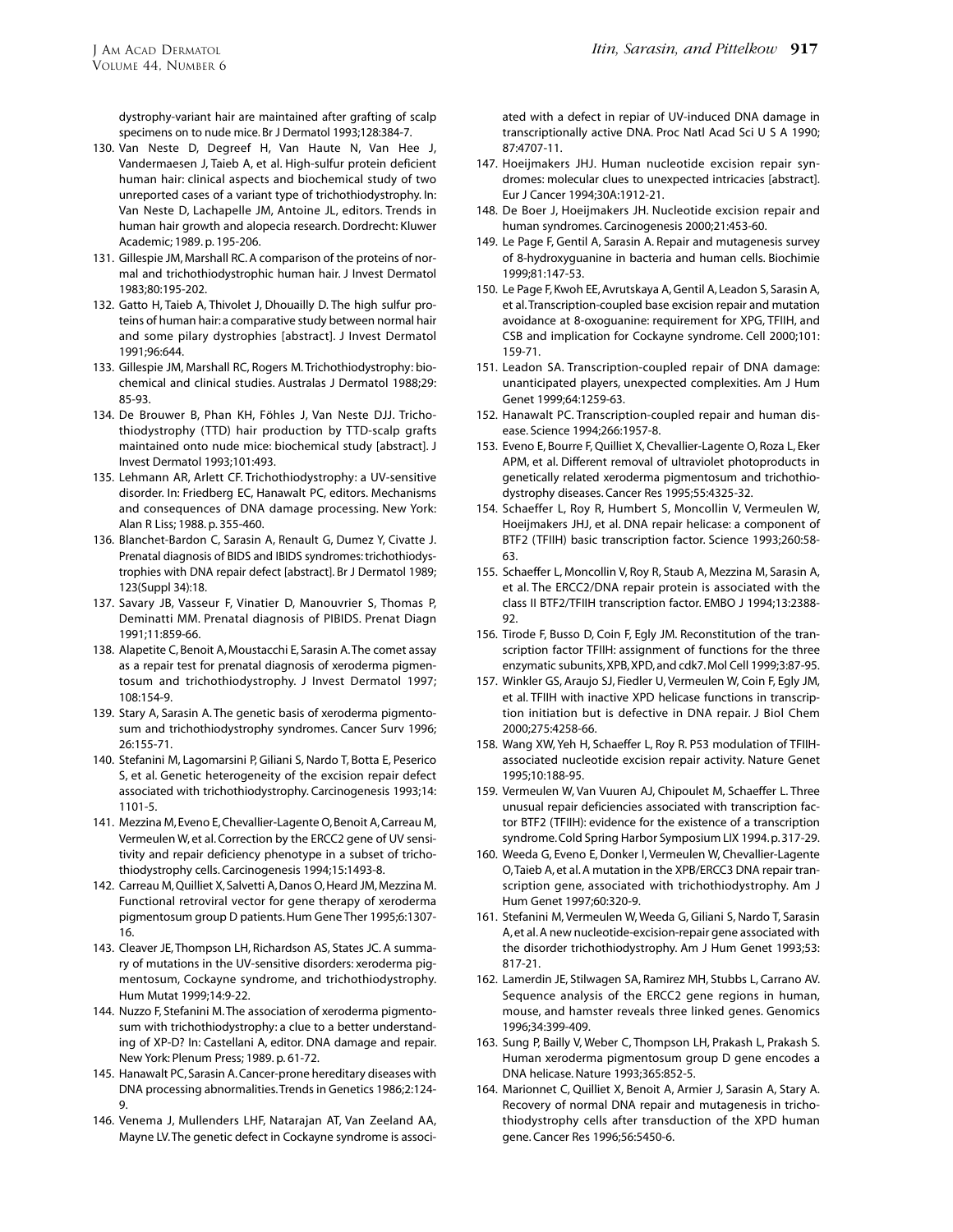- 165. Weeda G, Van Ham RCA, Vermeulen W, Bootsma D, Van der Erb AJ, Hoeijmakers JHJ. A presumed DNA helicase encoded by ERCC-3 is involved in the human repair disorders xeroderma pigmentosum and Cockayne's syndrome. Cell 1990;62:777-91.
- 166. Scott RJ, Itin P, Kleijer WJ, Kolb C, Arlett C, Muller H. Xeroderma pigmentosum-Cockayne syndrome complex in two patients: absence of skin tumors despite severe deficiency of DNA excision repair. J Am Acad Dermatol 1993;29:883-9.
- 167. Lehmann AR. Cockayne's syndrome and trichothiodystrophy: defective repair without cancer. Cancer Rev 1987;7:82-103.
- 168. Berneburg M, Clingen PH, Harcourt SA, Lowe JE, Taylor EM, Green MHL, et al. The cancer-free phenotype in trichothiodystrophy is unrelated to its repair defect. Cancer Res 2000;60: 431-8.
- 169. Mondello C, Nardo T, Giliani S, Arrand JE, Weber CA, Lehmann AR, et al. Molecular analysis of the XP-D gene in Italian families with patients affected by trichothiodystrophy and xeroderma pigmentosum group D. Mutat Res 1994;314:159-65.
- 170. Stamm C, Goujon C, Sarasin A, Frappaz A, Chouvet B, Faure M, et al. Trichothiodystrophy (TTD) and mutation in the XPD-ERCC2 repair/transcription gene. Ann Dermatol Venereol 1998;125(Suppl 1):95.
- 171. Bootsma D, Kraemer KH, Cleaver JE, Hoeijmakers JHJ. Nucleotide excision repair syndromes: xeroderma pigmentosum, Cockayne syndrome, and trichothiodystrophy. In: Scriver CR, Beaudet AL, Sly WS, Valle D, editors. Metabolic and molecular bases of inherited disease. 8th ed. New York: McGraw-Hill; 2001. p. 677-703.
- 172. Taylor EM, Broughton BC, Botta E, Stefanini M, Sarasin A, Jaspers NGJ, et al. Xeroderma pigmentosum and trichothiodystrophy are associated with different mutations in the XPD (ERCC2) repair/transcription gene. Proc Natl Acad Sci U S A 1997;94:8658-63.
- 173. Coin F, Mariononi JC, Rodolfo C, Fribourg S, Pedrini AM, Egly JM. Mutations in the XPD helicase gene result in XP and TTD phenotypes, preventing interaction between XPD and the p44 subunit of TFIIH. Nat Genet 1998;20:184-8.
- 174. Coin F, Bergmann E, Tremeau-Bravard A, Egly JM. Mutations in XPB and XPD helicases found in xeroderma pigmentosum patients impair the transcription function of TFIIH. EMBO J 1999;18:1357-66.
- 175. Vermeulen W, Scott RJ, Rodgers S, Müller HJ, Cole J, Arlett J, et al. Clinical heterogeneity within xeroderma pigmentosum associated with mutations in the DNA repair and transcription gene ERCC3. Am J Hum Genet 1994;54:191-200.
- 176. Weeda G, Ma L, Van Ham RCA, Bootsma D, Van der Eb AJ, Hoeijmakers JHJ. Characterization of the mouse homolog of the XPBC/ERCC-3 gene implicated in xeroderma pigmentosum and Cockayne's syndrome. Carcinogenesis 1991;12:2361-8.
- 177. Riou L, Zeng L, Chevallier-Lagente O, Stary A, Nikaldo O, Taieb A, et al. The relative expression of mutated XPB genes results in xeroderma pigmentosum/Cockayne's syndrome or trichothiodystrophy cellular phenotypes. Hum Mol Genet 1999;8: 1125-33.
- 178. Vermeulen W, Bergmann E, Auriol J, Rademakers S, Frit P, Appeldoorn E, et al. Sublimiting concentration of TFIIH transcription/DANN repair factor causes TTD-A trichothiodystrophy disorder. Nat Genet 2000;26:307-13.
- 179. Lehmann AR, Norris PG. DNA repair and cancer: speculations based on studies with xeroderma pigmentosum, Cockayne's syndrome and trichothiodystrophy. Carcinogenesis 1989;10: 1353-6.
- 180. Broughton BC, Lehmann AR, Harcourt SA, Arlett CF, Sarasin A, Kleijer WJ, et al. Relationship between pyrimidine dimers, 6-4 photoproducts, repair synthesis and cell survival: studies

using cells from patients with trichothiodystrophy. Mutat Res 1990;235:33-40.

- 181. Takayama K, Salazar EP, Broughton BC, Lehmann AR, Sarasin A, Thompson LH, et al. Defects in the DNA repair and transcription gene ERCC2 (XPD) in trichothiodystrophy. Am J Hum Genet 1996;58:263-70.
- 182. Broughton BC, Steingrimsdottir H, Weber CA, Lehmann AR. Mutations in the xeroderma pigmentosum group D DNA repair/transcription gene in patients with trichothiodystrophy. Nat Genet 1994;7:189-94.
- 183. Madzak C, Armier J, Stary A, Daya-Grosjean L, Sarasin A. UVinduced mutations in a shuttle vector replicated in repair deficient trichothiodystrophy cells differ with those in geneticallyrelated cancer prone xeroderma pigmentosum. Carcinogenesis 1993;14:1255-60.
- 184. Marionnet C, Benoit A, Benhamou S, Sarasin A, Stary A. Characteristics of UV-induced mutation spectra in human XP-D/ERCC2 gene-mutated xeroderma pigmentosum and trichothiodystrophy cells. J Mol Biol 1995;252:550-62.
- 185. Lehmann AR, Arlett CF, Broughton BC, Harcourt SA, Steingrimsdottir H, Stefanini M, et al. Trichothiodystrophy, a human DNA repair disorder with heterogeneity in the cellular response to ultraviolet light. Cancer Res 1988;48:6090-6.
- 186. Otto AI, Riou L, Marionnet C, Mori T, Sarasin A, Magnaldo T. Differential behaviors toward ultraviolet A and B radiation of fibroblasts and keratinocytes from normal and DNA-repairdeficient patients. Cancer Res 1999;59:1212-8.
- 187. Dumaz N, Duthu A, Ehrhart JC, Drougard C, Appella E, Anderson CW, et al. Prolonged p53 protein accumulation in trichothiodystrophy fibroblasts dependent on unrepaired pyrimidine dimers on the transcribed strands of cellular genes. Mol Carcinog 1997;20:340-7.
- 188. Dumaz N, Drougard C, Quillet X, Mezzina M, Sarasin A, Daya-Grosjean L. Recovery of the normal p53 response after UV treatment in DNA repair-deficient fibroblasts by retroviralmediated correction with the XPD gene. Carcinogenesis 1998;19:1701-4.
- 189. Abrahams PJ, Schouten R, Van Laar T, Houweling A, Terleth C, Van der Erb AJ. Different regulation of p53 stability in UVirradiated normal and DNA repair deficient human cells. Mutat Res 1995;336:169-80.
- 190. Cleaver JE. Hair today, gone tomorrow: transgenic mice with human repair deficient hair disease. Cell 1998;93:1099-102.
- 191. De Boer J, Van Steeg H, Berg RJW, Garssen J, De Wit J, Van Oostrum CTM, et al. Mouse model for the DNA repair/basal transcription disorder trichothiodystrophy reveals cancer predisposition. Cancer Res 1999;59:3489-94.
- 192. Vuillaume M, Daya-Grosjean L, Vincens P, Pennetier JL, Tarroux P, Baret A, et al. Striking differences in cellular catalase activity between two DNA repair-deficient diseases: xeroderma pigmentosum and trichothiodystrophy. Carcinogenesis 1992;13:321-8.
- 193. Hoffschir F, Daya-Grosjean L, Petit PX, Nocentini S, Dutrillaux B, Sarasin A, et al. Low catalase activity in xeroderma pigmentosum fibroblasts and SV40-transformed human cell lines is directly related to decreased intracellular levels of the cofactor, NADPH. Free Rad Biol Med 1998;24:809-16.
- 194. Terleth C, Van Laar T, Schouten R, Van Steeg H, Hodemaekers H, Wormhoudt T, et al. A lack of radiation-induced ornithine decarboxylase activity prevents enhanced reactivation of herpes simplex virus and is linked to non-cancer proneness in xeroderma pigmentosum patients. Cancer Res 1997;57:4384-92.
- 195. Mariani E, Facchini A, Honorati MC, Lalli E, Berardesca E, Ghetti P, et al. Immune defects in families and patients with xeroderma pigmentosum and trichothiodystrophy. Clin Exp Immunol 1992;88:376-82.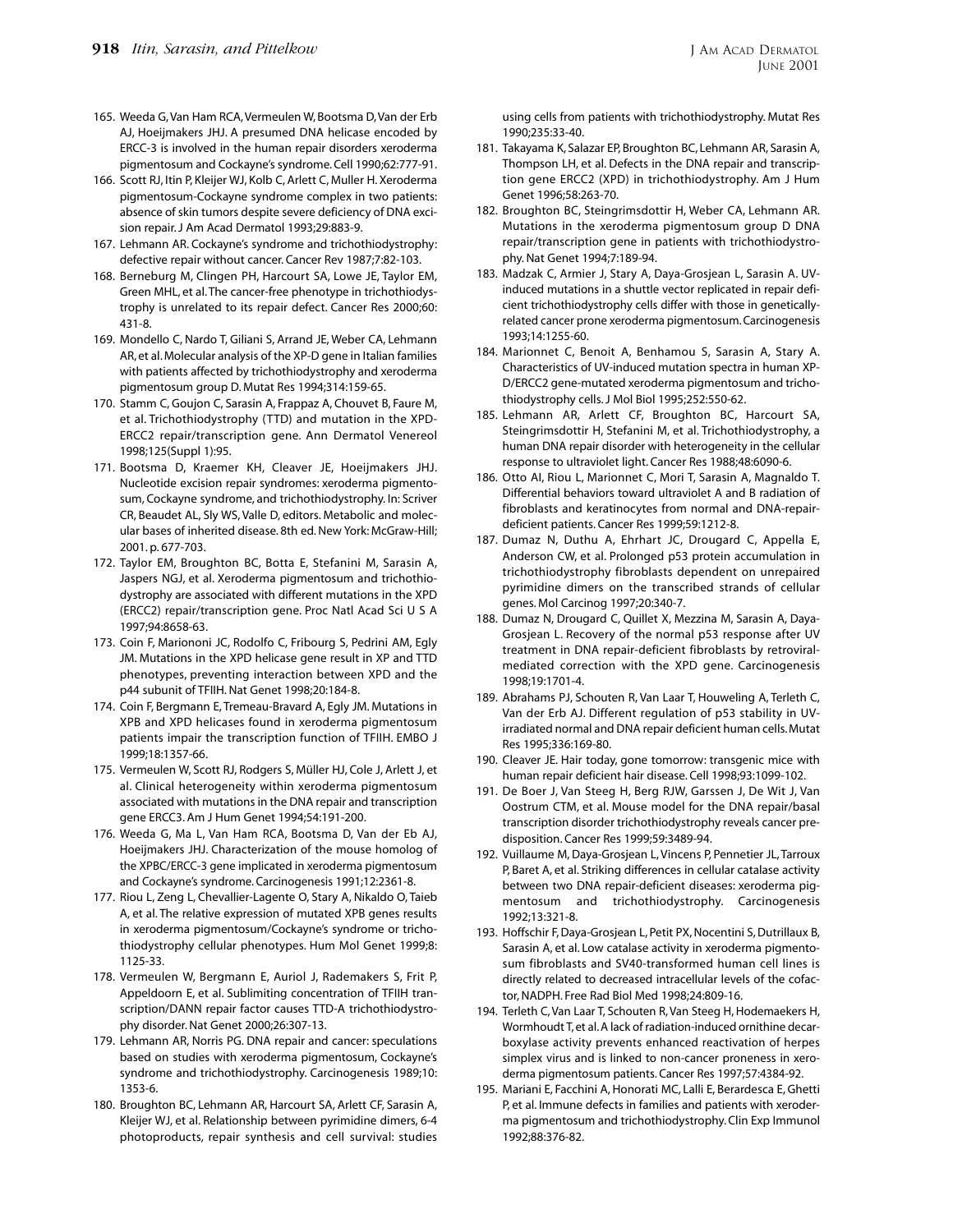- 196. Norris PG, Limb GA, Hamblin AS, Lehmann AR, Arlett CF, Cole J, et al. Immune function, mutant frequency, and cancer risk in the DNA repair defective genodermatoses xeroderma pigmentosum, Cockayne's syndrome, and trichothiodystrophy. J Invest Dermatol 1990;94:94-100.
- 197. Gaspari AA, Fleisher TA, Kraemer KH. Impaired interferon production and natural killer cell activation in patients with the skin cancer-prone disorder, xeroderma pigmentosum. J Clin Invest 1993;92:1135-42.
- 198. Ahrens C, Grewe M, Berneburg M, Grether-Beck S, Quilliet X, Mezzina M, et al. Photocarcinogenesis and inhibition of intercellular adhesion molecule 1 expression in cells of DNArepair-defective individuals. Proc Natl Acad Sci U S A 1997;94: 6837-41.
- 199. OMIM. Available at: http://www.ncbi.nlm.nih.gov/omim. Accessed September 2000.
- 200. Vermeulen W, Rademakers S, Jaspers NGJ, Appeldoorn E, Klein B, Kleijer WJ, et al. A temperature-sensitive disorder in basal transcription and DNA repair in humans. Nat Genet 2001; 27:299-303.
- 201. Mounkes LC, Jones RS, Liang BC, Gelbart W, Fuller MT. A Drosophila model for xeroderma pigmentosum and Cockayne's syndrome: haywire encodes the fly homolog of ERCC3, a human excision repair gene. Cell 1992;71:925-37.
- 202. Raff EC, Fuller MT, Kaufman TC, Kemphues KJ, Rudolph JE, Raff RA. The testis-specific beta-tubulin subunit in Drosophila melanogaster has multiple functions in spermatogenesis. Cell 1982;28:33-40.
- 203. Readhead C, Popko B, Takahashi N, Shine HD, Saavedra RA, Sidman RL, et al. Expression of a myelin basic protein gene in transgenic shiverer mice: correction of the dysmyelinating phenotype. Cell 1987;48:703-12.
- 204. Howell RR, Arbisser AI, Parsons DS, Scott CI, Fraustadt U, Collie WR, et al. The Sabinas syndrome. Am J Hum Genet 1981;33: 957-67.
- 205. Baden HP, Katz A. Trichothiodystrophy without retardation: one patient exhibiting transient combined immunodeficiency syndrome. Pediatr Dermatol 1988;5:257-9.
- 206. Van Neste D, Boré P. Trichothiodystrophie: une étude morphologique et biochimique. Ann Dermatol Venereol 1983; 110:409-17.
- 207. Lucky PA, Kirsch N, Lucky AW, Carter DM. Low-sulfur hair syndrome associated with UVB photosensitivity and testicular failure. J Am Acad Dermatol 1984;11:340-6.
- 208. Sigmundsson J,Woolf L, Magenis E, Steiner RD, Roberts J, Piller, et al. A severe case of trichothiodystrophy due to a DNA repair defect [abstract]. Am J Hum Genet 1999;65:A344.
- 209. Kousseff BG, Esterly NB. Trichothiodystrophy, IBIDS syndrome or Tay syndrome? Birth Defects 1988;24:169-81.
- 210. Motley RJ, Finlay AY. A patient with Tay's syndrome. Pediatr Dermatol 1989;6:202-5.
- 211. Stefanini M, Lagomarsini P, Arlett CF, Marinoni S, Borrone C, Crovato F, et al. Xeroderma pigmentosum (complementation group D) mutation is present in patients affected by trichothiodystrophy with photosensitivity. Hum Genet 1986;74: 107-12.
- 212. Poissonnier M, Blanc A, Bat P. Conseil génétique dans une neuro-ectodermose: la trichothiodystrophie (TTD) de Vera Price. Cheveux cassants dont la teneur en soufre est réduite. J Genet Hum 1988;36:361-5.
- 213. King MD, Gummer CL, Stephenson JBP. Trichothiodystrophyneurotrichocutaneous syndrome of Pollitt: a report of two unrelated cases. J Med Genet 1984;21:286-9.
- 214. Venencie PY, Dupré A, Gouttières F, Saurat JH. Trichothiodystrophie. Soc Fr Dermatol J Paris, cas 78, 1982.
- 215. Foulc P, David A, Stalder JF. Manifestations évolutives dans les

trichothiodystrophies. Ann Dermatol Venereol 1997;124 (Suppl):S103-4.

- 216. Calvieri S, Giustini S, Nini G, Ribuffo D. Trichothiodystrophy: two cases. In: Wilkinson DS, Mascaró JM, Orfanos CE, Albers J, editors. Clinical Dermatology The CMD case collection. Stuttgart: Schattauer; 1987. p. 65-6.
- 217. White MC, Hayes TJ.Trichothiodystrophy. J Assoc Mil Dermatol 1987;13:4-6.
- 218. Meynadier J, Guillot B, Barnéon G, Djian B, Lévy A. Trichothiodystrophie. Ann Dermatol Venereol 1987;114:1529-36.
- 219. Gummer CL, Dawber RPR. Trichothiodystrophy: an ultrastructural study of the hair follicle. Br J Dermatol 1985;113:273-80.
- 220. De Prost Y, Lemaistre R, Dupré A. Trichothiodystrophie associée à une ichthyose et à un retard statural et psychomoteur (Syndrome de Tay). Ann Dermatol Venereol 1986;113:1016-7.
- 221. Van Neste D, Caulier B, Thomas P, Vasseur F. PIBIDS: Tay's syndrome and xeroderma pigmentosum. J Am Acad Dermatol 1985;12:372-3.
- 222. Diaz-Perez JL, Vasquez JA. Flattened hair syndrome: a new disease. Arch Dermatol 1983;119:854-5.
- 223. Larrègue M, Ottavy N, Bressieux JM, Lorette J. Bébé collodion: trente-deux nouvelles observations. Ann Dermatol Venereol 1986;113:773-85.
- 224. Van Neste D, Degreef H, Van Haute N, Van Hee J, Vandermaesen J, Taieb A, et al. TTD variante: une variante clinique de trichothiodystrophie: aspects cliniques à propos de deux cas non publiés. Nouv Dermatol 1988;7(Suppl 1):49.
- 225. Fois A, Balestri P, Calvieri S, Zampetti M, Giustini S, Stefanini M, et al. Trichothiodystrophy without photosensitivity: biochemical, ultrastructural and DNA repair studies. Eur J Pediatr 1988;147:439-41.
- 226. Rebora A, Crovato F. PIBI(D)S syndrome: trichothiodystrophy with xeroderma pigmentosum (group D) mutation. J Am Acad Dermatol 1987;16:940-7.
- 227. Van Neste DJ, Antoine JL, Vasseur F, Thomas P. Tay's syndrome and xeroderma pigmentosum [abstract]. 17th World Congress of Dermatology, Part 1 1987. WS-18.
- 228. Crovato F, Rebora A. PIBI(D)S syndrome: a new entity with defect of the deoxyribonucleic acid excision repair system. J Am Acad Dermatol 1985;13:683-5.
- 229. Crovato F, Borrone C, Rebora A. The Tay syndrome (congenital ichthyosis with trichothiodystrophy). Eur J Pediatr 1984;142: 233-4.
- 230. Yong SL, Cleaver JE, Tullis GD, Johnston MM. Is trichothiodystrophy part of the xeroderma pigmentosum spectrum? [abstract] Am J Hum Genet 1984;36(Suppl):82S.
- 231. Stefanini M, Lagomarsini P, Giorgi R, Nuzzo F. Complementation studies in cells from patients affected by trichothiodystrophy with normal or enhanced UV photosensitivity. Mutat Res 1987;191:117-9.
- 232. Stefanini M, Lagomarsini P, Fois A, Balestri P, Nuzzo F. Sensitivity to sunlight in patients affected by trichothiodystrophy is related to the capacity to repair the UV-induced DNA damage [abstract]. Br J Cancer 1986;54:355.
- 233. Marinoni S, Trevisan G, Not T, Stefanini M, Lagomarsini P. Trichothiodystrophy with photosensitivity: overlook of six Italian cases [abstract]. Clinical Dermatology 2000 London 1990. P9.
- 234. Pruksachatkunakorn C, Duarte AM, Schachner L. A girl with IBIDS syndrome [abstract]. Pediatr Dermatol 1992;9:215.
- 235. Amoric JC, Dutartre H, David A, Sarasin A, Litoux P, Stadler JF. Trichothiodystrophy (TTD) and impaired DNA repair in two siblings [abstract]. Pediatr Dermatol 1995;12:96.
- 236. Sasi R, Rosenfeld B, Eydoux P, Teebi AS. Heterogeneity of trichothiodystrophy-neurocutaneous syndrome [abstract]. Am J Hum Genet 1995;57:1783.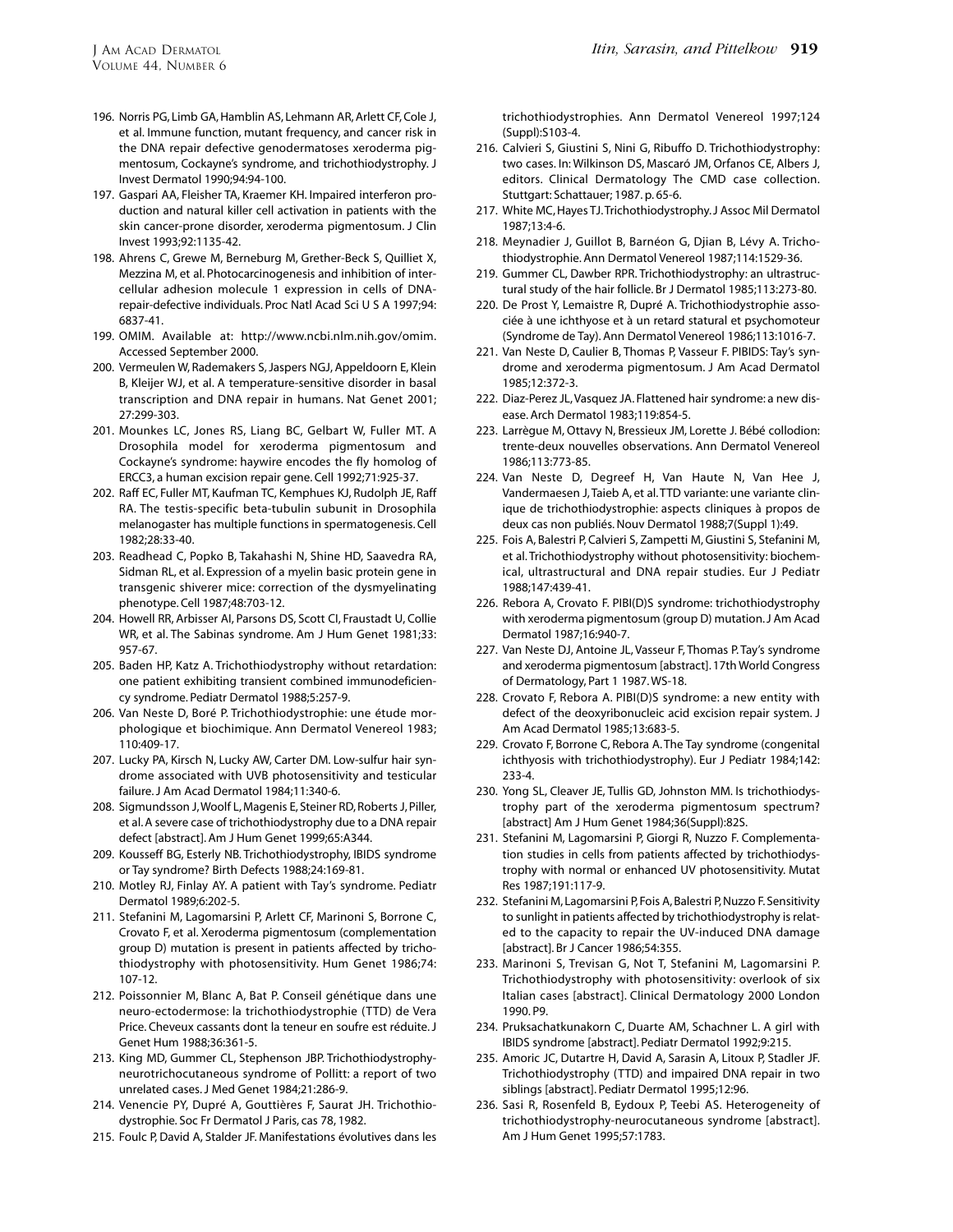- 237. Pruksachatkunakorn C, Duarte AM, Schachner LA. A girl with IBIDS. Presented as an abstract at the 52nd Annual Meeting of the American Academy of Dermatology, Washington, DC, Dec 4-9, 1993. p. 275.
- 238. Judge M, Harper J. The ichthyoses: a re-appraisal based on a study of 100 patients. Br J Dermatol 1990;123(Suppl 37):50.
- 239. Przedborski S, Ferster A, Song M, Tonnesen T, Ketelbant P, Vamos E. Brittle hair, intellectual impairment, decreased fertility and short stature (BIDS) syndrome in three sibs [abstract]. J Neurol 1985;232(Suppl):127.
- 240. Rebora A, Guarrera M, Crovato F. Amino acid analysis in hair from PIBI(D)S syndrome. J Am Acad Dermatol 1986;15:109-11.
- 241. Coulter DL, Beals TF, Allen RJ. Neurotrichosis: hair-shaft abnormalities associated with neurological diseases. Dev Med Child Neurol 1982;24:634-44.
- 242. Cahuzac P, Vanlerberghe O, Morel P. Trichothiodystrophie. Soc Fr Dermatol J Paris cas 80, 1984.
- 243. Dellac M, Loesche C, Van Neste D, Thomas P. PIBI(D)S and cataract [abstract]. 18th World Congress of Dermatology 1992. 231A.
- 244. Bertolino AP, O'Guin WM. Differentiation of the hair shaft. In: Olsen EA, editor. Disorders of hair growth: diagnosis and treatment. New York: McGraw-Hill; 1994. p. 21-37.
- 245. Moustacchi E, coordinator. DNA repair. Biochimie 1999;81:1- 181.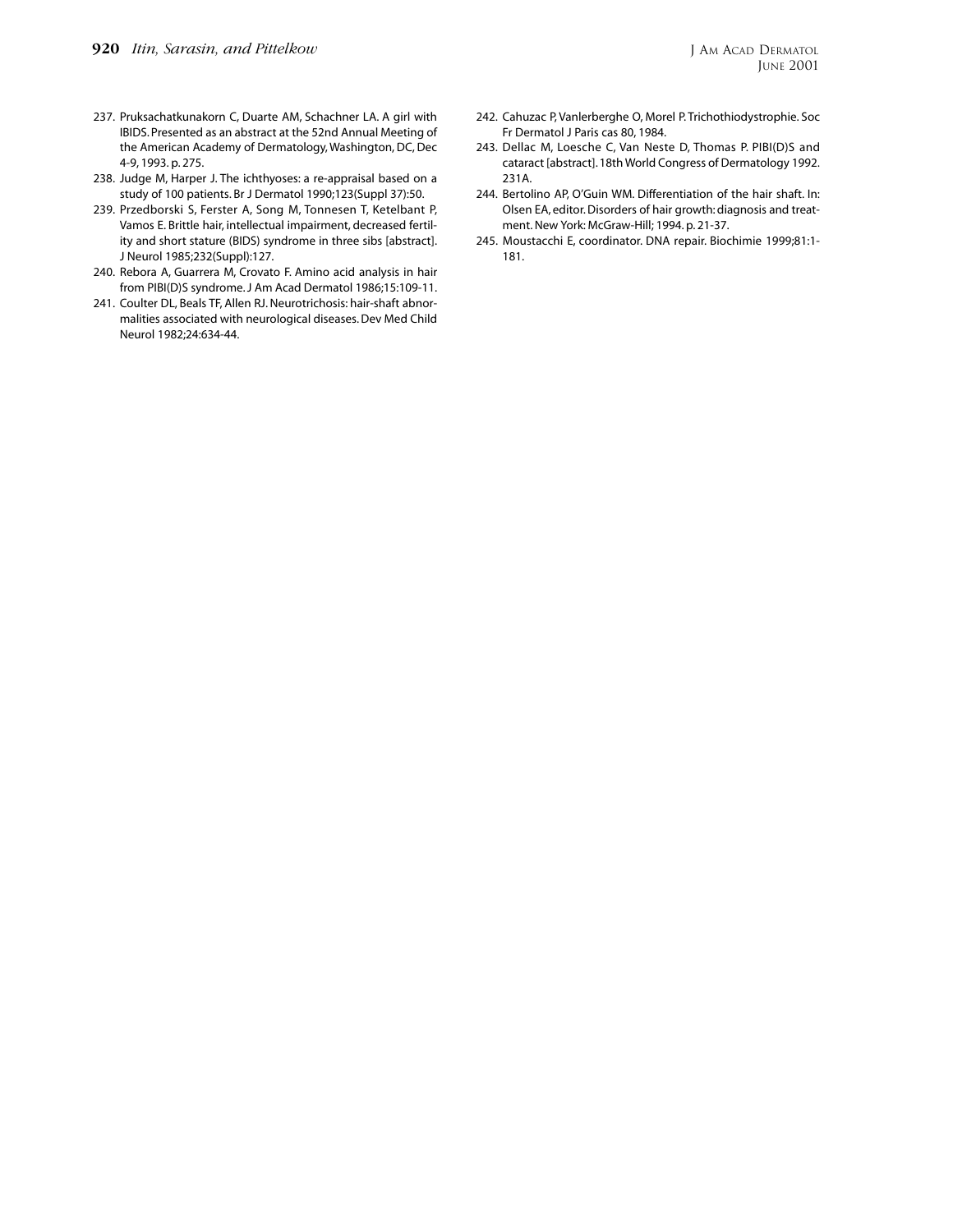Answer sheets are bound into the Journal for US and Canadian members. Request additional answer sheets from American Academy of Dermatology, Member Services Department, PO Box 4014, Schaumburg, IL 60168-4014. Phone 847-330-0230; E-mail: tsmith@aad.org

## **CME examination**

Identification No. 801-106

Instructions for Category I CME credit appear in the front advertising section. See last page of Contents for page number.

Questions 1-28, Itin PH, Sarasin A, Pittelkow MR. J Am Acad Dermatol 2001;44:891-920.

*Directions for questions 1-28: Give single best response.*

- 1. The term *trichothiodystrophy* refers to
	- a. sulfur-deficient nail disease
	- b. hair with methionine deficiency
	- c. excessive sulfur-containing hair disorder
	- d. sulfur-deficient hair with malabsorption
	- e. sulfur-deficient, brittle hair syndrome
- 2. Trichothiodystrophy is inherited in the following pattern:
	- a. autosomal dominant
	- b. autosomal recessive
	- c. X-linked dominant
	- d. X-linked recessive
	- e. paradominant
- 3. Which light-microscopic finding is not characteristic of trichothiodystrophy?
	- a. Trichoschisis
	- b. Trichorrhexis nodosa
	- c. Trichorrhexis invaginata
	- d. Irregular surface
	- e. Irregular diameter
- 4. Which condition has never been associated with "dark and light banding" by polarizing microscopy?
	- a. Argininosuccinic aciduria
	- b. Acrodermatitis enteropathica
	- c. Kwashiorkor
	- d. Methionine-deficient hair
	- e. Alkaptonuria
- 5. Which feature is not part of the Tay syndrome?
	- a. Ichthyosiform erythroderma
	- b. Hair shaft abnormalities
	- c. Mental and somatic retardation
	- d. Neutropenia
	- e. Collodion baby
- 6. The name "Sabinas" syndrome derives from
	- a. the author of the first description
	- b. the name of the first patient
- **16/2/115052**
- c. the name of a town where patients lived
- d. the acronym *s*ulfur deficiency *a*lternating dark and light banding, *b*rittle hair, *i*chthyosis, *a*minoaciduria, *s*clerosteosis
- e. the Greek god of hair
- 7. Which condition does not feature low sulfur hair content?
	- a. Marinesco-Sjögren syndrome
	- b. Onychotrichodysplasia
	- c. Kwashiorkor
	- d. Pili bifurcati
	- e. Itin syndrome
- 8. Which disease has never been observed to harbor a DNA repair defect?
	- a. BIDS syndrome
	- b. Trichothiodystrophy
	- c. PIBIDS syndrome
	- d. Xeroderma pigmentosum
	- e. Cockayne syndrome
- 9. Embryologically, trichothiodystrophy can best be explained as an
	- a. endodermal dysplasia
	- b. mesodermal dysplasia
	- c. endodermal-mesodermal dysplasia
	- d. ectodermal dysplasia with mesodermal and rare endodermal dysplasia
	- e. pure "one-layer disease" of ectodermal origin
- 10. Which feature is necessary for the diagnosis of trichothiodystrophy?
	- a. Somatic retardation
	- b. Brittle hair
	- c. Neutropenia
	- d. Ichthyosis
	- e. Mental retardation
- 11. The most common similarity between trichothiodystrophy and Cockayne syndrome is
	- a. agenesis of corpus callosum
	- b. central nervous system dysmyelination
	- c. brittle hair and nails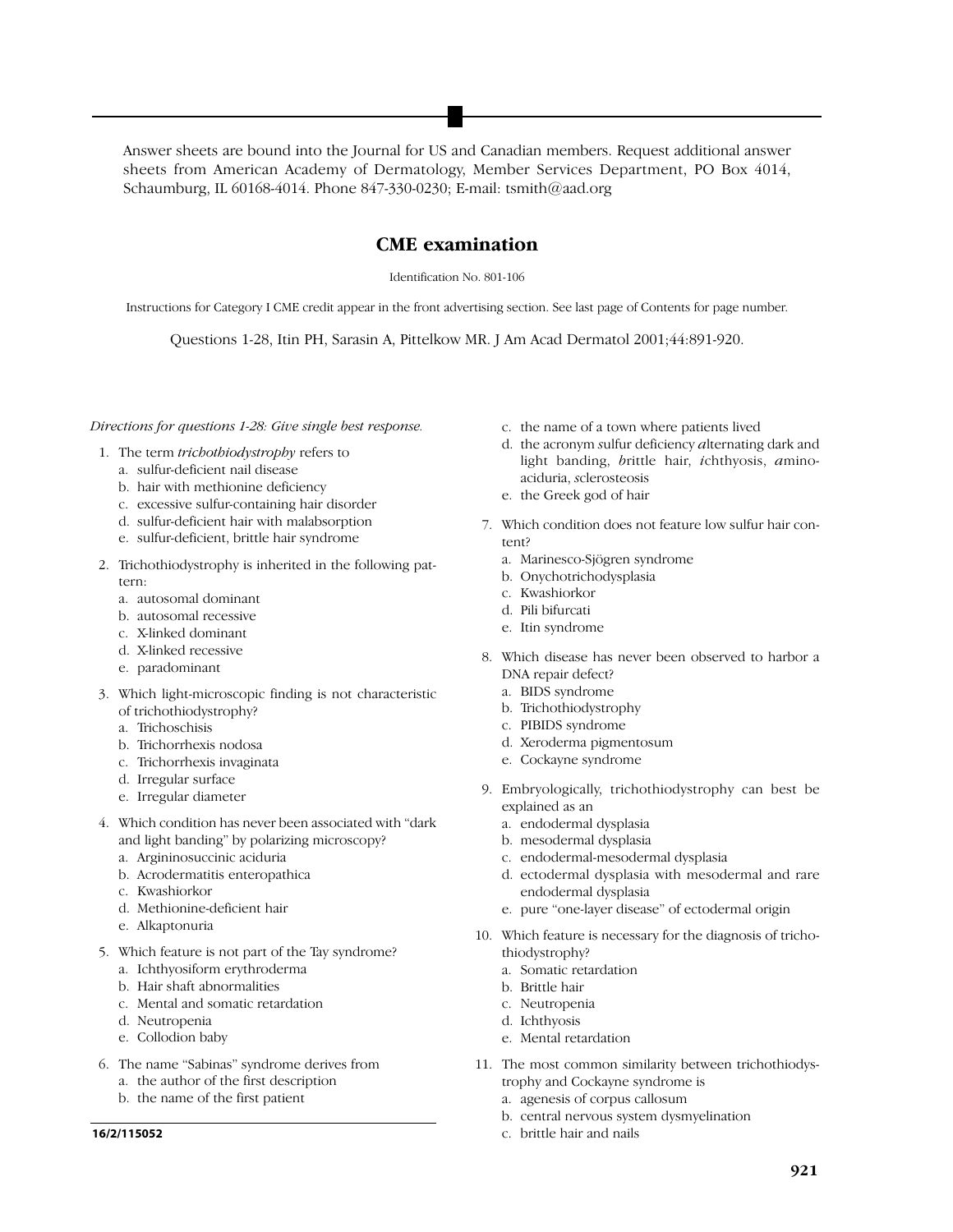- d. heterotopia of gray matter
- e. ataxia
- 12. "Dark and light banding" under polarizing microscopy may be explained by
	- a. alternating arrangement of microfibrils
	- b. alternating calcium and sulfur content
	- c. alternating absence of cuticle
	- d. pili annulati
	- e. preparation artifact
- 13. Which statement concerning hair composition is *incorrect*?
	- a. Hair is composed mainly of keratins and keratinassociated proteins.
	- b. Keratin-associated proteins can be further classified into at least 8 subfamilies.
	- c. Keratin-associated proteins are divided into cyst(e)ine-rich and glycine-tryosine–rich polypeptides.
	- d. As a rule, hair of patients with trichothiodystrophy has at least a 50% decrease in cyst(e)ine and sulfure content.
- 14. Hair brittleness in trichothiodystrophy results from
	- a. reduction in the content of the hair-specific cyst(e)ine-rich proteins within the matrix
	- b. excessive keratin-associated protein oxidation
	- c. markedly reduced diameter
	- d. absent microfibrils within the hair shaft
	- e. "weathering" or other exogenous factors
- 15. Prenatal diagnosis for photosensitive trichothiodystrophy is best performed by
	- a. polarizing microscopy of hair collected by fetoscopy
	- b. comet assay as a DNA repair test
	- c. histologic examination of ichthyosis after biopsy performed after fetoscopy
	- d. fibroblast cultivation and assay of unscheduled DNA synthesis
	- e. scanning electron microscopy of hair collected by fetoscopy
- 16. Patients with trichothiodystrophy have an associated DNA repair defect in approximately what percentage of cases?
	- a. 5
	- b. 10
	- c. 30
	- d. 50
	- e. 80
- 17. Which of the following mechanisms is not part of the nuclear excision repair program?
	- a. Recognition of DNA lesion
	- b. Removal of damaged oligonucleotides
	- c. Homologous recombination of UV-induced DNA defects
	- d. Gap filling by DNA synthesis
	- e. Ligation of DNA strands
- 18. Most of the DNA repair defects in patients with tricho-

thiodystrophy can be assigned to which complementation group?

- a. XPA
- b. XPB
- c. XPC
- d. XPD
- e. XPE
- 19. Which statement concerning the classification of trichothiodystrophy based on photosensitivity and excision repair is *incorrect*?
	- a. Patients may show photosensitivity and no defect in excision repair of UV damage.
	- b. Patients may show no photosensitivity but a nuclear excision repair defect.
	- c. Patients may show photosensitivity and a nuclear excision repair defect in the same gene as in xeroderma pigmentosum D.
	- d. Patients may show photosensitivity and a nuclear excision repair defect in the same gene as in xeroderma pigmentosum B.
	- e. Patients may show photosensitivity and a nuclear excision repair defect in the same gene as in xeroderma pigmentosum F.
- 20. The gene responsible for human xeroderma pigmentosum group D has been identified as a
	- a. DNA ligase
	- b. DNA helicase
	- c. catalase
	- d. hydroxylase
	- e. the gene has not yet been assigned
- 21. Catalase activity is
	- a. increased in trichothiodystrophy compared with xeroderma pigmentosum
	- b. increased in xeroderma pigmentosum compared with trichothiodystrophy
	- c. decreased in trichothiodystrophy
	- d. equivalent in xeroderma pigmentosum and trichothiodystrophy
	- e. similar in xeroderma pigmentosum compared with normal controls
- 22. The human *ERCC2/XPD* gene maps to the long arm of
	- a. chromosome 2
	- b. chromosome 6
	- c. chromosome 7
	- d. chromosome 12
	- e. chromosome 19
- 23. The *XPD/ERCC2* gene is involved in
	- a. recognition of DNA lesions
	- b. unwinding DNA in the vicinity of a lesion
	- c. ligation of DNA strands
	- d. DNA base substitution
	- e. gap filling by DNA synthesis
- 24. The most common mutation identified in photosensitive patients with trichothiodystrophy is
	- a. Arg112His substitution
	- b. Leu461Val substitution
	- c. Arg683Trp substitution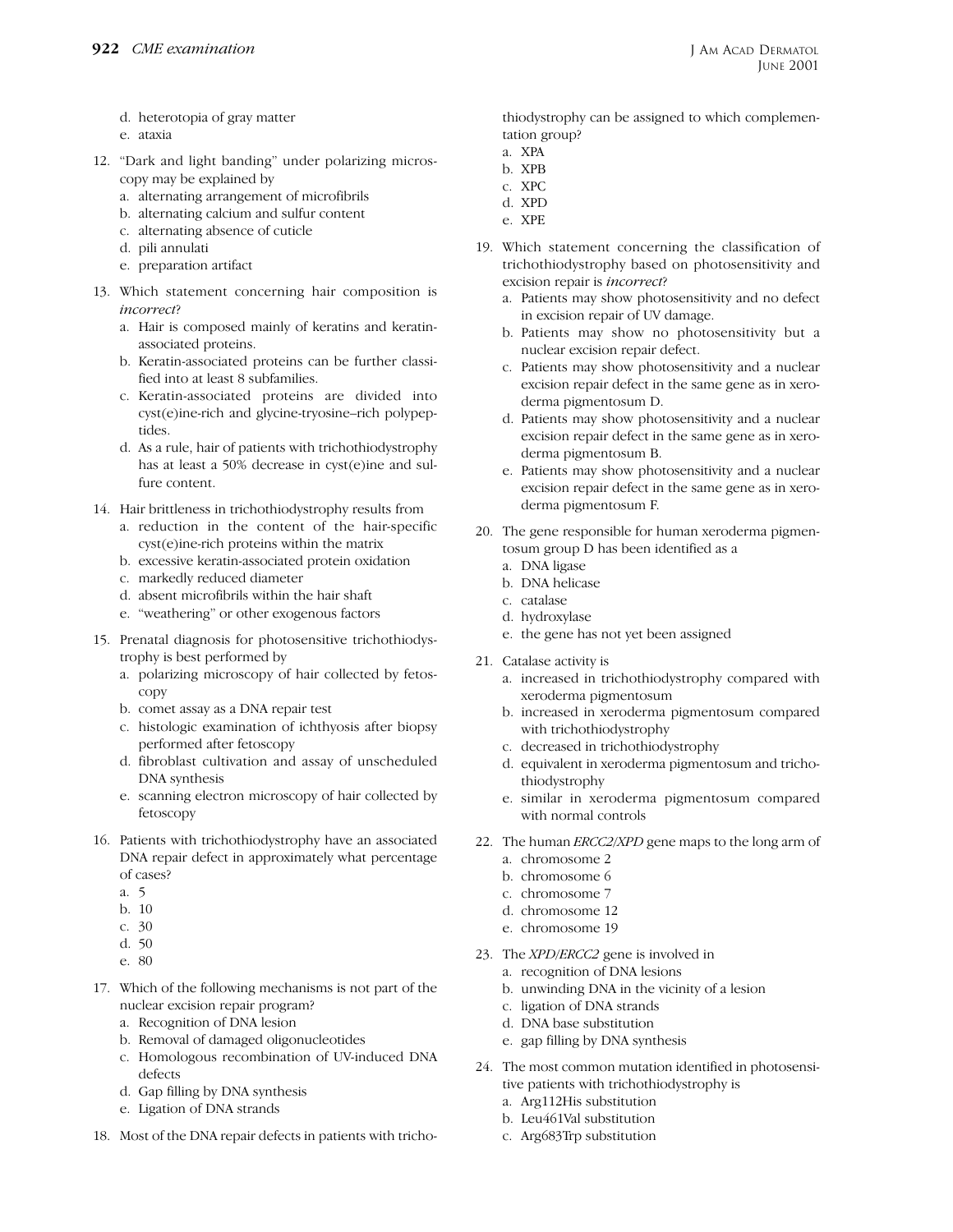- d. Arg722Trp substitution
- e. Arg658His substitution
- 25. Predisposition to cancer is favored in xeroderma pigmentosum but not in trichothiodystrophy because
	- a. catalase activity is not decreased in trichothiodystrophy.
	- b. no alteration of intercellular adhesion molecule 1 expression is present in trichothiodystrophy but is present in xeroderma pigmentosum.
	- c. p53 tumor suppressor gene product is enhanced after UV radiation in xeroderma pigmentosum but not in trichothiodystrophy.
	- d. CD3 and CD4 lymphocytes are reduced in trichothiodystrophy.
	- e. None of the above-mentioned mechanisms are correct.
- 26. What sign or symptom is not observed in mice with trichothiodystrophy?
	- a. Brittle hair
	- b. Developmental abnormalities
	- c. Neutropenia
	- d. UV sensitivity
	- e. Skin abnormalities
- 27. The mice with trichothiodystrophy were obtained by a. spontaneous mutation
	- b. radiation mutagenesis
	- c. chemical mutagenesis
	- d. transgenic procedure
	-
	- e. mating of an ichthyotic mouse with the hairless mice
- 28. What is the most important difference between the mouse model of trichothiodystrophy and the human disease?
	- a. Normal hair in the mouse
	- b. Increased cancer risk from chemical carcinogens in the mouse
	- c. No other developmental abnormalities
	- d. Normal life span in mice
	- e. Normal size compared with control mice

#### **AVAILABILITY OF JOURNAL BACK ISSUES**

As a service to our subscribers, copies of back issues of the Journal of the American Academy of Dermatology for the preceding 5 years are maintained and are available for purchase from Mosby until inventory is depleted. The following quantity discounts are available: 25% off on quantities of 12 to 23, and one third off on quantities of 24 or more. Please write to Mosby, Subscription Customer Service, 6277 Sea Harbor Dr, Orlando, FL 32887, or call 800-654-2452 or 407-345-4000 for information on availability of particular issues and prices. If unavailable from the publisher, photocopies of complete issues may be purchased from Bell & Howell Information and Learning, 300 N Zeeb Rd, Ann Arbor, MI 48106, (313)761-4700.